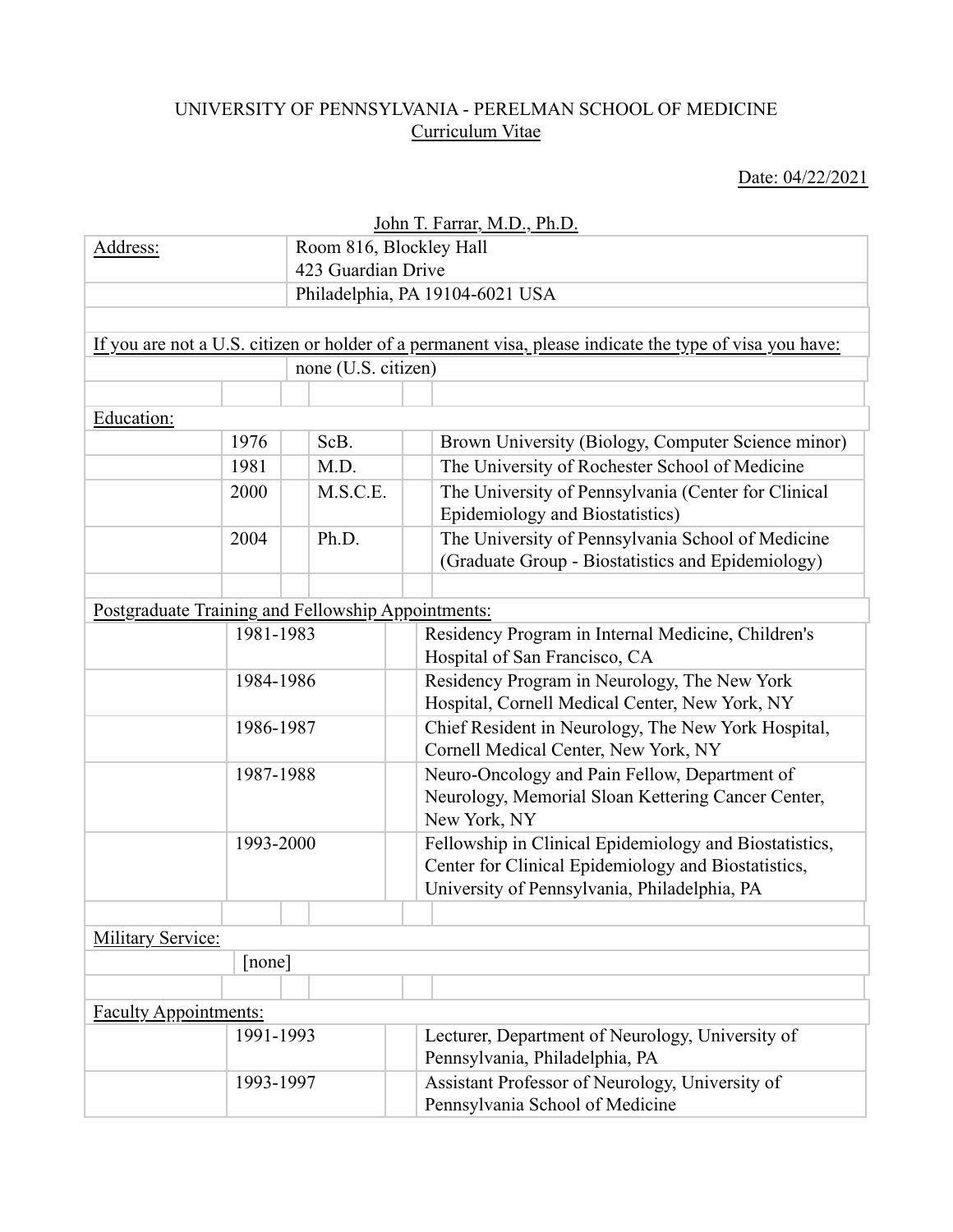| 1997-2005                                    | Adjunct Assistant Professor of Epidemiology in<br>Biostatistics and Epidemiology, University of<br>Pennsylvania School of Medicine                                              |
|----------------------------------------------|---------------------------------------------------------------------------------------------------------------------------------------------------------------------------------|
| 2005-2010                                    | Assistant Professor of Epidemiology in Biostatistics and<br>Epidemiology at the Hospital of the University of<br>Pennsylvania, University of Pennsylvania School of<br>Medicine |
| 2005-2010                                    | Assistant Professor of Anesthesiology and Critical Care,<br>University of Pennsylvania School of Medicine<br>(Secondary)                                                        |
| 2010-2021                                    | Associate Professor of Epidemiology in Biostatistics and<br>Epidemiology at the Hospital of the University of<br>Pennsylvania, University of Pennsylvania School of<br>Medicine |
| 2011-2021t                                   | Associate Professor of Neurology, University of<br>Pennsylvania School of Medicine (Secondary)                                                                                  |
| 2013                                         | Adjunct Professor (Sabbatical), Oxford University Center<br>for Functional Magnetic Resonance Imaging of the Brain<br>(FMRIB), Oxford, UK                                       |
| 2019-2021                                    | Associate Professor of Anesthesiology and Critical Care,<br>University of Pennsylvania School of Medicine<br>(Secondary)                                                        |
| 2021-present                                 | Full Professor of Epidemiology in Biostatistics and<br>Epidemiology at the Hospital of the University of<br>Pennsylvania, University of Pennsylvania School of<br>Medicine      |
| 2021-present                                 | Full Professor of Neurology, University of Pennsylvania<br>School of Medicine (Secondary)                                                                                       |
| 2021-present                                 | Full Professor of Anesthesiology and Critical Care,<br>University of Pennsylvania School of Medicine<br>(Secondary)                                                             |
|                                              |                                                                                                                                                                                 |
|                                              |                                                                                                                                                                                 |
| Hospital and/or Administrative Appointments: |                                                                                                                                                                                 |
| 1983-1984                                    | Co-Director, Family Practice and Tropical Medicine,<br>Panguma Hospital, Sierra Leone, West Africa                                                                              |
| 1988-1989                                    | Consultant on Health Issues, New Delhi, India                                                                                                                                   |
| 1989-1991                                    | Project Development Coordinator, United States Agency<br>for International Development, New Delhi, India                                                                        |
| 1991-1994                                    | Deputy Executive Director, International Clinical<br>Epidemiology Network, Philadelphia, PA                                                                                     |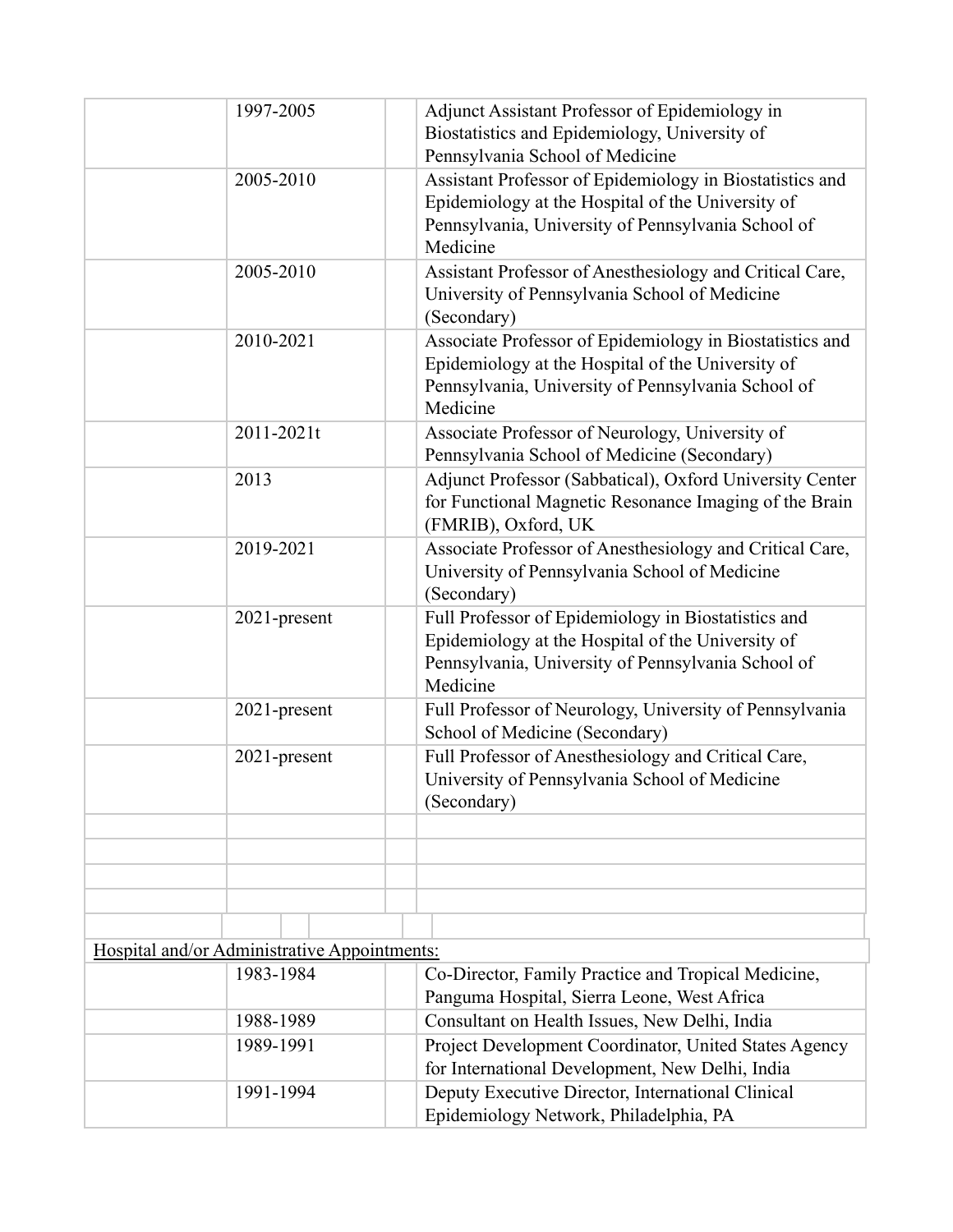|                     | 1994-1997    | Attending, Multidisciplinary Cancer Pain Clinic,<br>University of Pennsylvania                                                                                                                                 |
|---------------------|--------------|----------------------------------------------------------------------------------------------------------------------------------------------------------------------------------------------------------------|
|                     | 1997-present | Attending Staff, Pain Medicine Center, Department of<br>Anesthesia, Presbyterian Medical Center, University of<br>Pennsylvania Health System, Philadelphia, PA                                                 |
|                     | 1997-present | Attending Staff, Penn Pain Medicine Center, Dept. of<br>Anesthesia, Hospital of the University of Pennsylvania,<br>University of Pennsylvania Health System, Philadelphia,<br>PA                               |
|                     | 1997-present | Clinical Associate, Department of Neurology, University<br>of Pennsylvania, Philadelphia PA                                                                                                                    |
|                     | 2002-present | Co-Director, Biostatistics Analysis Center, Biostatistical<br>and Epidemiology Consulting Center, Center for Clinical<br><b>Epidemiology and Biostatistics</b>                                                 |
|                     | 2004-2008    | Director, Graduate Programs in Clinical Epidemiology,<br>Center for Clinical Epidemiology and Biostatistics,<br>University of Pennsylvania School of Medicine,<br>University of Pennsylvania, Philadelphia, PA |
|                     | 2005-2008    | Education Officer, Department of Biostatistics &<br>Epidemiology, Division of Epidemiology, University of<br>Pennsylvania School of Medicine, Philadelphia, PA                                                 |
|                     | 2005-2009    | Vice-Chair, Graduate Group in Epidemiology and<br>Biostatistics, University of Pennsylvania School of<br>Medicine, University of Pennsylvania, Philadelphia, PA                                                |
|                     | 2006-2020    | Director, Undergraduate Medical Education in<br>Epidemiology, University of Pennsylvania School of<br>Medicine, Philadelphia, PA                                                                               |
|                     | 2008-2013    | Director, Master of Science in Clinical Epidemiology<br>Program, Center for Clinical Epidemiology and<br>Biostatistics, University of Pennsylvania School of<br>Medicine, Philadelphia, PA                     |
|                     | 2013-present | Co-Director, Master of Science in Clinical Epidemiology<br>Program, University of Pennsylvania Perelman School of<br>Medicine, Philadelphia, PA                                                                |
| Other Appointments: |              |                                                                                                                                                                                                                |
|                     | 1994-present | Member, University of Pennsylvania Cancer Center,<br>Philadelphia, PA                                                                                                                                          |
|                     | 1997-present | Senior Scholar, Center for Clinical Epidemiology and<br>Biostatistics, University of Pennsylvania, Philadelphia,<br>PA                                                                                         |
|                     | 1997-2004    | Research Analysis Manager in Biostatistics, University of<br>Pennsylvania, School of Medicine, Philadelphia, PA                                                                                                |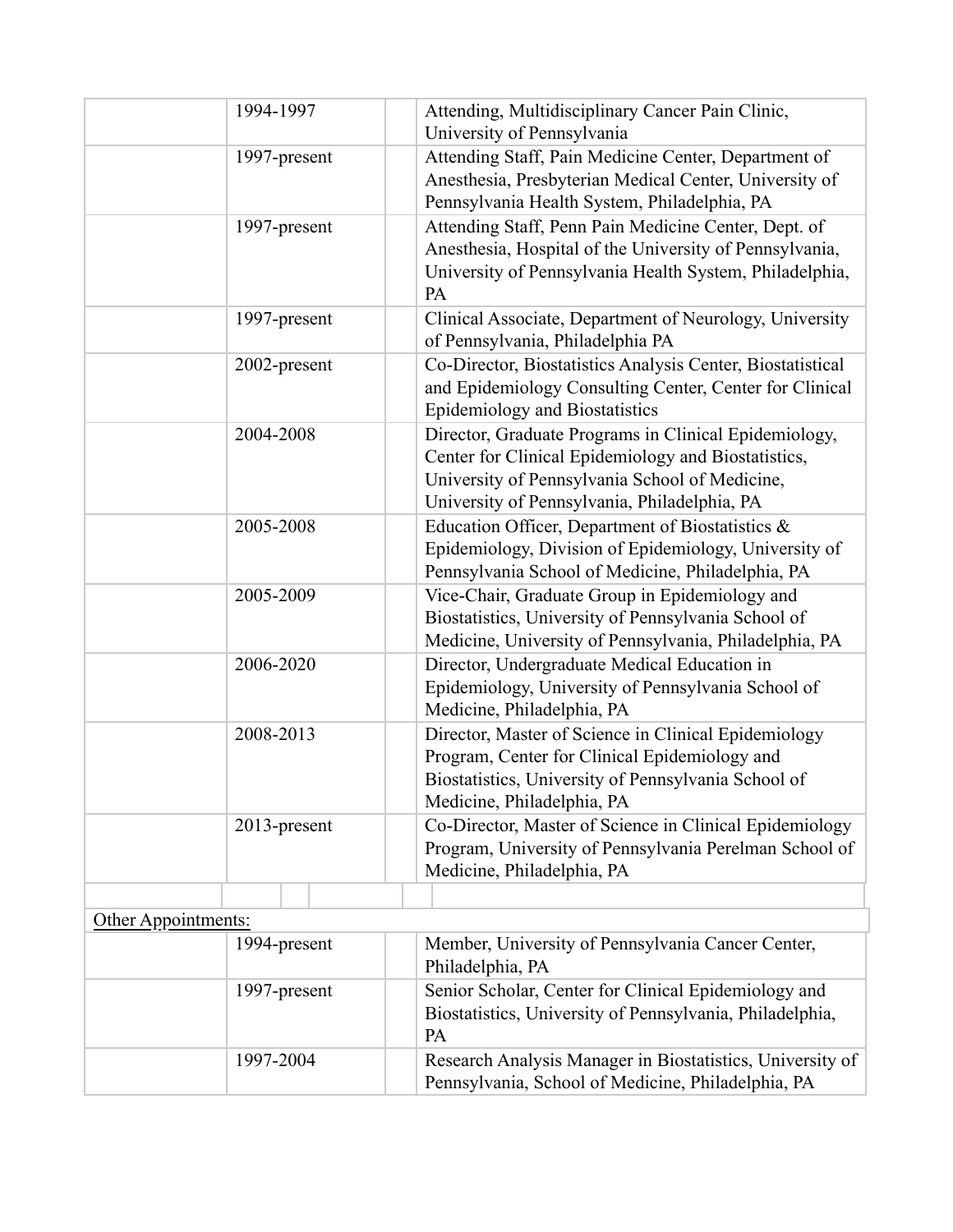|                                 | 2005-present                                                    | Member, Biomedical Graduate Studies, University of<br>Pennsylvania School of Medicine, University of<br>Pennsylvania, Philadelphia, PA                |
|---------------------------------|-----------------------------------------------------------------|-------------------------------------------------------------------------------------------------------------------------------------------------------|
|                                 |                                                                 |                                                                                                                                                       |
| <b>Specialty Certification:</b> |                                                                 |                                                                                                                                                       |
|                                 | 1995                                                            | American Board of Psychiatry and Neurology<br>(Recertified - 2019)                                                                                    |
|                                 | 2004                                                            | Subspecialty in Pain Medicine, American Board of                                                                                                      |
|                                 |                                                                 | Psychiatry and Neurology (Recertified - 2014)                                                                                                         |
|                                 |                                                                 |                                                                                                                                                       |
| Licensure:                      |                                                                 |                                                                                                                                                       |
|                                 | 1984-Present                                                    | New York (inactive)                                                                                                                                   |
|                                 | 1991-Present                                                    | Pennsylvania (active)                                                                                                                                 |
|                                 |                                                                 |                                                                                                                                                       |
|                                 | <b>Awards, Honors and Membership in Honorary Societies:</b>     |                                                                                                                                                       |
|                                 | 1976                                                            | Magna Cum Laude, Biology, Brown University                                                                                                            |
|                                 | 1998                                                            | Recognition Award, Pennsylvania Society for Action on<br>Pain, Washington, DC                                                                         |
|                                 | 1999                                                            | Certificate of Appreciation for Service to the                                                                                                        |
|                                 |                                                                 | Pennsylvania Cancer Pain Initiative Steering Committee                                                                                                |
|                                 | 2005                                                            | Saul Winegrad Award, Biomedical Graduate Studies,                                                                                                     |
|                                 |                                                                 | University of Pennsylvania                                                                                                                            |
|                                 | 2016                                                            | Raymond Houde Award, Easter Pain Society                                                                                                              |
|                                 | 2016                                                            | University of Pennsylvania - One Health Award                                                                                                         |
|                                 |                                                                 |                                                                                                                                                       |
|                                 |                                                                 | Memberships in Professional and Scientific Societies and Other Professional Activities:                                                               |
| International:                  |                                                                 |                                                                                                                                                       |
| 1987-Present                    | International Association for the Study of Pain (Member, 1987-) |                                                                                                                                                       |
|                                 |                                                                 |                                                                                                                                                       |
| 1990-Present                    |                                                                 | Indian Clinical Epidemiology Network (Governing Board Member, 1990-)                                                                                  |
|                                 |                                                                 |                                                                                                                                                       |
| 1992-Present                    |                                                                 | International Society for Pharmaco-Epidemiology (Member, 1992-)                                                                                       |
| 2020                            | (Reviewer, 2020)                                                | MRC Advanced Pain Discovery Platform, Medical Research Council, UK                                                                                    |
|                                 |                                                                 |                                                                                                                                                       |
| National:                       |                                                                 |                                                                                                                                                       |
| 1984-Present                    |                                                                 | The American Academy of Neurology (Member, 1984-)                                                                                                     |
|                                 |                                                                 |                                                                                                                                                       |
| 1992-2019                       | $2011 - 2013$ )                                                 | American Pain Society ((Member, 1992-2019, APS Measurement of Pain and Its<br>Impact - Special Interest Group, Co-Chairman, 2009-2015), Board Member, |
|                                 |                                                                 |                                                                                                                                                       |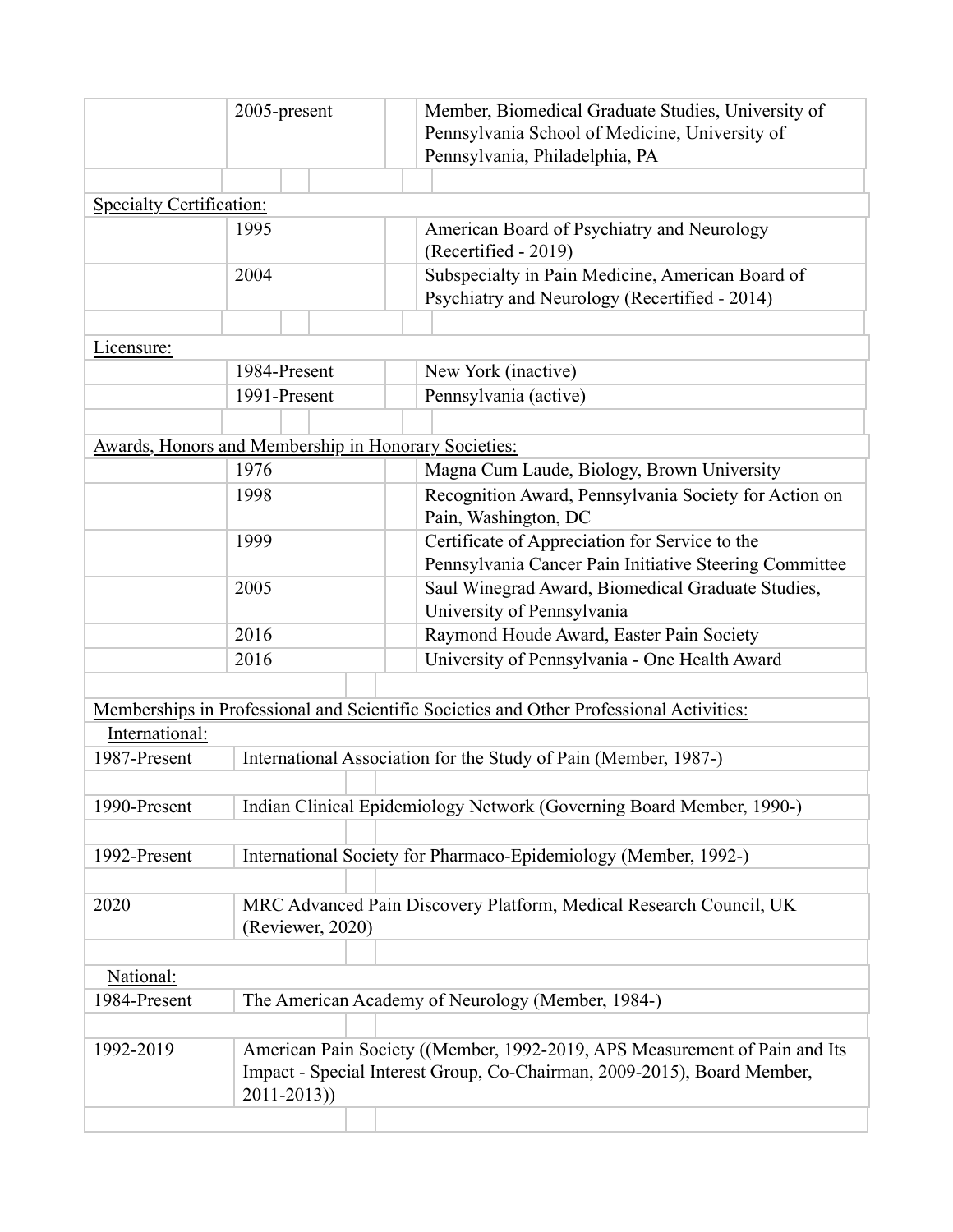| 1992-Present | American Society for Clinical Pharmacology and Therapeutics (Member, 1992-)                                                                |
|--------------|--------------------------------------------------------------------------------------------------------------------------------------------|
|              |                                                                                                                                            |
| 1996-2000    | Anesta Corporation (Consultant, 1996-2000)                                                                                                 |
|              |                                                                                                                                            |
| 1997-2000    | Parke-Davis (Consultant, 1997-2000)                                                                                                        |
|              |                                                                                                                                            |
| 1999-2002    | Endo Pharmaceuticals (Consultant, 1999-2002)                                                                                               |
|              |                                                                                                                                            |
| 2000-2001    | Faulding Pharmaceuticals (Consultant, 2000-2001)                                                                                           |
|              |                                                                                                                                            |
| 2000-Present | Pfizer (Ad hoc Consultant, 2000-)                                                                                                          |
|              |                                                                                                                                            |
| 2000-2003    | Pfizer, Medical and Academic Partnership in Pain Management (Chairman,<br>2000-2003)                                                       |
|              |                                                                                                                                            |
| 2002-Present | American College of Epidemiology (Member, 2002-)                                                                                           |
|              |                                                                                                                                            |
| 2002-2003    | Dannemiller Foundation (Lecturer, 2002-2003)                                                                                               |
|              |                                                                                                                                            |
| 2002-Present | Food and Drug Administration, Anesthetic and Life Support Drugs Advisory<br>Board (Consultant, 2002-, Member, 2004-2009, Chair, 2008-2009) |
|              |                                                                                                                                            |
| 2002-Present | Initiative on Methods, Measurement, and Pain Assessment on Clinical Trials<br>(IMMPACT) (Member, 2002-, Steering Committee Member, 2006-)  |
|              |                                                                                                                                            |
| 2003-2004    | Abbott Laboratories, Incorporated (Consultant, 2003-2004)                                                                                  |
|              |                                                                                                                                            |
| 2003-2004    | Adolor Corporation (Consultant, 2003 - 2004)                                                                                               |
|              |                                                                                                                                            |
| 2003-2005    | Purdue Pharma (Consultant, 2003-2005)                                                                                                      |
|              |                                                                                                                                            |
| 2003-2004    | UCB Pharma, Incorporated (Consultant, 2003-2004)                                                                                           |
|              |                                                                                                                                            |
| 2008-Present | National Institutes of Health NAME Scientific Review Committee (Adhoc<br>Member, 2008-)                                                    |
|              |                                                                                                                                            |
| 2008-Present | National Institutes of Health NCCAM CERC Scientific Review Committee<br>(Adhoc Member, 2008-)                                              |
|              |                                                                                                                                            |
| 2009-2010    | National Academy of Science Panel, Handling Missing Data in Clinical Trials.<br>(Committee Member, 2009-2010)                              |
|              |                                                                                                                                            |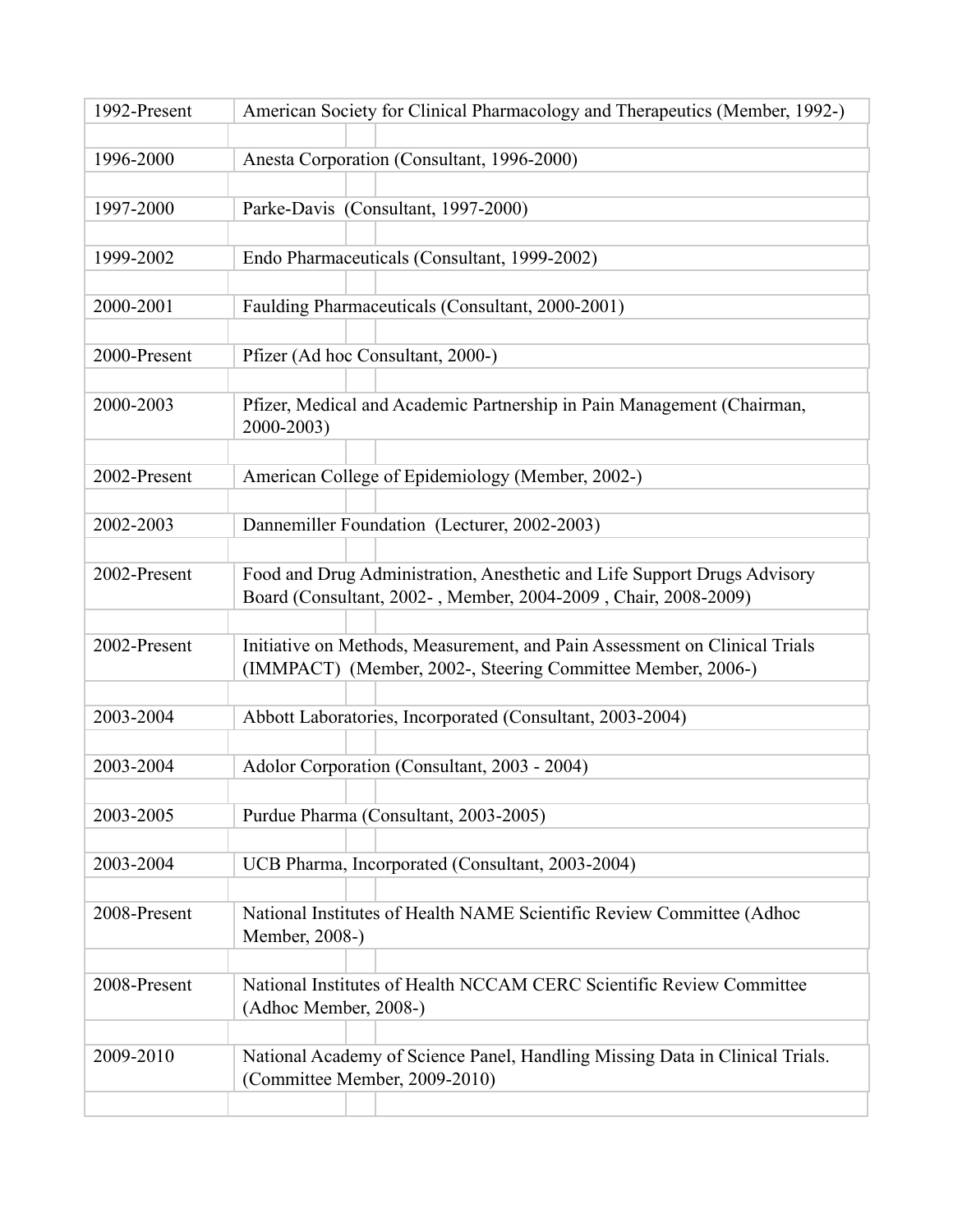| 2010-2011    | Institute of Medicine Committee, Report on Relief of Pain in America (Committee<br>Member 2010-2011)                                                                                                                                                                           |
|--------------|--------------------------------------------------------------------------------------------------------------------------------------------------------------------------------------------------------------------------------------------------------------------------------|
| 2013-Present | National Institutes of Health NIDCR ZDE1 VH22 Ad Hoc Scientific Review<br>Committee for R34 and U01s (Ad Hoc Reviewer, 2013-)                                                                                                                                                  |
| 2014         | Anesthetic and Analgesic Drug Products Advisory Committee (AADPAC)<br>Meeting FDA (Adhoc member, 2014)                                                                                                                                                                         |
| 2014-Present | NIH Special Emphasis Panel, National Institutes of Health - "Behavioral<br>Interventions, Obesity and Chronic Pain" (Ad Hoc Reviewer, 2014-)                                                                                                                                   |
| 2015-present | A Multicenter, Randomized, Double-Blind, Placebo-Controlled, Adaptive Design<br>Study Evaluating The Analgesic Efficacy and Safety of Intravenous CR845 In<br>Patients Undergoing Abdominal Surgery. Cara Therapeutics, Inc. (DSMB<br>Member, 2015-Present for CR845-CLIN3001) |
| 2015-Present | Effect of COMT Genetic Polymorphisms on Response to Propranolol Therapy in<br>Temporomandibular Disorder (SOPPRANO) (NIH-NIDCR DSMB Member,<br>$2015-$                                                                                                                         |
| 2016-Present | Apkarian 14-025-E "Corticostriatal Plasticity in the Transition to Chronic Pain:<br>Effect of L-dopa" (NIH-NIAMS DSMB Member, 2016-)                                                                                                                                           |
| 2016-2018    | Daiichi Sankyo Incorporated (Consultant 2016-2018)                                                                                                                                                                                                                             |
| 2016         | Joint Meeting of the Drug Safety and Risk Management Advisory Committee and<br>the Anesthetic and Analgesic Drug Products Advisory Committee - FDA, Abuse<br>Deterrent Opioid (Adhoc Member, 2016)                                                                             |
| 2016-2019    | Safety and Effectiveness of Live Zoster Vaccine in Anti-TNF Users (The VERVE<br>Trial) (NIH-NIAMS DSMB Chair, 2016-2019)                                                                                                                                                       |
| 2017-Present | Investigation and Modulation of the Mu-Opioid Mechanisms in TMD(in vivo),<br><b>NIH-NIDCR</b><br>(DSMB Member, 2017-Present for 16-032E)                                                                                                                                       |
| 2017-Present | NIH Special Emphasis Panel, National Institutes of Health, ZDE1 CF-(02) (Ad<br>Hoc Reviewer, 2017-)                                                                                                                                                                            |
| 2017-Present | Resiniferatoxin to Treat Severe Pain Associated with Advanced Cancer, National<br>Institute of Neurological Disorders and Stroke (NIH-NINDS DSMB Chair, 2017-<br>Present for 09-N-0039)                                                                                        |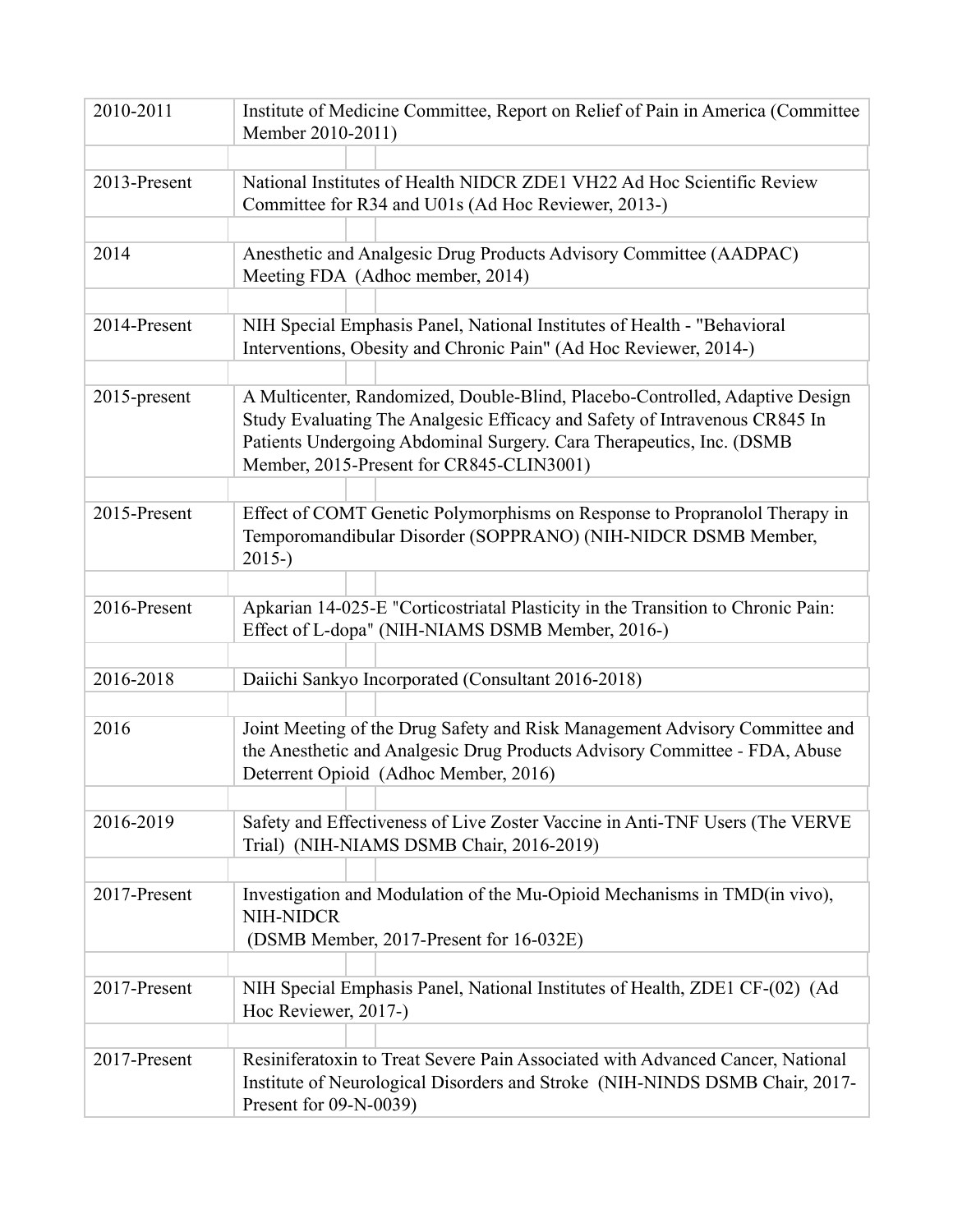| 2018-Present                                  | Aptinyx Incorporated<br>(Consultant, 2018-)                                     |                                                                                                                                       |  |  |
|-----------------------------------------------|---------------------------------------------------------------------------------|---------------------------------------------------------------------------------------------------------------------------------------|--|--|
|                                               |                                                                                 |                                                                                                                                       |  |  |
| 2019-2020                                     | National Academies of Sciences, Engineering, and Medicine Panel, Report on      |                                                                                                                                       |  |  |
|                                               |                                                                                 | Compounded Topical Pain Creams (Member, 2019-2020)                                                                                    |  |  |
|                                               |                                                                                 |                                                                                                                                       |  |  |
| 2019-Present                                  |                                                                                 | Vertex Pharmaceuticals Incorporated (Consultant 2019-)                                                                                |  |  |
|                                               |                                                                                 |                                                                                                                                       |  |  |
| 2020-Present                                  | United States - Association for the Study of Pain (Member since inception 2020) |                                                                                                                                       |  |  |
|                                               |                                                                                 |                                                                                                                                       |  |  |
| Local:                                        |                                                                                 |                                                                                                                                       |  |  |
| 1992-Present                                  | $2006-$ )                                                                       | Philadelphia Pain Society ((Member, 1992-, Education Committee Member                                                                 |  |  |
|                                               |                                                                                 |                                                                                                                                       |  |  |
| 1997-2003                                     |                                                                                 | Pennsylvania Cancer Pain Initiative Steering Committee (Member, 1997 - 2003)                                                          |  |  |
|                                               |                                                                                 |                                                                                                                                       |  |  |
|                                               |                                                                                 |                                                                                                                                       |  |  |
| <b>Editorial Positions:</b>                   |                                                                                 |                                                                                                                                       |  |  |
|                                               | 1995-1998                                                                       | Expert Analyst, The Pain Medicine Journal Club Journal                                                                                |  |  |
|                                               | 1998-present                                                                    | Associate Editor, Pharmacoepidemiology and Drug Safety                                                                                |  |  |
|                                               | 1999-present                                                                    | Manuscript Reviewer, Archives of Family Medicine                                                                                      |  |  |
|                                               | 2001-2008                                                                       | Associate Editor, Clinical Journal of Pain                                                                                            |  |  |
|                                               | 2001-present                                                                    | Manuscript Reviewer, Journal of Pain and Symptom<br>Management                                                                        |  |  |
|                                               | 2002-present                                                                    | Manuscript Reviewer, Medical Letter                                                                                                   |  |  |
|                                               | 2002-present                                                                    | Manuscript Reviewer, New England Journal of Medicine                                                                                  |  |  |
|                                               | 2002-present                                                                    | Manuscript Reviewer, Pain                                                                                                             |  |  |
|                                               | 2003-present                                                                    | Manuscript Reviewer, Journal of Pain                                                                                                  |  |  |
|                                               | 2004-present                                                                    | Manuscript Reviewer, European Journal of Pain                                                                                         |  |  |
|                                               | 2005-present                                                                    | Manuscript Reviewer, Journal of the American Medical                                                                                  |  |  |
|                                               |                                                                                 | Association                                                                                                                           |  |  |
|                                               | 2005-present                                                                    | Manuscript Reviewer, Multiple Sclerosis                                                                                               |  |  |
|                                               | 2005-present                                                                    | Manuscript Reviewer, Annals of Internal Medicine                                                                                      |  |  |
|                                               | 2005-present                                                                    | Manuscript Reviewer, Quality of Life Research                                                                                         |  |  |
|                                               | 2006-present                                                                    | Manuscript Reviewer, Psycho-Oncology                                                                                                  |  |  |
|                                               |                                                                                 |                                                                                                                                       |  |  |
| <b>Academic and Institutional Committees:</b> |                                                                                 |                                                                                                                                       |  |  |
|                                               | 1992-1995                                                                       | Member, Drug Use and Effects Subcommittee, Hospital of the<br>University of Pennsylvania, University of Pennsylvania Health<br>System |  |  |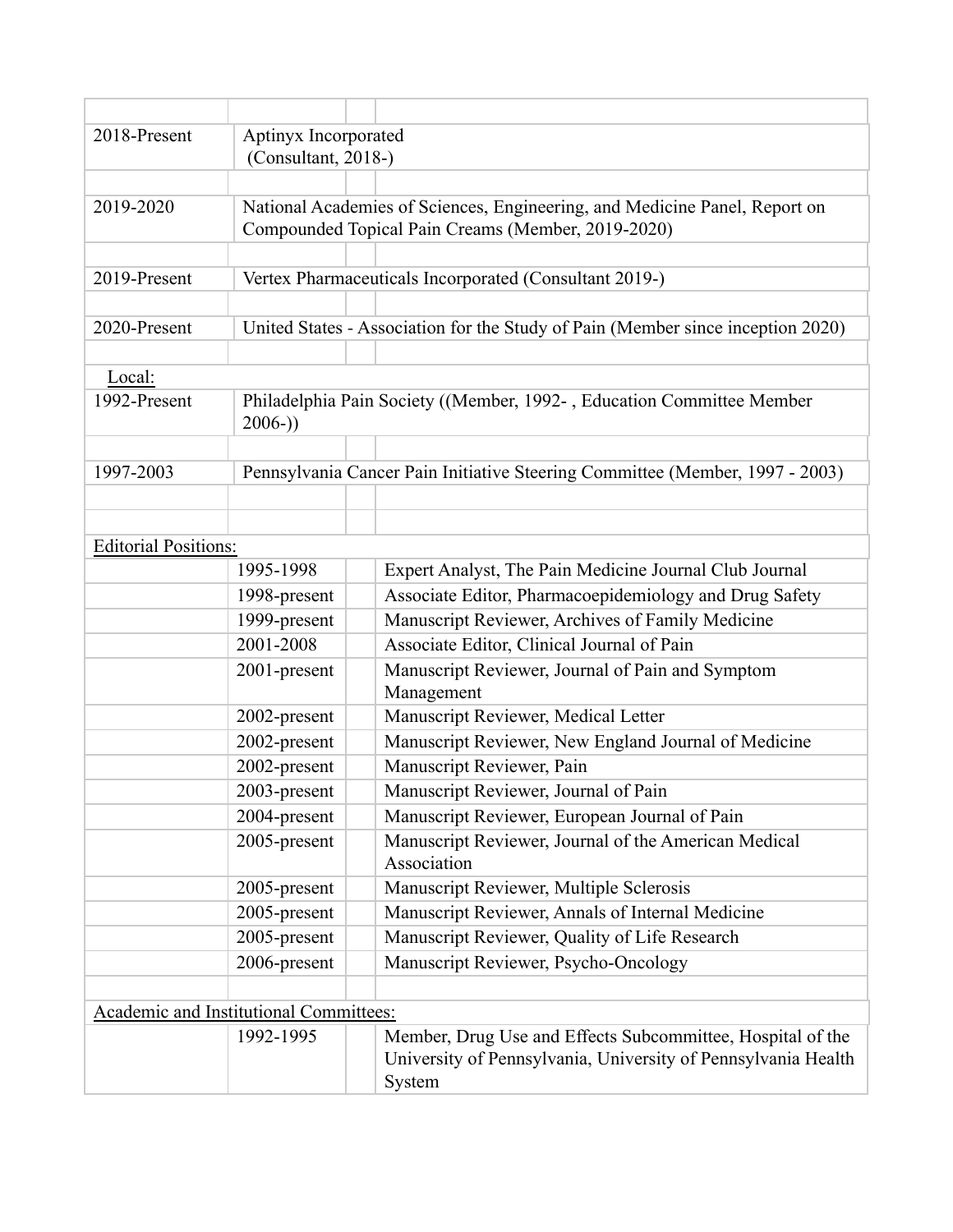| 1993-2013                                              | Chairman, Pain and Symptom Management Subcommittee,                                  |
|--------------------------------------------------------|--------------------------------------------------------------------------------------|
|                                                        | Hospital of the University of Pennsylvania, University of                            |
|                                                        | Pennsylvania Health System                                                           |
| 1995-2013                                              | Vice-Chairman, Drug Use and Effects Subcommittee, Hospital                           |
|                                                        | of the University of Pennsylvania, University of Pennsylvania                        |
|                                                        | <b>Health System</b>                                                                 |
| 2005-Present                                           | Chairman, Admissions Committee, Graduate Program in                                  |
|                                                        | Clinical Epidemiology, University of Pennsylvania School of                          |
|                                                        | Medicine                                                                             |
| 2005-Present                                           | Member, Curriculum Committee, Graduate Program in                                    |
|                                                        | Clinical Epidemiology, University of Pennsylvania School of                          |
|                                                        | Medicine                                                                             |
| 2011-2013                                              | Member, Neuroscience Chair Search Committee, University of                           |
|                                                        | Pennsylvania School of Medicine                                                      |
| 2013-present                                           | Member, Drug Use and Effects Subcommittee, Hospital of the                           |
|                                                        | University of Pennsylvania, University of Pennsylvania Health                        |
|                                                        | System                                                                               |
| 2015-2016                                              | Member, Search Committee for Chair of the Department of                              |
|                                                        | Psychiatry, University of Pennsylvania School of Medicine                            |
| 2017-2018                                              | Member, Nominating Committee, American Pain Society                                  |
| 2020-Present                                           | Member, Opioid Task Force Committee, University of                                   |
|                                                        | Pennsylvania School of Medicine                                                      |
|                                                        |                                                                                      |
| Major Academic and Clinical Teaching Responsibilities: |                                                                                      |
| 1997-2002                                              | Ph.D. Dissertation Committee Member, Department of                                   |
|                                                        |                                                                                      |
|                                                        | Biostatistics and Epidemiology - Soledad Cepeda, MD                                  |
| 1998-2001                                              | Academic Advisor, Master of Science in Clinical                                      |
|                                                        | Epidemiology - Dennis Dlugos                                                         |
| 1999-2002                                              | Academic Advisor, Master of Science in Clinical                                      |
|                                                        | Epidemiology - Bernard Ravina, MD                                                    |
| 2000-2002                                              | Course Director, EPID 641 Advanced Epidemiology: Issues in                           |
|                                                        | Health Measurement and Analysis                                                      |
| 2000-2003                                              | Academic Advisor, Master of Science in Clinical                                      |
|                                                        | Epidemiology - Joseph Straton, MD                                                    |
| 2001-2005                                              | Workshop Group Leader, EPID 154 Clinical Evaluative                                  |
|                                                        | Sciences: Introduction to Clinical Epidemiology                                      |
| 2001-2004                                              | Academic Advisor, Master of Science in Clinical                                      |
|                                                        | Epidemiology - E. Andrew Ochroch, MD                                                 |
| 2002-2005                                              | Academic Advisor, Master of Science in Clinical                                      |
|                                                        | Epidemiology - Mary Lou Galantino, PhD                                               |
| 2003-2015                                              | Course Director, EPID 634 Advanced Epidemiology - Clinical                           |
|                                                        | Trial Outcomes: Measurement, Analysis and Interpretation                             |
| 2003-2006                                              | Academic Advisor, Master of Science in Clinical<br>Epidemiology - Dorothy Brown, VMD |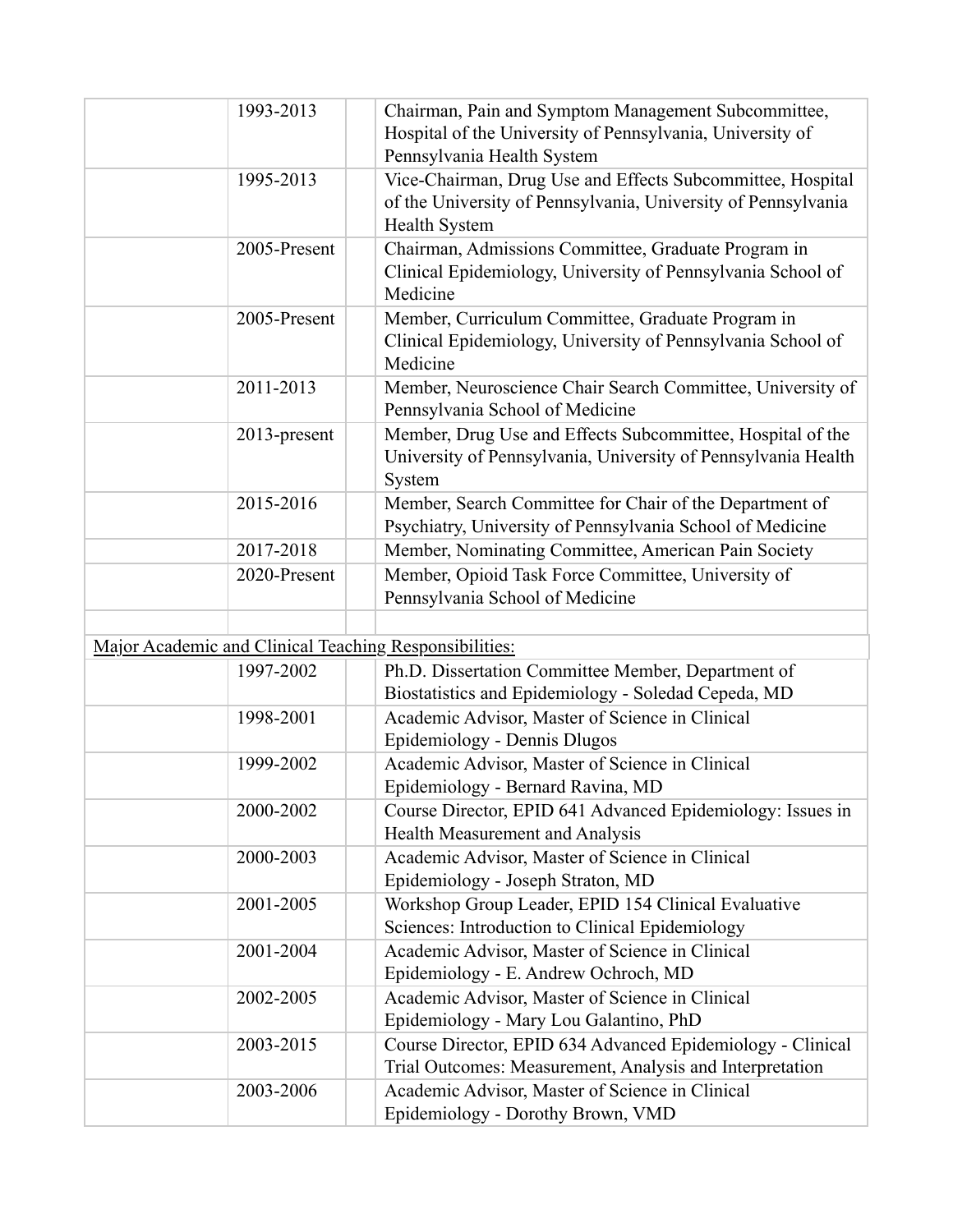|      | 2003-2005    | Academic Advisor, Master of Science in Clinical                                                                                              |
|------|--------------|----------------------------------------------------------------------------------------------------------------------------------------------|
|      |              | Epidemiology - Robert Iannone                                                                                                                |
|      | 2004-2006    | Lecturer, Brain and Behavior, Undergraduate Medical<br>Education                                                                             |
|      | 2004-2007    | Academic Advisor, Master of Science in Clinical<br>Epidemiology - Rebecca Greenberg, MD                                                      |
|      | 2004-Present | Lecturer, EPID 542 Measurements of Health                                                                                                    |
|      | 2005-2008    | Academic Advisor, Master of Science in Clinical<br>Epidemiology - Suman Sood                                                                 |
|      | 2005-2007    | Lecturer, "Pathophysiology and Treatment of Pain," Haverford<br>College, Haverford, PA                                                       |
|      | 2005-2013    | Lecturer, Clinical Therapeutics, Undergraduate Medical<br>Education                                                                          |
|      | 2006-Present | Course Director, EPID 714 Advanced Epidemiology - Grant<br>Writing                                                                           |
|      | 2006-2016    | Course Director, BSTA 510 Introduction to Human Health and<br>Disease                                                                        |
|      | 2006-2020    | Course Director, MOD100C: Introduction to Clinical<br>Epidemiology and Biostatistics, Undergraduate Medical<br>Education (formerly EPID 154) |
|      | 2006-2020    | Member, Liaison Committee on Medical Education (LCME)                                                                                        |
|      | 2006-2009    | Lecturer, NURS 536 Current Topics in Pain                                                                                                    |
|      | 2006-2008    | Lecturer, PUBH 506 Methods of Public Health Practice                                                                                         |
| 2006 |              | "Pathophysiology and Treatment of Pain," Greater Philadelphia<br>Pain Society 2006 Updates in Pain Management, Philadelphia,<br>PA           |
|      | 2006-2020    | Lecturer, MOD100C: Introduction to Clinical Epidemiology,<br>Undergraduate Medical Education (formerly EPID 154)                             |
|      | 2006-2008    | Academic Advisor, Master of Science in Clinical<br>Epidemiology - Sydney Brown (MD/PhD Student)                                              |
|      | 2006-2019    | Academic Advisor, Master of Science in Clinical<br>Epidemiology - Andres Pinto, DDS                                                          |
| 2007 |              | Lecturer, NURS 637 Research Design and Methods                                                                                               |
|      | 2007-2008    | Lecturer, Frontiers in Palliative Care, Undergraduate Medical<br>Education                                                                   |
|      | 2007-2009    | PhD Dissertation Committee Member, Kinjal Doshi<br>(Sociology)                                                                               |
|      | 2007-2010    | Academic Advisor, Master of Science in Clinical<br>Epidemiology - John Y.K. Lee                                                              |
|      | 2008-2009    | Course Director, EPID 630 Clinical Trials                                                                                                    |
|      | 2008-2012    | Lecturer, DENT 509 Introduction to Medicine                                                                                                  |
|      | 2008-2013    | Academic Advisor, Master of Science in Clinical<br>Epidemiology - Stephen Trzeciak, MD                                                       |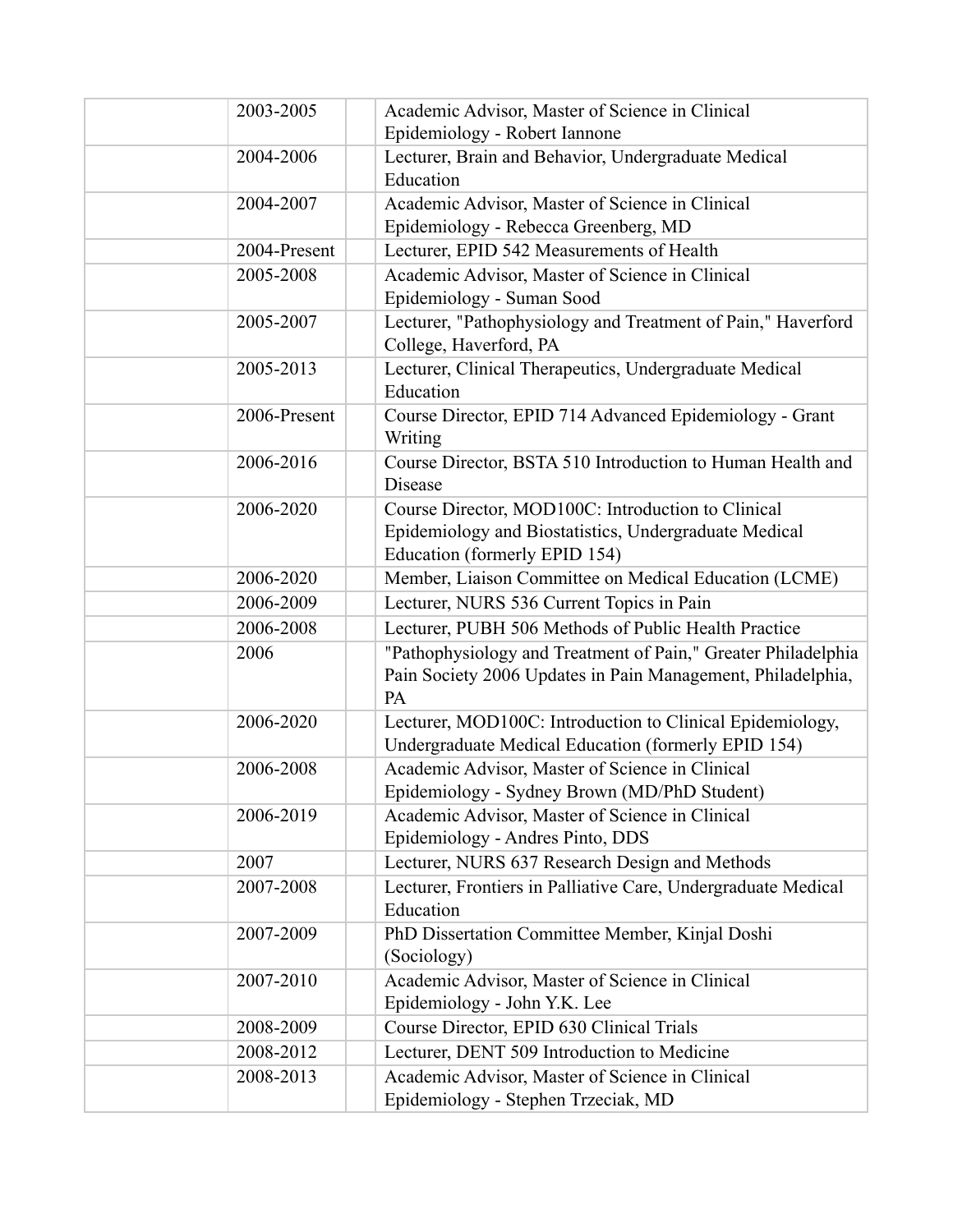| 2008-2013                              | Academic Advisor, Master of Science in Clinical<br>Epidemiology - Jun Mao                                                                                     |
|----------------------------------------|---------------------------------------------------------------------------------------------------------------------------------------------------------------|
| 2009-2013                              | Academic Advisor, Master of Science in Clinical<br>Epidemiology - Jesse Goldman, MD                                                                           |
| 2009-2013                              | Academic Advisor, Master of Science in Clinical<br>Epidemiology - Sudha Kessler, MD                                                                           |
| 2009-2011                              | Academic Advisor, Master of Science in Clinical<br>Epidemiology - Jiongjiong Wang, MD                                                                         |
| 2010-2016                              | Academic Advisor, Master of Science in Clinical<br>Epidemiology - La'Toya Latney, DVM                                                                         |
| 2010-2013                              | PhD dissertation committee member, Rebecca Speck, MPH                                                                                                         |
| 2010-2020                              | Course Director, EPID 664 Methods in Neurologic Clinical<br>Epidemiology                                                                                      |
| 2010-Present                           | Lecturer, EPID 664 Methods in Neurologic Clinical<br>Epidemiology                                                                                             |
| 2011-2017                              | Academic Advisor, Master of Science in Clinical<br>Epidemiology - Christina Szperka, MD                                                                       |
| 2012-2015                              | Academic Advisor, Master of Science in Clinical<br>Epidemiology - Michelle Guiffrida, DVM                                                                     |
| 2013-2015                              | Academic Advisor, Master of Science in Clinical<br>Epidemiology - Mark Oyama, VDM                                                                             |
| 2014-2015                              | Academic Advisor, Master of Science in Clinical<br>Epidemiology - Nick Abend, MD                                                                              |
| 2015-2018                              | Academic Advisor, Master of Science in Clinical<br>Epidemiology - Shavonne Massey, MD                                                                         |
| 2016-2018                              | Academic Advisor, Master of Science in Clinical<br>Epidemiology - Janae Heath, MD                                                                             |
| 2017-Present                           | Course Director, EPID 542 Measurement in Epidemiology                                                                                                         |
| 2017-Present                           | Course Co-Director, EPID 630: Clinical Trials                                                                                                                 |
| 2017-Present                           | Lecturer, EPID 630 Clinical Trials                                                                                                                            |
| 2018-Present                           | Academic Advisor, Master of Science in Clinical<br>Epidemiology - James Rotenberg, MD                                                                         |
| 2019-2020                              | Academic Advisor, Master of Science in Clinical<br>Epidemiology - Tory Sutherland, MD                                                                         |
| 2020-Present                           | Academic Advisor, Master of Science in Clinical<br>Epidemiology - Whitley Aamodt, MD                                                                          |
|                                        |                                                                                                                                                               |
| Lectures by Invitation (Last 5 years): |                                                                                                                                                               |
| Jul, 2016                              | "Implementation of PRO in Development Program:                                                                                                                |
|                                        | Interpretation of Results - Clinician Perspective" ISOQOL<br>Measuring What Matters Symposium, Washington, DC                                                 |
| Oct, 2016                              | "Issues in the Design of Clinical Trials for Studies of Opioids<br>The Future of the Ray Houde Legacy", Easter Pain Society<br>Memorial Lecture, New York, NY |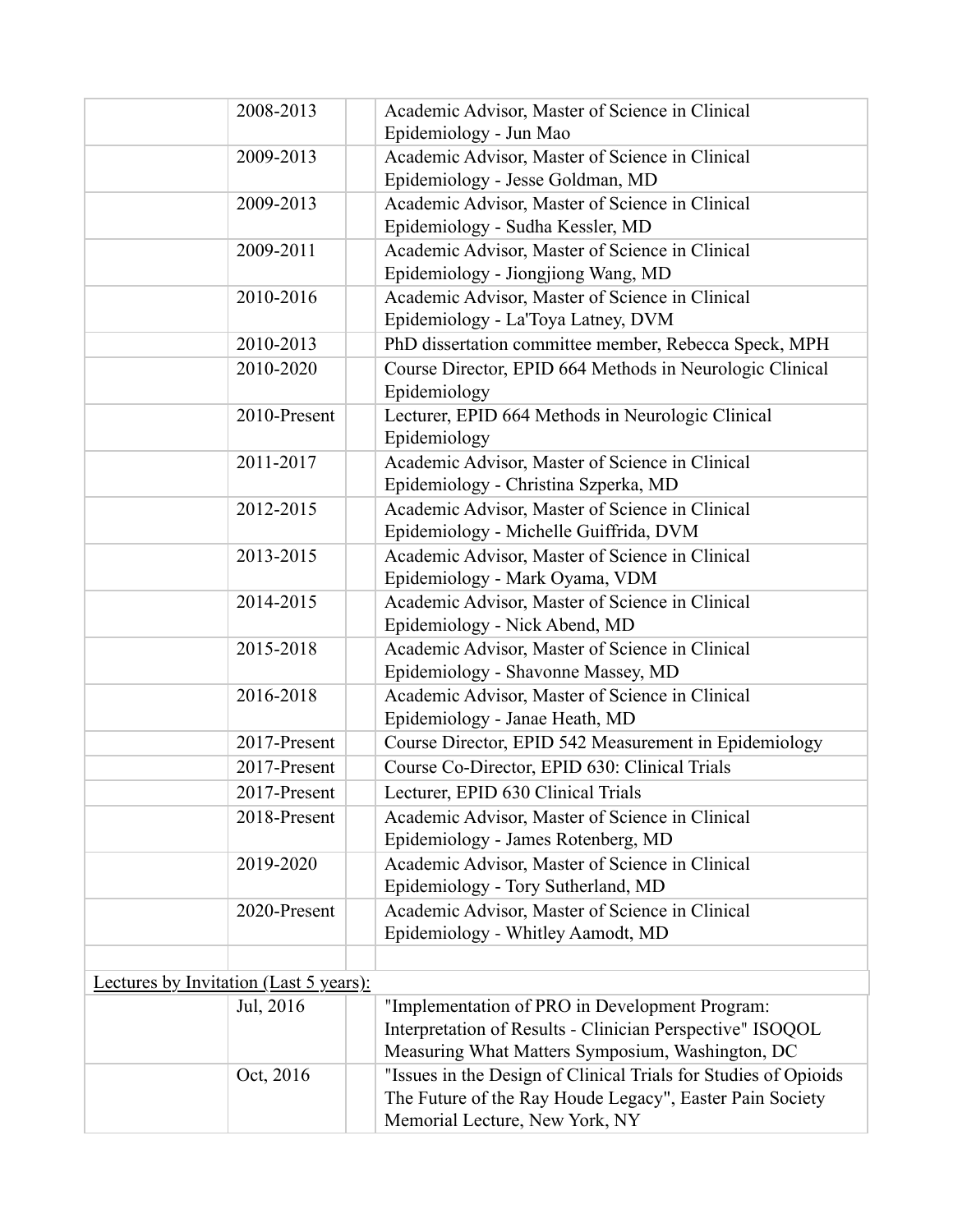| May, 2017                                       | "Sources of Variability in Pain Relief: A Pilot Investigation of<br>the Pharmacologic and Brain Response to Ibuprofen Following<br>Third Molar Extraction", Research Day, Penn Dental<br>Medicine, Philadelphia, PA                                                                        |
|-------------------------------------------------|--------------------------------------------------------------------------------------------------------------------------------------------------------------------------------------------------------------------------------------------------------------------------------------------|
| May, 2017                                       | "Characteristics of Patients with Neuropathic Pain Screened by<br>the painDETECT and Diagnosed by Physician Exam", 36th<br>Annual American Pain Society Meeting, Pittsburgh, PA                                                                                                            |
| Sep, 2017                                       | "Mechanisms of NSAID, COX2i, and a New Class of Drugs,<br>Nerve Growth Factor Antibody in the Treatment of Chronic<br>Pain", 10th Congress of the European Pain Federation (EFIC),<br>Copenhagen, Denmark                                                                                  |
| Mar, 2018                                       | "Determining if a Chronic Pain Subject Should Be<br>Randomized: Variability in Baseline Pain Diary Data and<br>Other Factors that Affect Assay Sensitivity", American Pain<br>Society Annual Meeting, Los Angeles, CA                                                                      |
| May, 2018                                       | "Genital Pain in Urologic Chronic Pelvic Pain Syndromes<br>(UCPPS) - a MAPP Research Network Study", San Francisco,<br>CA                                                                                                                                                                  |
| Jul, 2018                                       | "Design of Studies for Pancreatitis Related Pain", National<br>Institute of Diabetes and Digestive and Kidney Diseases<br>(NIDDK), Pittsburgh, PA                                                                                                                                          |
| Aug, 2019                                       | "Evaluation of Chronic Use of Opioids for Chronic Non-<br>Cancer Pain", Center for Drug Evaluation and Research, FDA,<br>Washington, DC                                                                                                                                                    |
| Oct, 2019                                       | "Cross-Species Measurement of Acute Pain", Pain in Animals<br>Workshop, Bethesda, MD                                                                                                                                                                                                       |
| Oct, 2019                                       | "Pain Biology/Focus on the Study of the Efficacy of Pain<br>Therapeutics in Clinical Trials", Annual Scientific Meeting on<br>Pelvic Pain, Toronto, Canada                                                                                                                                 |
| Jun, 2020                                       | "The BioPsychoSocial Model: Understanding the Brain",<br>Managing Chronic Pain in Individuals with Co-occuring OUD,<br>and Other Psychiatric Conditions, NIH HEAL Workshop,<br><b>International Virtual Meeting</b>                                                                        |
| Sep, 2020                                       | "Recent Advances in the Design of Studies of Pain<br>Therapeutics: Improving Assay Sensitivity", 14th Annual Pain<br>Therapeutics Summit, Virtual                                                                                                                                          |
| Oct, 2020                                       | Choosing study sites and investigators, Initiative on Methods,<br>Measurement, and Pain Assessment in Clinical Trials<br>(IMMPACT) XXIV - Research Design Considerations for<br>Pragmatic and Comparative Effectiveness Clinical Trials of<br>Pain Treatment International Virtual Meeting |
| <b>Organizing Roles in Scientific Meetings:</b> |                                                                                                                                                                                                                                                                                            |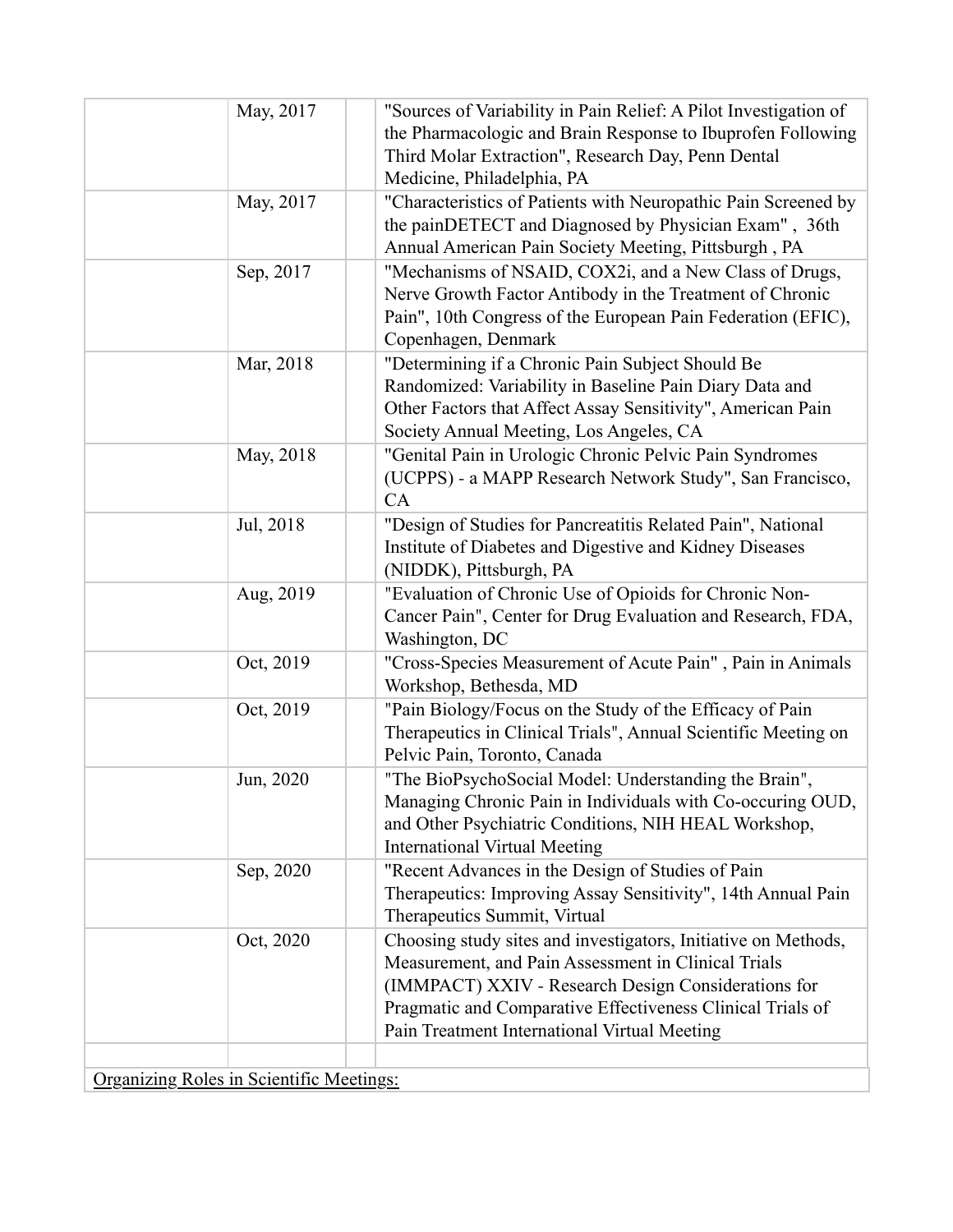| Nov, 2001 | Co-Organizer, Neuropathic Pain Consensus Initiative on<br>Methods, Measurement, and Pain Assessment in Clinical Trials<br>(IMMPACT) I Meeting<br>Orlando, FL                                                |
|-----------|-------------------------------------------------------------------------------------------------------------------------------------------------------------------------------------------------------------|
| Apr, 2003 | Co-Organizer, "Global Assessment of Pain and Related<br>Symptoms," Initiative on Methods, Measurement, and Pain<br>Assessment in Clinical Trials (IMMPACT) II<br>Washington, DC                             |
| Sep, 2003 | Co-Organizer, Eastern Pain Association Annual Scientific<br>Meeting (Roundtable)<br>New York                                                                                                                |
| Nov, 2003 | Co-Organizer, Initiative on Methods, Measurement, and Pain<br>Assessment in Clinical Trials (IMMPACT) III<br>Washington, DC                                                                                 |
| Jun, 2004 | Co-Organizer, "Patient Global Impression of Change: Issues,<br>Consensus, Research Agenda," Initiative on Methods,<br>Measurement, and Pain Assessment in Clinical Trials<br>(IMMPACT) IV<br>Washington, DC |
| Sep, 2004 | Co-Organizer, Publishing and Presenting Industry-Sponsored<br>Clinical Trials, Eastern Pain Association Annual Scientific<br>Meeting, (Expert Roundtable)<br>New York                                       |
| Jun, 2005 | Co-Organizer, Initiative on Methods, Measurement, and Pain<br>Assessment in Clinical Trials (IMMPACT) V<br>Washington, DC                                                                                   |
| Sep, 2005 | Co-Organizer, Pharmacologic Interventions, Eastern Pain<br>Association Annual Scientific Meeting, (Expert Roundtable)<br>New York                                                                           |
| Nov, 2005 | Co-Organizer, Expert Panel on Neuropathic Pain and the NIH<br>and FDA, 8th International Conference on the Mechanisms and<br>Treatment of Neuropathic Pain<br>San Francisco, CA                             |
| Jun, 2006 | Co-Organizer, Initiative on Methods, Measurement, and Pain<br>Assessment in Clinical Trials (IMMPACT) VI<br>Washington, DC                                                                                  |
| Nov, 2006 | Co-Organizer, Expert Panel on Neuropathic Pain and the NIH<br>and FDA, 9th International Conference on the Mechanisms and<br>Treatment of Neuropathic Pain<br>Bermuda                                       |
| Jun, 2007 | Co-Organizer, Initiative on Methods, Measurement, and Pain<br>Assessment in Clinical Trials (IMMPACT) VII<br>Washington, DC                                                                                 |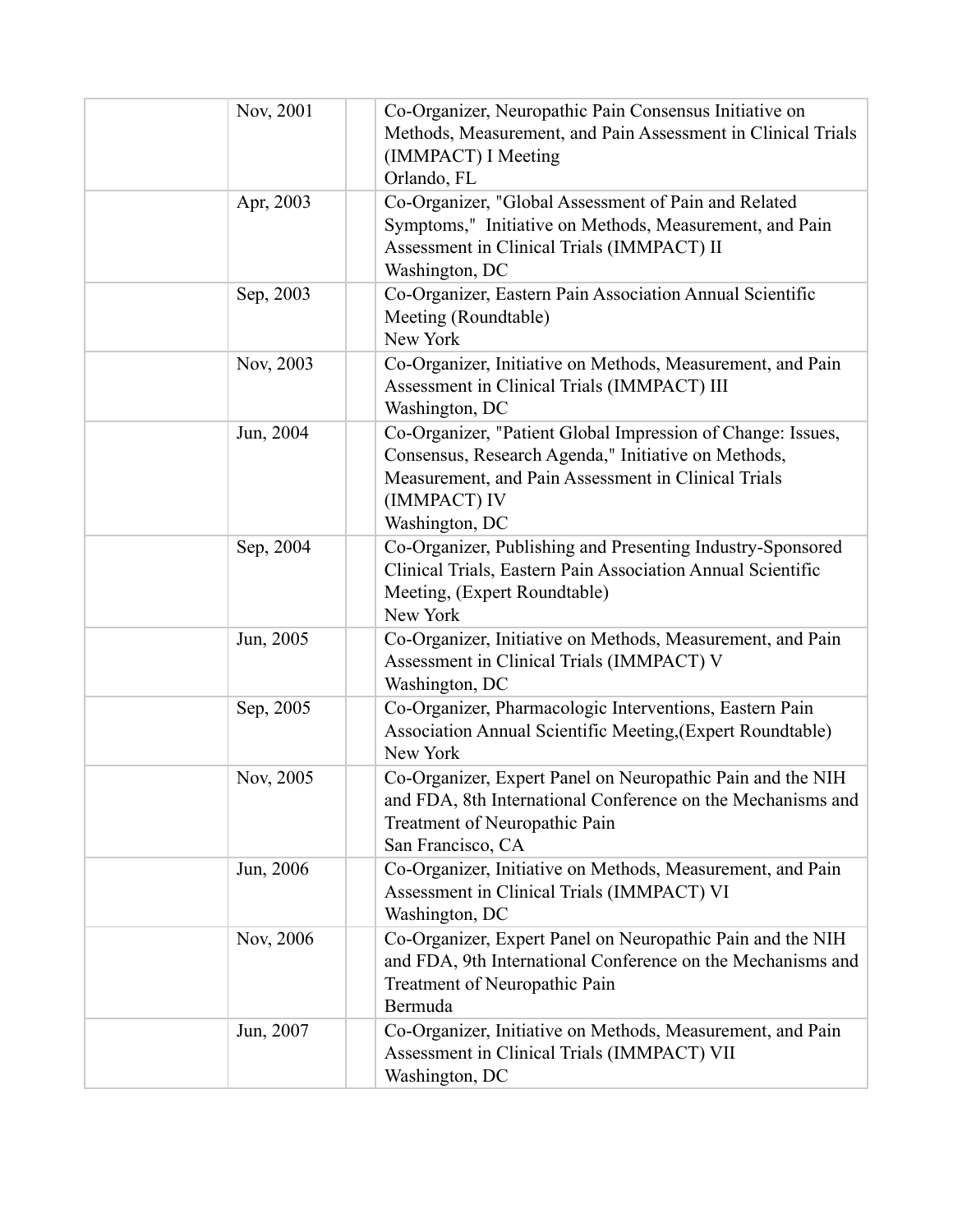|               | Nov, 2007 | Co-Organizer, Successful NIH Grants: What I've Learned as an<br>Academic, 10th International Conference on the Mechanisms<br>and Treatment of Neuropathic Pain<br>Salt Lake City, Utah                                                                       |
|---------------|-----------|--------------------------------------------------------------------------------------------------------------------------------------------------------------------------------------------------------------------------------------------------------------|
|               | Jun, 2008 | Co-Organizer, Initiative on Methods, Measurement, and Pain<br>Assessment in Clinical Trials (IMMPACT) VIII<br>Washington, DC                                                                                                                                 |
|               | Aug, 2008 | Co-Organizer, "Results of Outcomes Studies: Clinically<br>Meaningful Change," International Association for the Study<br>of Pain (IASP) 12th World Congress on Pain<br>Glasgow, Scotland                                                                     |
|               | Sep, 2009 | Co-Organizer, FDA ACTION Initiative Scientific Workshop<br>Washington, DC                                                                                                                                                                                    |
|               | Apr, 2012 | Co-Organizer, Pain Primer Course, American Academy of<br>Neurology<br>New Orleans                                                                                                                                                                            |
|               | Apr, 2014 | Co-Organizer, American Pain Society-Early Career Forum<br>Tampa, Florida                                                                                                                                                                                     |
|               | Jun, 2016 | Co-Organizer, ISOQOL Meeting-Measuring What Matter<br>Symposium<br>Washington, DC                                                                                                                                                                            |
|               | Jul, 2018 | Co-Organizer, "Design of Studies for Pancreatitis Related<br>Pain", National Institute of Diabetes and Digestive and Kidney<br>Diseases (NIDDK),<br>Pittsburgh, PA                                                                                           |
|               | Jun, 2020 | Co-Organizer, Initiative on Methods, Measurement, and Pain<br>Assessment in Clinical Trials (IMMPACT) XXIV - Research<br>Design Considerations for Pragmatic and Comparative<br><b>Effectiveness Clinical Trials</b><br><b>International Virtual Meeting</b> |
|               |           |                                                                                                                                                                                                                                                              |
| Bibliography: |           | <u>Research Publications, peer reviewed (print or other media):</u>                                                                                                                                                                                          |
|               |           | 1. Liu GT, Volpe NJ, Schatz NJ, Galetta SL, Farrar JT, Raps EC: Severe sudden<br>visual loss caused by pseudotumor cerebri and lumboperitoneal shunt<br>failure. American Journal of Ophthalmology 122(1): 129-31, 1996.                                     |
|               |           |                                                                                                                                                                                                                                                              |
|               |           | 2. Feldman HI, Kinman J, Berlin J.A, Hennessy S, Kimmel SE, Farrar JT, Carson<br>JL, Strom BL: Parenteral ketorolac: The risk of acute renal failure. Annals of<br>Internal Medicine 126(3): 193-99, 1997.                                                   |
|               |           | 3. Hennessy S, Kinman JL, Berlin JA, Feldman HI, Carson JL, Kimmel SE, Farrar<br>JT, Harb G, Strom BL: Lack of hepatotoxic effects of parenteral ketorolac in<br>the hospital setting. Archives of Internal Medicine 157(21): 2510-14, 1997.                 |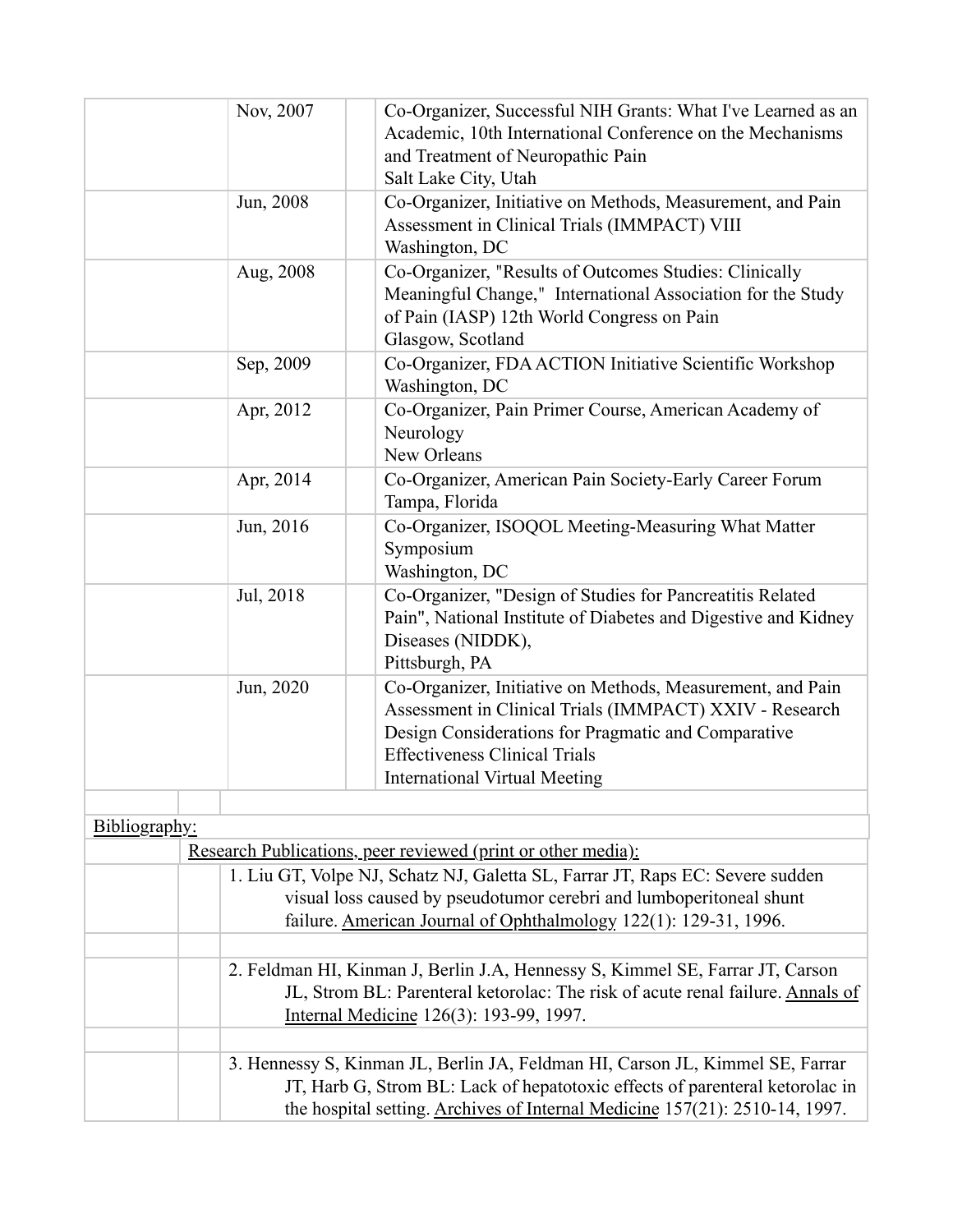| 4. Strom BL, Schinnar R, Bilker WB, Feldman H, Farrar JT, Carson JL:<br>Gastrointestinal tract bleeding associated with naproxen sodium vs<br>ibuprofen. Archives of Internal Medicine 157(22): 2626-31, 1997.                                                                                                                      |
|-------------------------------------------------------------------------------------------------------------------------------------------------------------------------------------------------------------------------------------------------------------------------------------------------------------------------------------|
| 5. Farrar JT, Cleary J, Rauck R, Busch M, Nordbrock E: Oral transmucosal fentanyl<br>citrate: Randomized, double-blinded, placebo-controlled trial for treatment<br>of breakthrough pain in cancer patients. Journal of the National Cancer<br>Institute 90(8): 611-16, 1998.                                                       |
| 6. Litwin MS, McNaughton-Collins M, Fowler FJ, Nickel JC, Calhoun EA, Pontari<br>MA, Alexander RB, Farrar JT, O'Leary MP: The National Institutes of<br>Health Chronic Prostatitis Symptom Index: Development and validation of a<br>new outcome measure. Journal of Urology 162(2): 369-75, 1999.                                  |
| 7. Farrar JT, Portenoy RK, Berlin JA, Kinman JL, Strom BL: Defining the clinically<br>important difference in pain outcome measures. Pain 88(3): 287-94, 2000.                                                                                                                                                                      |
| 8. Meng QC, Cepeda, MS, Kramer T, Zou H, Matoka DJ, Farrar JT: High-<br>performance liquid chromatographic determination of morphine and its 3-<br>and 6-glucuronide metabolites by two-step solid-phase extraction. Journal of<br>Chromatography B 742(1): 115-23, 2000.                                                           |
| 9. Cepeda MS, Farrar JT, Roa JH, Boston R, Meng QC, Ruiz F, Carr DB, Strom<br>BL: Ethnicity influences morphine pharmacokinetics and<br>pharmacodynamics. Journal of Clinical Pharmacology and Therapeutics<br>70(4): 351-61, 2001.                                                                                                 |
| 10. Dlugos DJ, Sammel MD, Strom BL, Farrar JT: Response to first drug trial<br>predicts outcome in childhood temporal lobe epilepsy. Neurology 57(12):<br>2259-64, 2001.                                                                                                                                                            |
| 11. Farrar JT, Young JP, LaMorequx L, Werth JL, Poole RM: Clinical importance of<br>changes in chronic pain intensity measured on an 11-point numerical pain<br>rating scale. Pain 94(2): 149-58, 2001.                                                                                                                             |
| 12. Lewis JD, Bilker WB, Brensinger C, Farrar JT, Strom BL: Hospitalization and<br>mortality rates from peptic ulcer disease and GI bleeding in the 1990s:<br>relationship to sales of nonsteroidal anti-inflammatory drugs and acid<br>suppression medications. American Journal of Gastroenterology 97(10):<br>2540-49, Oct 2002. |
|                                                                                                                                                                                                                                                                                                                                     |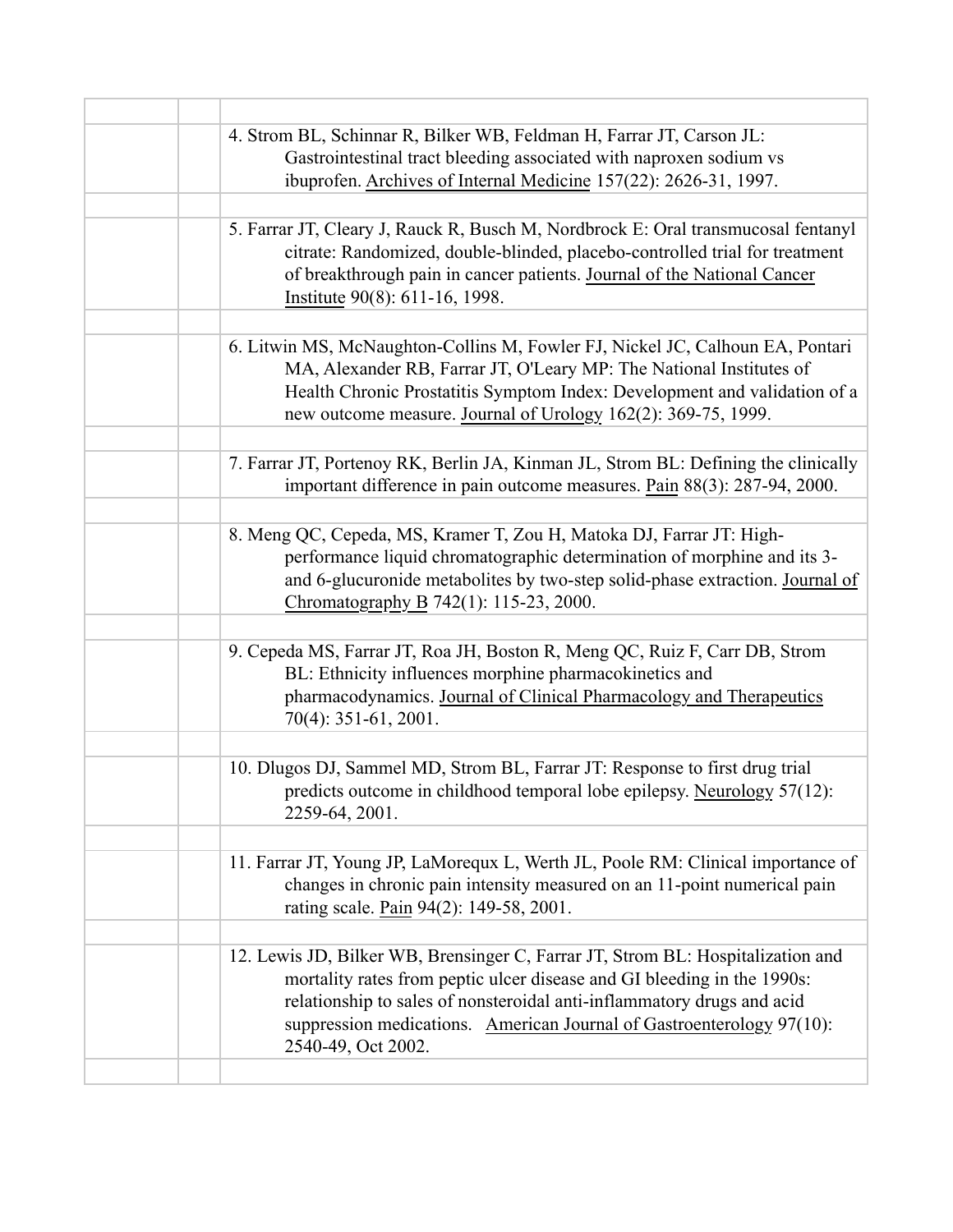| 13. Casarett D, Hirschman KB, Miller E, Farrar JT: Is satisfaction with pain<br>management a valid and reliable quality indicator for use in nursing homes?<br>Journal of the American Geriatrics Society 50(12): 2029-2034, 2002.                   |
|------------------------------------------------------------------------------------------------------------------------------------------------------------------------------------------------------------------------------------------------------|
| 14. Cepeda MS, Boston R, Farrar JT, Strom BL: Optimal matching with a variable<br>number of controls vs. a fixed number of controls for a cohort study: Trade-<br>offs. Journal of Clinical Epidemiology 56(3): 230-7, March 2003.                   |
| 15. Farrar JT, Berlin JA, Strom BL: Clinically important changes in acute pain<br>outcome measures: A validation study. Journal of Pain and Symptom<br>Management 25(5): 406-11, May 2003.                                                           |
| 16. Cepeda M.S, Boston R, Farrar JT, Strom BL: Logistic regression versus<br>propensity score when the number of events is low and there are multiple<br>confounders. American Journal of Epidemiology 158(3): 280-7, Aug 2003.                      |
| 17. Cepeda MS, Farrar JT, Baumgarten M, Boston R, Carr DB, Strom BL: Side<br>effects of opioids during short-term administration: effect of age, gender,<br>and race. Clinical Pharmacology and Therapeutics 74(2): 102-12, Aug 2003.                |
| 18. Galantino ML, Bzdewka TM, Eissler JL, Holbrook ML, Mogck EP, Farrar JT:<br>The Impact of Modified Hatha Yoga on Chronic Low Back Pain: A Pilot<br>Study. Alternative Therapies in Health and Medicine 10(2): 56-9, Mar-Apr<br>2004.              |
| 19. Mikuls TR, MacLean CH, Olivieri J, Patino F, Allison JJ, Farrar JT, Bilker, WB,<br>Saag KG: Quality of Care Indicators for Gout Management. Arthritis &<br>Rheumatism 50(3): 937-43, March 2004.                                                 |
| 20. Newberg AB, Lariccia PJ, Lee BY, Farrar JT, Lee L, Alavi A: Cerebral blood<br>flow effects of pain and acupuncture: a preliminary single-photon emission<br>computed tomography imaging study. Journal of Neuroimaging 15(1): 43-9,<br>Jan 2005. |
| 21. Mikuls TR, Farrar JT, Bilker WB, Fernandes SM, Schumacher HR, Saag KG:<br>Gout epidemiology: results from the U.K. General Practice Research<br>Database, 1990-1999. Annals of the Rheumatic Diseases 64(2): 267-72, Feb<br>2005.                |
| 22. Newberg AB, Saffer J, Farrar JT, Pourdehnad M, Alavi A: Stability of Cerebral<br>Blood Flow Measures Using a Split-dose Technique with Tc-exametazime<br>SPECT. Nuclear Medicine Communications 26(5): 475-78, May 2005.                         |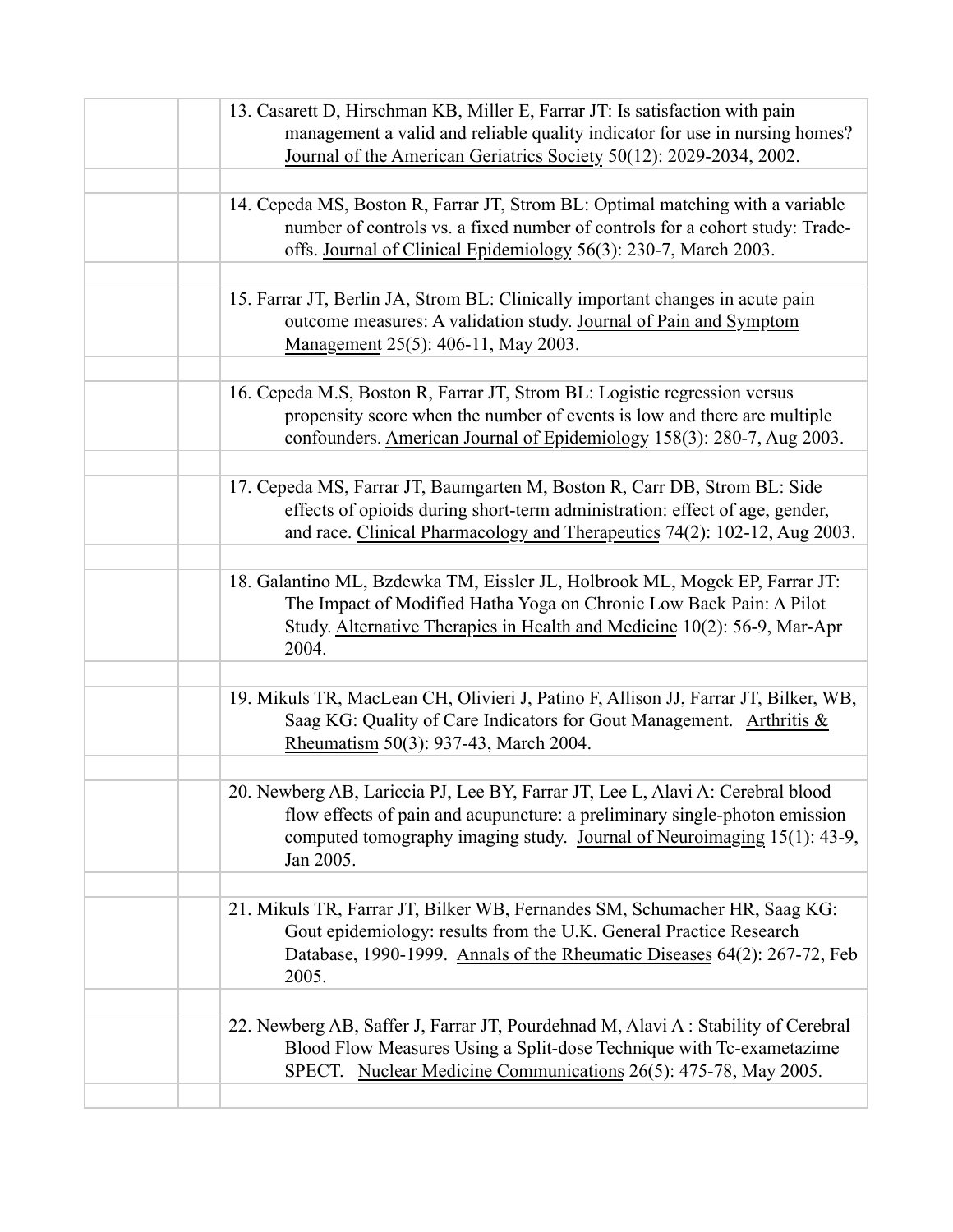| 23. Ravina B, Putt M, Siderowf A, Farrar JT, Gillespie M, Crawley A, Fernandez H,<br>Treischmann M, Reichwein S, Simuni T: Donepezil for Dementia in<br>Parkinson's disease: A Randomized, Double-Blind, Placebo Controlled,<br>Crossover Study. Journal of Neurology, Neurosurgery & Psychiatry 76(7):<br>934-9, July 2005.                                |
|-------------------------------------------------------------------------------------------------------------------------------------------------------------------------------------------------------------------------------------------------------------------------------------------------------------------------------------------------------------|
| 24. Mikuls TR, Farrar JT, Bilker WB, Fernandes SM, Saag KG : Sub-optimal<br>physician adherence to quality indicators for the management of gout and<br>asymptomatic hyperuricemia: results from the U.K. General Practice<br>Research Database (GPRD) Rheumatology 44(8): 1038-42, Aug 2005.                                                               |
| 25. Galantino ML, Baime M, Maguire M, Szapary P, Farrar JT: Association of<br>Psychological and Physiological Measures of Stress in Healthcare<br>Professionals during an Eight-Week Mindfulness Meditation Program:<br>Mindfulness in Practice. Stress and Health 21: 255-61, 2005.                                                                        |
| 26. Galantino ML, Shepard K, Krafft L, Lapperriere A, Ducette J, Sorbello A,<br>Barnish M, Condoluci D, Farrar JT: The Effect of Group Aerobic Exercise<br>and Tai Chi on Functional Outcomes and Quality of Life for Persons Living<br>with Acquired Immunodeficiency Syndrome. Journal of Alternative<br>Complementary Medicine 11(6): 1085-92, Dec 2005. |
| 27. Lewis JD, Kimmel SE, Localio RA, Metz DC, Farrar JT, Nessel L, Brensinger<br>C, McGibney K, Strom BL: Risk of Serious Upper Gastrointestinal Toxicity<br>with Over-the-Counter Non-aspirin Non-steroidal Anti-inflammatory Drugs.<br>Gastroenterology 129(6): 1865-74, Dec 2005.                                                                        |
| 28. Lewis JD, Strom BL, Kimmel SE, Farrar JT, Metz DC, Brensinger C, Nessel C,<br>Localio AR: Predictors of recall of over-the-counter and prescription non-<br>steroidal anti-inflammatory drug exposure. Pharmacoepidemiology and<br>Drug Safety 15(1): 39-45, Jan 2006.                                                                                  |
| 29. Cepeda MS, Farrar JT: Economic Evaluation of Oral Treatments for<br>Neuropathic Pain. The Journal of Pain 7(2): 119-28, Feb 2006.                                                                                                                                                                                                                       |
| 30. Farrar JT, Dworkin R, Max M: Use of the Cumulative Proportion of Responders<br>Analysis (CPRA) Graph to Present Pain over a Range of Cut-Off Points:<br>Making Clinical Trial Data More Understandable. Journal of Pain and<br>Symptom Management 31(4): 369-77, Apr 2006.                                                                              |
| 31. Cucchiaro G, Farrar JT, Guite JW, Li Y: What postoperative outcomes matter to<br>pediatric patients?<br>Anesthesia & Analgesia 102(5): 1376-82, May 2006.                                                                                                                                                                                               |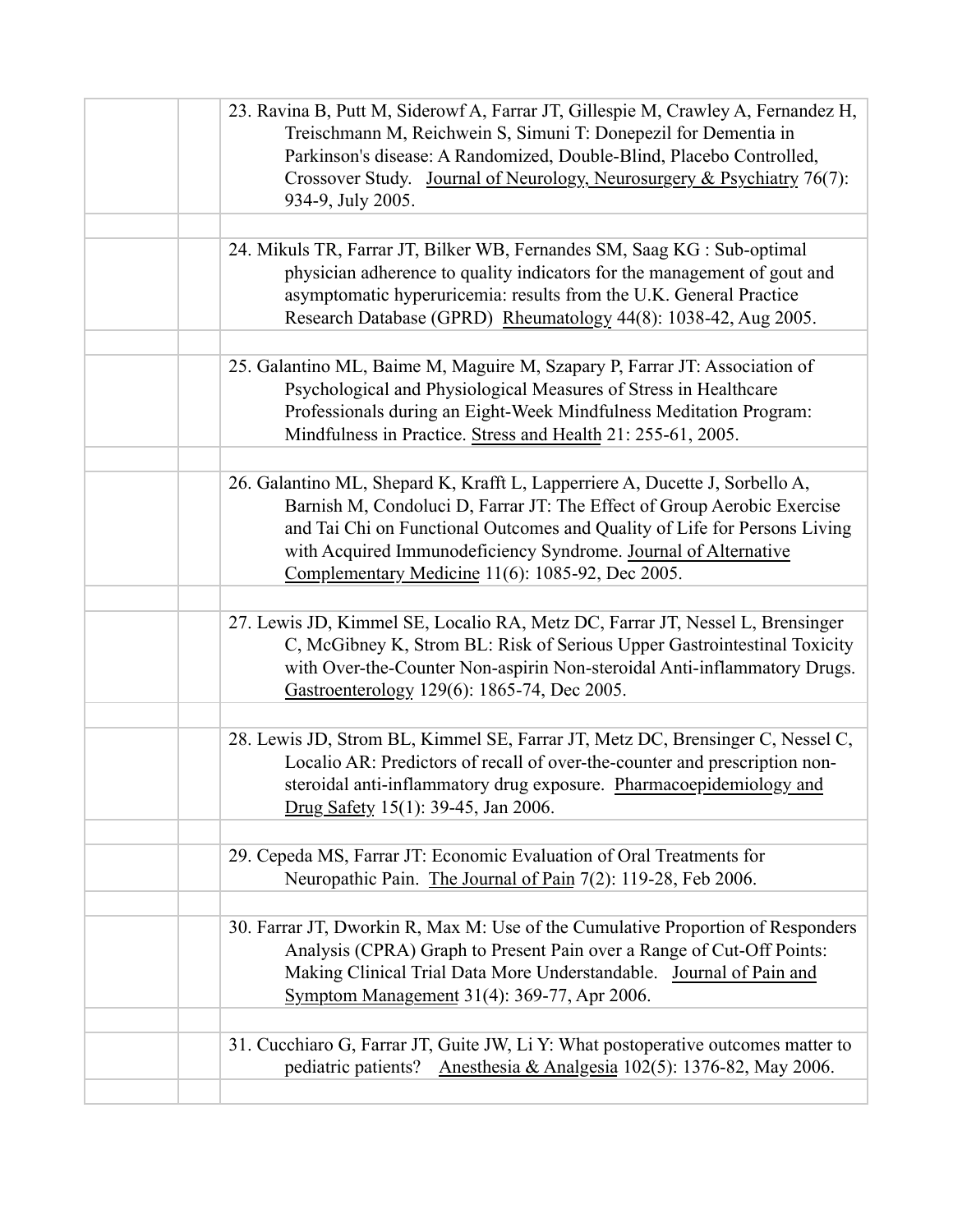| 32. Ochroch EA, Gottschalk A, Troxel AB, Farrar JT: Women suffer more short and<br>long-term pain than men after major thoracotomy. Clinical Journal of Pain<br>22(5): 491-8, 2006.                                                                                                                                                                                  |
|----------------------------------------------------------------------------------------------------------------------------------------------------------------------------------------------------------------------------------------------------------------------------------------------------------------------------------------------------------------------|
| 33. Mao JJ, Farrar JT, Xie SX, Bowman MA, Armstrong K: Use of complementary<br>and alternative medicine and prayer among a national sample of cancer<br>survivors compared to other populations without cancer. Complementary<br>Therapies in Medicine $15(1)$ : 21-9, March 2007.                                                                                   |
| 34. Portenoy RK, Farrar JT, Backonja MM, Cleeland CS, Yang K, Friedman M,<br>Colucci SV, Richards SP: Long-term use of controlled-release oxycodone<br>for noncancer pain: results of a 3-year registry study. Clinical Journal of<br>Pain 23(4): 287-99, May 2007.                                                                                                  |
| 35. Mao JJ, Armstrong K, Farrar JT, Bowman MA: Acupuncture expectancy scale:<br>development and preliminary validation in China. Explore-The Journal of<br>Science & Healing 3(4): 372-7, Jul-Aug 2007.                                                                                                                                                              |
| 36. Brown DC, Boston RC, Coyne JC, Farrar JT: Development and psychometric<br>testing of an instrument designed to measure chronic pain in dogs with<br>osteoarthritis. American Journal of Veterinary Research 68(6): 631-7, 2007.                                                                                                                                  |
| 37. Hagen NA, Fisher K, Victorino C, Farrar JT: A titration strategy is needed to<br>manage breakthrough cancer pain effectively: observations from data pooled<br>from three clinical trials. Journal of Palliative Medicine $10(1)$ : 47-55, 2007.                                                                                                                 |
| 38. Kajdasz DK, Iyengar S, Desaiah D, Backonja MM, Farrar JT, Fishbain DA,<br>Jensen TS, Rowbotham MC, Sang CN, Zeigler D, McQuay HJ: Duloxetine<br>for the management of diabetic peripheral neuropathic pain: Evidence-based<br>findings from post-hoc analysis of three randomized, placebo-controlled<br>studies. Clinical Therapeutics 29 Suppl: 2536-46, 2007. |
| 39. Mao JJ, Armstrong K, Bowman MA, Xie SX, Kadakia R, Farrar JT : Symptom<br>burden among cancer survivors: impact of age and comorbidity. Journal of<br>the American Board of Family Medicine 20(5): 434-43, 2007.                                                                                                                                                 |
| 40. Mao JJ, Farrar JT, Armstrong K, Donahue A, Ngo J, Bowman MA : De Qi:<br>Chinese acupuncture patients' experiences and beliefs regarding acupuncture<br>needling sensation - an exploratory study. Acupuncture in Medicine 25(4):<br>158-65, 2007.                                                                                                                |
| 41. Ochroch EA, Troxel AB, Frogel JK, Farrar JT: The influence of race and<br>socioeconomic factors on patient acceptance of perioperative epidural<br>analgesia. Anesthesia & Analgesia 105(6): 1787-92, 2007.                                                                                                                                                      |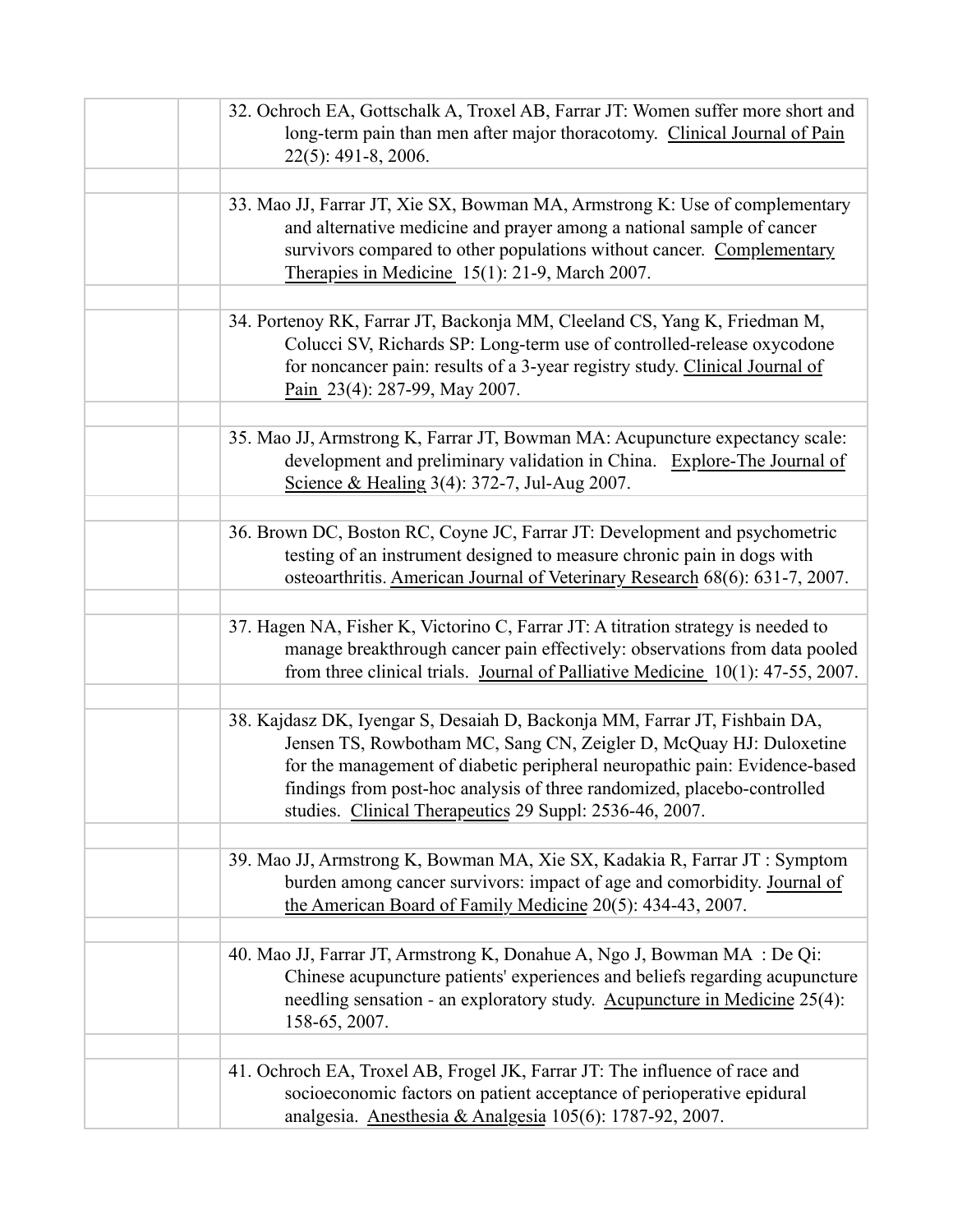| 42. Lewis JD, Strom BL, Localio AR, Metz DC, Farrar JT, Weinrieb RM, Nessel L,<br>Brensinger C, Kimmel SE: Moderate and high affinity serotonin reuptake<br>inhibitors increase the risk of upper gastrointestinal toxicity.<br>Pharmacoepidemiology & Drug Safety 17(4): 328-35, April 2008                                  |
|-------------------------------------------------------------------------------------------------------------------------------------------------------------------------------------------------------------------------------------------------------------------------------------------------------------------------------|
| 43. LaRiccia PJ, Farrar JT, Sammel MD, Gallo JJ: The effect of OPC Factor on<br>energy levels in healthy adults ages 45-65: a phase IIb randomized<br>controlled trial. Journal of Alternative and Complementary Medicine 14(6):<br>723-32, Jul 2008.                                                                         |
| 44. Brown DC, Boston RC, Coyne JC, Farrar JT: Ability of the canine brief pain<br>inventory to detect response to treatment in dogs with osteoarthritis. Journal<br>of the American Veterinary Medical Association 233(8): 1278-83, Oct 2008                                                                                  |
| 45. Buckle J, Newberg A, Wintering N, Hutton E, Lido C, Farrar JT: The<br>Measurement of Regional Cerebral Blood Flow Associated with Light<br>Massage Therapy: A Preliminary SPECT Study. Journal of Alternative and<br>Complementary Medicine 14(8): 903-10, Oct 2008.                                                      |
| 46. Farrar JT, Troxel AT, Stott C, Duncombe P, Jensen MP: Validity, reliability and<br>clinical importance of change in a 0-10 numeric rating scale measure of<br>spasticity: A post hoc analysis of a randomized, double-blind, placebo-<br>controlled trial. Clinical Therapeutics 30(5): 974-85, 2008.                     |
| 47. Gallantino ML, Sowers K, Cotrell S, Lew J, Quinn J, Russo L, Williams S,<br>Stricker CT, Brown DC, Farrar JT: Change in Perception of Cognitive<br>Function and Quality of Life Over Time in Women Receiving Adjuvant<br>Chemotherapy for Breast Cancer. The Journal of Cognitive Rehabilitation<br>$26(1)$ : 4-13, 2008. |
| 48. Brown DC, Boston R, Coyne JC, Farrar JT: A Novel Approach to the Use of<br>Animals in Studies of Pain: Validation of the Canine Brief Pain Inventory in<br>Canine Bone Cancer. Pain Medicine 10(1): 133-142, January 2009.                                                                                                |
| 49. Cohen DL, Wintering N, Tolles V, Townsend RR, Farrar JT, Galantino ML,<br>Newberg AB: Cerebral blood flow effects of yoga training: preliminary<br>evaluation of 4 cases. Journal of Alternative and Complementary Medicine<br>$5(1)$ : 9-14, Jan 2009.                                                                   |
| 50. Mao JJ, Bruner D, Stricker CT, Farrar JT, Xie SX, Bowman MA, Pucci D, Han<br>X, DeMichele A: Feasibility trial of electroacupuncture for aromatase<br>inhibitor related arthralgia in breast cancer. Integrative Cancer Therapies<br>8(2): 123-9, June 2009.                                                              |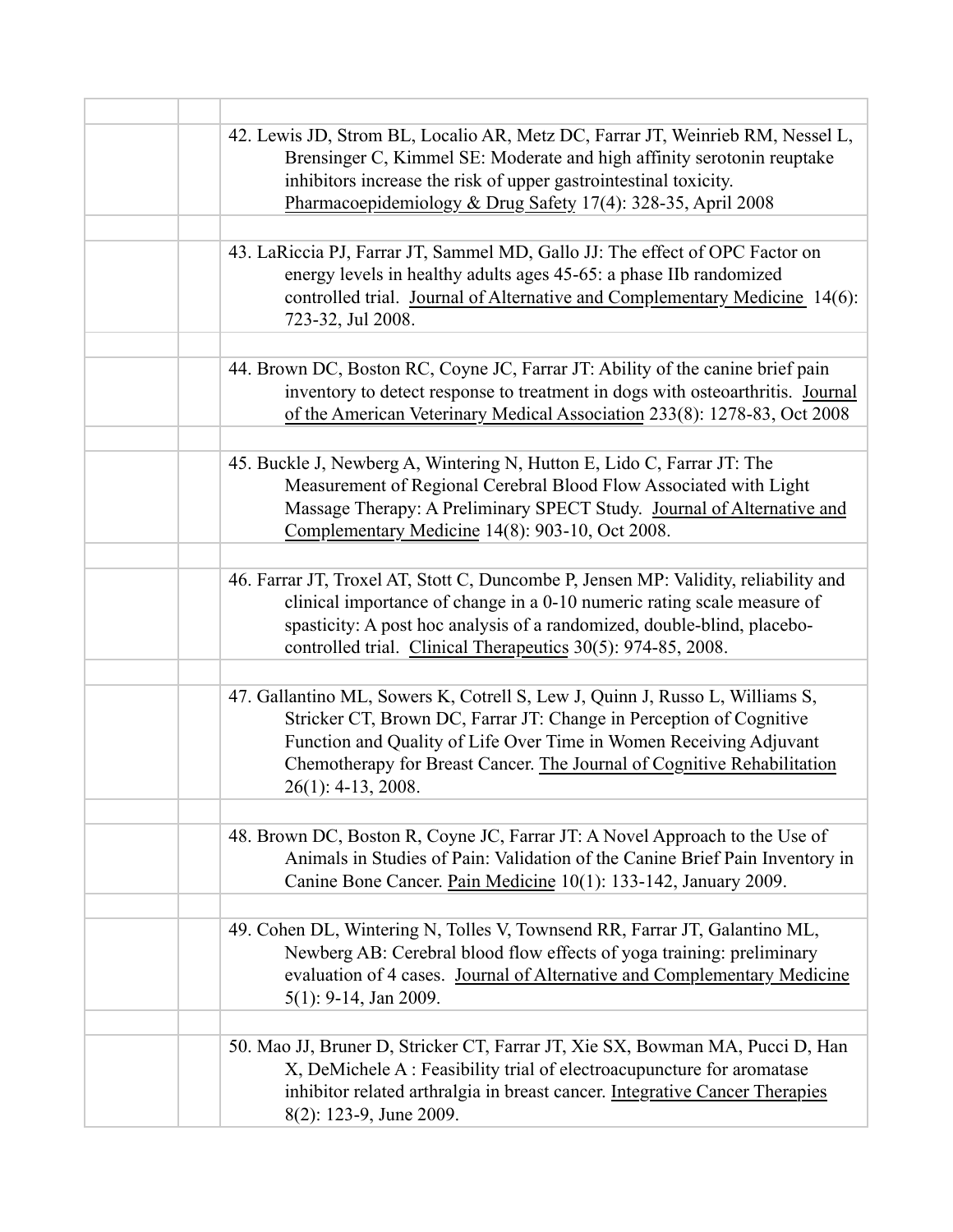| 51. Trzeciak S, Jones AE, Kilgannon JH, Fuller BM, Roberts BW, Parrillo JE,<br>Farrar JT.: Outcome measures utilized in clinical trials of interventions for<br>post-cardiac arrest syndrome: a systematic review. Resuscitation 80(6):<br>617-23, Jun 2009.                                                                                         |
|------------------------------------------------------------------------------------------------------------------------------------------------------------------------------------------------------------------------------------------------------------------------------------------------------------------------------------------------------|
| 52. Dworkin R, Turk DC, Revicki DA, Harding G, Coyne KS, Peirce-Sandner S,<br>Bhagwat D, Everton D, Burke LB, Cowan P, Farrar JT, Hertz S, Max MB,<br>Rappaport BA, Melzack R: Development and initial validation of an<br>expanded and revised version of the Short-form McGill Pain Questionnaire<br>(SF-MPQ-2). Pain 144 (1-2): 35-42, July 2009. |
| 53. Mao JJ, Stricker CT, Bruner D, Xie SX, Bowman MA, Farrar JT, Greene BT,<br>DeMichele A: Patterns and Risk Factors Associated with Aromatase<br>Inhibitor Related Arthralgia among Breast Cancer Survivors. Cancer<br>115(16): 3631-9, August 2009.                                                                                               |
| 54. Mao JJ, Styles T, Cheville A, Fernandes S, Wolf J, Farrar JT : Acupuncture for<br>Non-Palliative Radiation Therapy Induced Fatigue: Feasibility Study<br>Journal of the Society for Integrative Oncology 7 (2): 52-58, 2009.                                                                                                                     |
| 55. Cleeland CS, Farrar JT, Hausheer FH: Assessment of cancer-related neuropathy<br>and neuropathic pain. Oncologist 15(S2): 13-8, Jan 2010.                                                                                                                                                                                                         |
| 56. Halbert SC, French B, Gordon RY, Farrar JT, Schmitz K, Morris PB, Thompson<br>PD, Rader DJ, Becker DJ.: Tolerability of red yeast rice (2,400 mg twice<br>daily) versus pravastatin (20 mg twice daily) in patients with previous statin<br>intolerance. American Journal of Cardiology 105(2): 198-204, Jan 2010.                               |
| 57. Farrar JT, Pritchett YL, Robinson M, Prakash A, Chappell A: The Clinical<br>Importance of Changes in the 0-10 Numeric Rating Scale for Worst, Least,<br>and Average Pain Intensity: Analyses of Data from Clinical Trials of<br>Duloxetine in Pain Disorders. Journal of Pain 11(2): 109-18, February<br>2010.                                   |
| 58. Farrar JT, Polomano RC, Berlin JA, Strom BL: Comparison of Change in the<br>0-10 Numeric Rating Scale to a Pain Relief Scale and Global Medication<br>Performance Scale in a Short-term Clinical Trial of Breakthrough Pain<br>Intensity. Anesthesiology $112(6)$ : 1464-72, June 2010.                                                          |
| 59. Brown DC, Boston RC, Farrar JT : Use of an Activity Monitor to Detect<br>Response to Treatment in Dogs with Osteoarthritis Journal of the American<br>Veterinary Medical Association 237(1): 66-70, July 2010.                                                                                                                                   |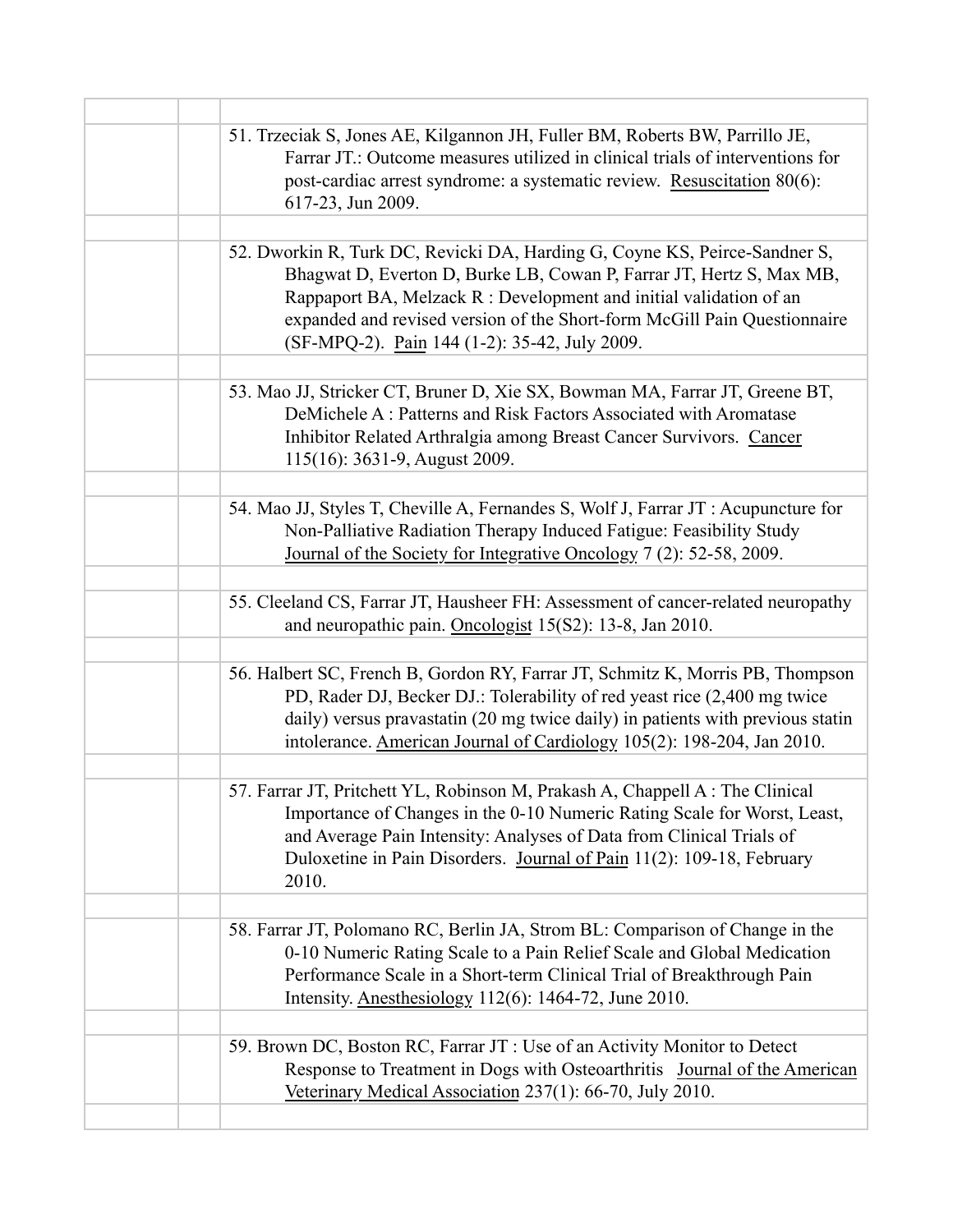| 60. Dworkin RH, Turk DC, Peirce-Sandner S, McDermott MP, Farrar JT, Hertz S,<br>Katz NP, Raja SN, Rappaport BA.: Placebo and treatment group responses<br>in postherpetic neuralgia vs. painful diabetic peripheral neuropathy clinical<br>trials in the REPORT database. Pain $150(1)$ : 12-6, July 2010.                                                               |
|--------------------------------------------------------------------------------------------------------------------------------------------------------------------------------------------------------------------------------------------------------------------------------------------------------------------------------------------------------------------------|
| 61. Farrar JT, Messina J, Xie F, Portenoy RK : A novel 12-week study, with three<br>randomized, double-blind placebo-controlled periods to evaluate fentanyl<br>buccal tablets for the relief of breakthrough pain in opioid-tolerant patients<br>with noncancer-related chronic pain. Pain Medicine 11(9): 1313-27, Sept<br>2010.                                       |
| 62. Lee JYK, Chen HI, Urban C, Hojat A, Church E, Xie SX, Farrar JT:<br>Development and psychometric testing of the Brief Pain Inventory-Facial in<br>patients with facial pain syndromes. Journal of Neurosurgery 113(3):<br>516-23, Sept 2010.                                                                                                                         |
| 63. Gordon D, Pellino T, Turk DC, Sherwood G, Farrar JT, Paice J, McCracken L,<br>Wallace M, Polomano R, Strassels S: Revised American Pain Society patient<br>outcome questionnaire (APS-POQ-R) for quality improvement of pain<br>management in hospitalized adults - preliminary psychometric evaluation.<br>Journal of Pain 11(11): 1172-86, November 2010.          |
| 64. Dworkin RH, Peirce-Sandner S, Turk DC, McDermott MP, Gibofsky A, Simon<br>LS, Farrar JT, Katz NP : Outcome measures in placebo-controlled trials of<br>osteoarthritis: responsiveness to treatment effects in the REPORT database.<br>Osteoarthritis Cartilage 19(5): 483-92, May 2011.                                                                              |
| 65. Cohen DL, Bloedon LT, Rothman RL, Farrar JT, Galantino ML, Volger S,<br>Mayor C, Szapary PO, Townsend RR : Iyengar Yoga versus Enhanced Usual<br>Care on Blood Pressure in Patients with Prehypertension to Stage I<br>Hypertension: a Randomized Controlled Trial. Evidence Based<br>Complementary and Alternative Medicine 2011: doi 10.1093/ecam/nep130,<br>2011. |
| 66. Newberg AB, Hersh EV, Levin LM, Giannakopoulos H, Secreto SA, wintering<br>NA, Farrar JT.: Double-blind, placebo-controlled, randomized pilot study of<br>cerebral blood flow patterns employing SPECT imaging in dental<br>postsurgical pain patients with and without pain relief. Clinical Therapeutics<br>33(12): 1894-903, Dec 2011.                            |
| 67. Speck RM, Demichele A, Farrar JT, Hennessy S, Mao JJ, Stineman MG, Barg<br>FK: Scope of symptoms and self-management strategies for chemotherapy-<br>induced peripheral neuropathy in breast cancer patients. Support Care<br>Cancer 20(10): 2433-39, Jan 2012.                                                                                                      |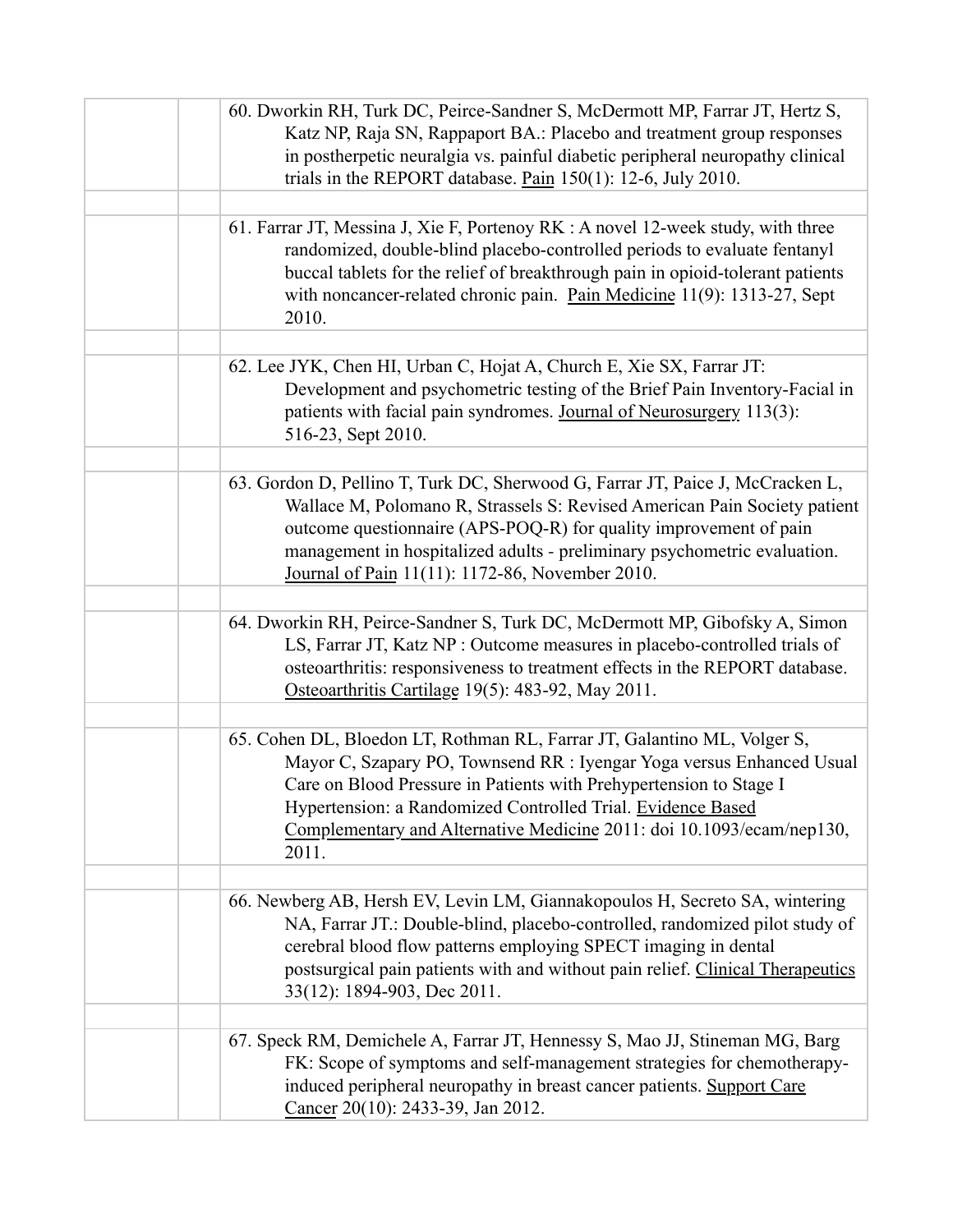| 68. Strom BL, Kelly TO, Norman SA, Farrar JT, Kimmel SE, Lautenback E,<br>Feldman HI: The master of science in clinical epidemiology degree program<br>of the Perelman School of Medicine at the University of Pennsylvania: a<br>model for clinical research training. Academic Medicine 87(1): 74-80, Jan<br>2012.                                                  |
|-----------------------------------------------------------------------------------------------------------------------------------------------------------------------------------------------------------------------------------------------------------------------------------------------------------------------------------------------------------------------|
| 69. Creber RM, Polomano R, Farrar JT, Riegel B : Psychometric properties of the<br>Kansas City Cardiomyopathy Questionnaire. European Journal of<br>Cardiovascular Nursing 11(2): 197-206, March 2012.                                                                                                                                                                |
| 70. Speck RM, Demichele A, Farrar JT, Hennessy S, Mao JJ, Stineman MG, Barg<br>FK: Taste alteration in breast cancer patients treated with taxane<br>chemotherapy: experience, effect and coping strategies. Support Care<br>Cancer 21(2): 549-55, Aug 2012.                                                                                                          |
| 71. Little RJ, Cohen ML, Dickersin K, Emerson SS, Farrar JT, Neaton JD, Shih W,<br>Siegel JP, Stern H.: The design and conduct of clinical trials to limit missing<br>data. Statistics in Medicine 31(28): 3433-43, Dec 2012.                                                                                                                                         |
| 72. Brown DC, Boston RC, Farrar JT.: Comparison of force plate analysis and<br>owner assessment of pain using the canine brief pain inventory in dogs with<br>osteoarthritis. Journal of Veterinary Internal Medicine 27(1): 22-30, Feb<br>2013.                                                                                                                      |
| 73. Witkin LR, Diskina D, Fernandes S, Farrar JT, Ashburn MA.: Usefulness of the<br>opioid risk tool to predict aberrant drug-related behavior in patients<br>receiving opioids for the treatment of chronic pain. Journal of Opioid<br>Management 9(3): 177-87, May-Jun 2013.                                                                                        |
| 74. Dworkin Robert RH, Turk Dennis DC, Peirce-Sandner S, He H, McDermott<br>MP, Farrar JT, Katz NP, Lin AH, Rappaport BA, Rowbotham MC: Assay<br>sensitivity and study features in neuropathic pain trials: an ACTTION meta-<br>analysis. Neurology 81(1): 67-75, Jul 2013.                                                                                           |
| 75. Chen LX, Mao JJ, Fernandes S, Galantino M, Guo W, Lariccia P, Teal VL,<br>Bowman MA, Schumacher RH, Farrar JT: Integrating acupuncture with<br>exercise-based physical therapy for knee osteoarthritis: a randomized<br>controlled trial. Journal of clinical rheumatology: practical reports on<br>rheumatic & musculoskeletal diseases 19(6): 308-16, Sep 2013. |
| 76. Chim K, Xie SX, Stricker CT, Li QS, Gross R, Farrar JT, DeMichele A, Mao JJ:<br>Joint pain severity predicts premature discontinuation of aromatase<br>inhibitors in breast cancer survivors. BMC cancer 13: 401, Sep 2013.                                                                                                                                       |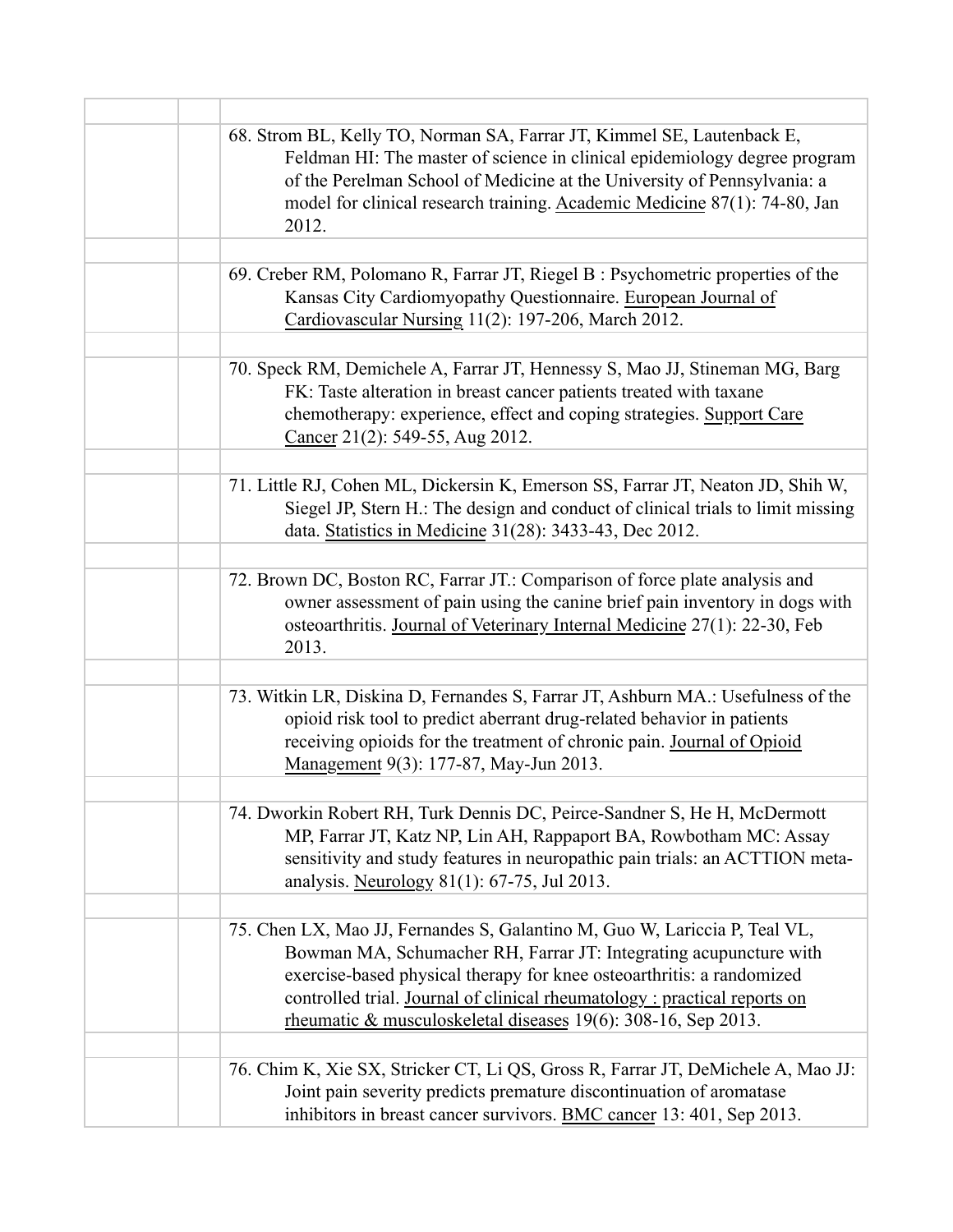| 77. Speck RM, Sammel MD, Farrar JT, Hennessy S, Mao JJ, Stineman MG,<br>DeMichele A: Impact of chemotherapy-induced peripheral neuropathy on<br>treatment delivery in nonmetastatic breast cancer. Journal of Oncology<br>Practice / American Society of Clinical Oncology 9(5): e234-40, Sep 2013.                                                                                                                                                                                                                                                                                                         |
|-------------------------------------------------------------------------------------------------------------------------------------------------------------------------------------------------------------------------------------------------------------------------------------------------------------------------------------------------------------------------------------------------------------------------------------------------------------------------------------------------------------------------------------------------------------------------------------------------------------|
| 78. Mao JJ, Xie SX, Farrar JT, Stricker CT, Bowman MA, Bruner D, DeMichele A:<br>A randomised trial of electro-acupuncture for arthralgia related to aromatase<br>inhibitor use. European Journal of Cancer (Oxford, England : 1990) $50(2)$ :<br>267-76, Jan 2014.                                                                                                                                                                                                                                                                                                                                         |
| 79. Speck RM, Bond DS, Sarwer DB, Farrar JT: A systematic review of<br>musculoskeletal pain among bariatric surgery patients: implications for<br>physical activity and exercise. Surgery for Obesity and Related Diseases:<br>Official Journal of the American Society for Bariatric Surgery 10(1):<br>161-70, Jan-Feb 2014.                                                                                                                                                                                                                                                                               |
| 80. Snyder PJ, Ellenberg SS, Cunningham GR, Matsumoto AM, Bhasin S, Barrett-<br>Connor E, Gill TM, Farrar JT, Cella D, Rosen RC, Resnick SM, Swerdloff<br>RS, Cauley JA, Cifelli D, Fluharty L, Pahor M, Ensrud KE, Lewis CE,<br>Molitch ME, Crandall JP, Wang C, Budoff MJ, Wenger NK, Mohler ER 3rd,<br>Bild DE, Cook NL, Keaveny TM, Kopperdahl DL, Lee D, Schwartz AV,<br>Storer TW, Ershler WB, Roy CN, Raffel LJ: The Testosterone Trials: Seven<br>coordinated trials of testosterone treatment in elderly men. Clinical Trials<br>11(3): 362-375, Mar 2014.                                         |
| 81. Snyder PJ, Ellenberg SS, Cunningham GR, Matsumoto AM, Bhasin S, Barrett-<br>Connor E, Gill TM, Farrar JT, Cella D, Rosen RC, Resnick SM, Swerdloff<br>RS, Cauley JA, Cifelli D, Fluharty L, Pahor M, Ensrud KE, Lewis CE,<br>Molitch ME, Crandall JP, Wang C, Budoff MJ, Wenger NK, Mohler ER Rd,<br>Bild DE, Cook NL, Keaveny TM, Kopperdahl DL, Lee D, Schwartz AV,<br>Storer TW, Ershler WB, Roy CN, Raffel LJ, Romashkan S, Hadley E: The<br>Testosterone Trials: Seven coordinated trials of testosterone treatment in<br>elderly men. Clinical Trials (Londan, England) 11(3): 362-375, Jun 2014. |
| 82. Mao J, Farrar JT, Bruner DW, Zee J, Bowman M, Seluzicki C, DeMichele A,<br>Xie S: Electro-acupuncture for fatigue, sleep, and psychological distress in<br>breast cancer patients with aromatase inhibitor-related arthralgia: A<br>randomized trial. Cancer 20(23): 3744-3751, Jul 2014.                                                                                                                                                                                                                                                                                                               |
| 83. Farrar JT, Troxel AB, Haynes K, Gilron I, Kerns RD, Katz PK, Rappaport BA,<br>Rowbotham MC, Turk DC, Dworkin RH: The Effect of Variability in the 7<br>day Baseline Pain Diary on the Assay Sensitivity of Neuropathic Pain. Pain<br>155(8): 1622-31, Aug 2014.                                                                                                                                                                                                                                                                                                                                         |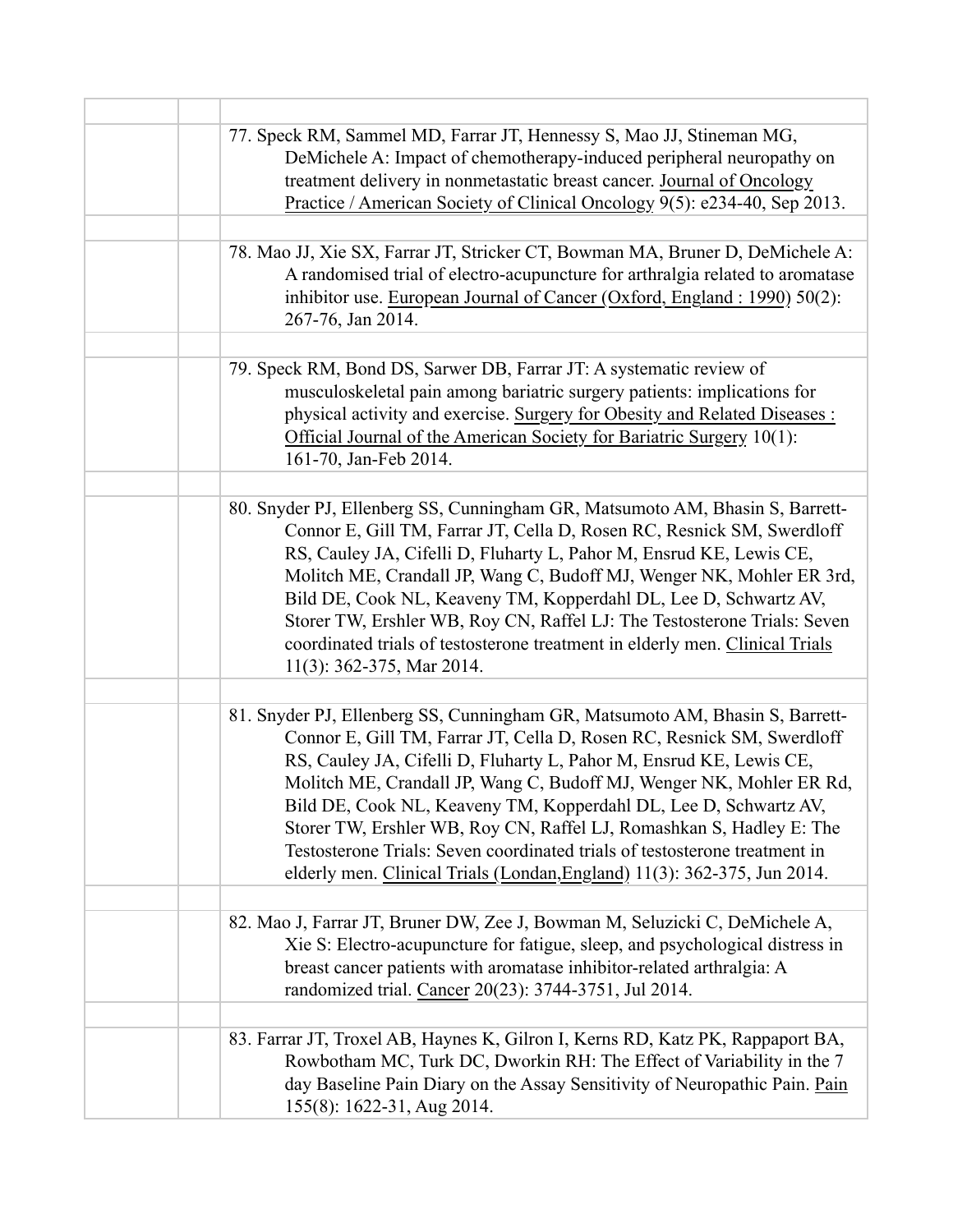| 84. Bauml J, Xie SX, Farrar JT, Bowman MA, Li SQ, Bruner D, DeMichele A, Mao<br>JJ: Expectancy in real and sham electroacupuncture: does believing make it<br>so? Journal of the National Cancer Institute. Monographs. 2014(50):<br>302-307, Nov 2014.                                                                                                                                                                                                                                                                                                                                                                            |
|------------------------------------------------------------------------------------------------------------------------------------------------------------------------------------------------------------------------------------------------------------------------------------------------------------------------------------------------------------------------------------------------------------------------------------------------------------------------------------------------------------------------------------------------------------------------------------------------------------------------------------|
| 85. Sandhu SK, Halpern CH, Vakhshori V, Farrar JT, Lee JYK.: Brief Pain<br>Inventory Facial - Minimal Clinically Important Difference. Journal of<br>Neurosurgery 122(1): 180-90, Jan 2015.                                                                                                                                                                                                                                                                                                                                                                                                                                        |
| 86. Cunningham GR, Stephens-Shields AJ, Rosen RC, Wang C, Ellenberg SS,<br>Matsumoto AM, Bhasin S, Molitch ME, Farrar JT, Cella D, Barrett-Connor<br>E, Cauley JA, Cifelli D, Crandall JP, Ensrud KE, Fluharty L, Gill TM,<br>Lewis CE, Pahor M, Resnick SM, Storer TW, Swerdloff RS, Anton S,<br>Basaria S, Diem S, Tabatabaie V, Hou X, Snyder PJ.: Association of sex<br>hormones with sexual function, vitality, and physical function of<br>symptomatic older men with low testosterone levels at baseline in the<br>testosterone trials. The Journal of Clinical Endocrinology and Metabolism<br>100(3): 1146-5, March 2015. |
| 87. McKeowan A. Gewandter JS, McDermott MP, Pawlowski JR, Poli JJ, Rothstein<br>D, Farrar JT, Gilron I, Katz NP, Lin AH, Rappaport BA, Rowbotham MC,<br>Turk DC, Dworkin RH, Smith SM: Reporting of sample size calculations in<br>analgesic clinical trials: ACTTION systematic review. Journal of Pain 16(3):<br>199-206, March 2015.                                                                                                                                                                                                                                                                                            |
| 88. Segerdahl AR, Mezue M, Okell TW, Farrar JT, Tracey I.: The dorsal posterior<br>insula subserves a fundamental role in human pain. Nature Neuroscience<br>18(12): 499-500, April 2015.                                                                                                                                                                                                                                                                                                                                                                                                                                          |
| 89. Treister R, Nielsen CS, Stubhaug A, Farrar JT, Pud D, Sawilowsky S, Oaklander<br>AL: Experimental comparison of parametric versus nonparametric analyses<br>of data from the cold pressor test. The Journal of Pain 16(6): 537-548, Jun<br>2015.                                                                                                                                                                                                                                                                                                                                                                               |
| 90. Cauley JA, Fluharty L, Ellenberg SS, Gill TM, Ensrud KE, Barrett-Connor E,<br>Cifelli D, Cunningham GR, Matsumoto AM, Bhasin S, Pahor M, Farrar JT,<br>Cella D, Rosen RC, Resnick SM, Swerdloff RS, Lewis CE, Molitch ME,<br>Crandall JP, Stephens-Shields AJ, Strorer TW, Wang C, Anton S, Basaria S,<br>Diem S, Tabatabaie V, Dougar D, Hou X, Snyder PJ: Recruitment and<br>Screening for the Testosterone Trials. The Journals of Gerontology, Series<br>A: A Biological Sciences 70(9): 1105-11, Sept 2015.                                                                                                               |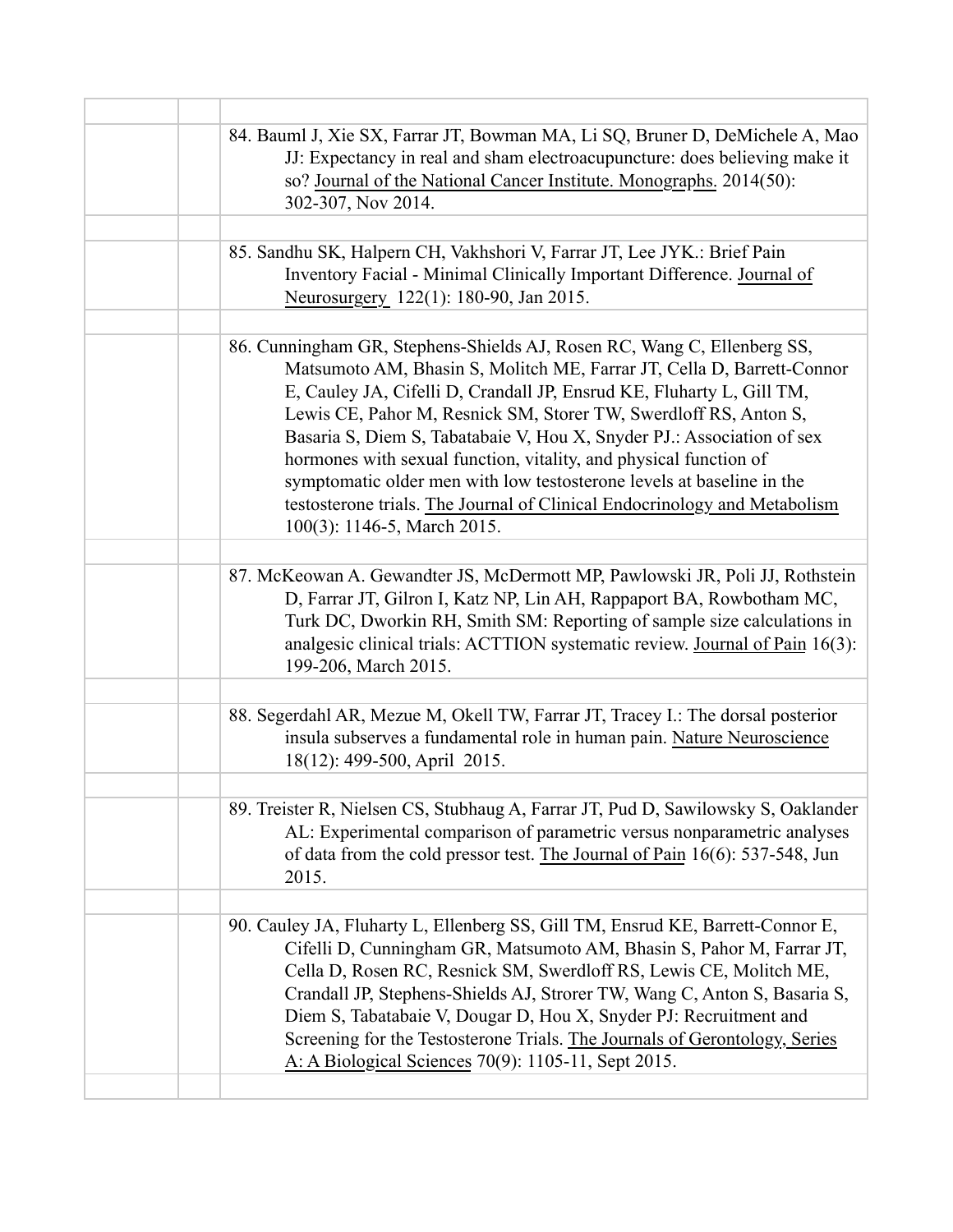| 91. Markman JD, Gewandter JS, Frazer ME, Pittman C, Cai X, Patel KV, Jahromi<br>BS, Dworkin RH, Burke LB, Farrar JT.: Evaluation of outcome measures<br>for neurogenic claudication: A patient-centered approach. Neurology 85(14):<br>1250-6, Oct 2015.                                                                                                                                                                                                                                                                                                       |
|----------------------------------------------------------------------------------------------------------------------------------------------------------------------------------------------------------------------------------------------------------------------------------------------------------------------------------------------------------------------------------------------------------------------------------------------------------------------------------------------------------------------------------------------------------------|
| 92. Mao JJ, Bowman MA, Xie SX, Bruner D, DeMichele A, Farrar JT.:<br>Electroacupuncture Versus Gabapentin for Hot Flashes Among Breast<br>Cancer Survivors: A Randomized Placebo-Controlled Trial. Journal of<br>Clinical Oncology 33(31): 3615-20, Nov 2015.                                                                                                                                                                                                                                                                                                  |
| 93. Robson JC, Milman N, Tomasson G, Dawson J, Cronholm PF, Kellom K, Shea<br>J, Ashdown S, Boers M, Boonen A, Casey GC, Farrar JT, Gebhart D,<br>Krischer J, Lanier G, McAlear CA, Peck J, Sreih AG, Tugwell PS, Luqmani<br>RA, Merkel PA.: Exploration, Development, and Validation of Patient-<br>reported Outcomes in Antineutrophil Cytoplasmic Antibody-associated<br>Vasculitis Using the OMERACT Process. Journal of Rheumatology 42(11):<br>2204-9, Nov 2015.                                                                                         |
| 94. Snyder PJ1, Bhasin S, Cunningham GR, Matsumoto AM, Stephens-Shields AJ,<br>Cauley JA, Gill TM, Barrett-Connor E, Swerdloff RS, Wang C, Ensrud KE,<br>Lewis CE, Farrar JT, Cella D, Rosen RC, Pahor M, Crandall JP, Molitch<br>ME, Cifelli D, Dougar D, Fluharty L, Resnick SM, Storer TW, Anton S,<br>Basaria S, Diem SJ, Hou X, Mohler ER 3rd, Parsons JK, Wenger NK,<br>Zeldow B, Landis JR, Ellenberg SS; Testosterone Trials Investigators.:<br>Testosterone Treatment in Older Men. The New England Journal of<br>Medicine 374(7): 611-624, Feb 2016. |
| 95. Dworkin JD, McKeown A, Farrar JT, Gilron I, Hunsinger M, Kerns RD,<br>McDermott MP, Rappaport BA, Turk DC, Dworkin RH, Gewandter JS:<br>Deficiencies in reporting of statistical methodology in recent randomized<br>trials of nonpharmacologic pain treatments: ACTTION systematic review.<br>Journal of Clinical Epidemiology 72: 56-65, Apr 2016.                                                                                                                                                                                                       |
| 96. Rosen RC, Stephens-Shields AJ, Cunningham GR, Cifelli D, Cella D, Farrar JT,<br>Barrett-Connor E5, Lewis CE6, Pahor M, Hou X, Snyder P: Comparison of<br>interactive voice response (IVR) with paper administration of instruments to<br>assess functional status, sexual function, and quality of life in elderly men.<br>Quality of Life Research 25(4): 811-21, Apr 2016.                                                                                                                                                                               |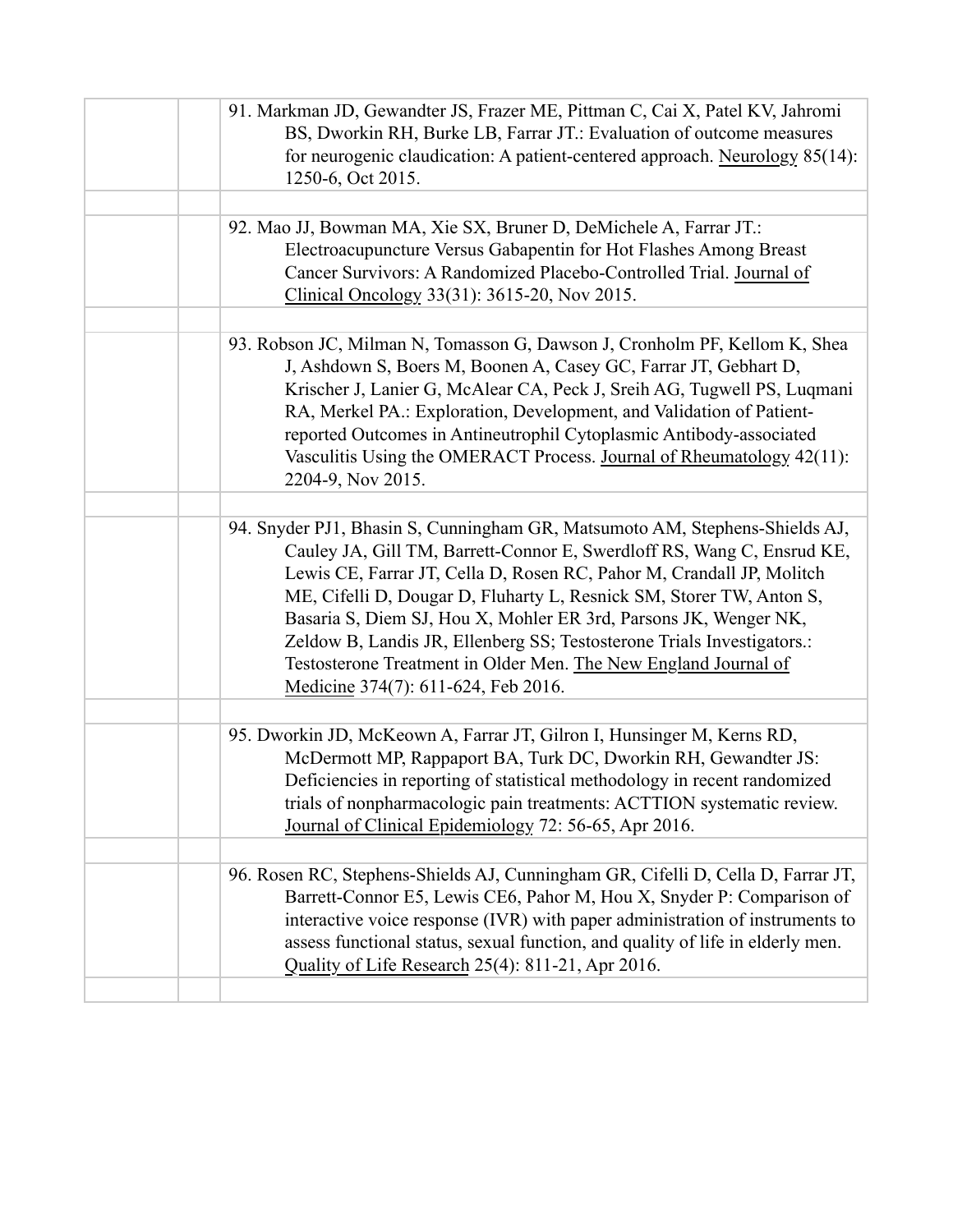| 97. Smith SM, Amtmann D, Askew RL, Gewandter JS, Hunsinger M, Jensen MP,<br>McDermott MP, Patel KV, Williams M, Bacci ED, Burke LB, Chambers CT,<br>Cooper SA, Cowan P, Desjardins P, Etropolski M, Farrar JT, Gilron I,<br>Huang IZ, Katz M, Kerns RD, Kopecky EA, Rappaport BA, Resnick M,<br>Strand V, Vanhove GF, Veasley C, Versavel M, Wasan AD, Turk DC,<br>Dworkin RH: Pain intensity rating training: results from an exploratory<br>study of the ACTTION PROTECCT system. Pain 157(5): 1056-64, May<br>2016.                |
|---------------------------------------------------------------------------------------------------------------------------------------------------------------------------------------------------------------------------------------------------------------------------------------------------------------------------------------------------------------------------------------------------------------------------------------------------------------------------------------------------------------------------------------|
|                                                                                                                                                                                                                                                                                                                                                                                                                                                                                                                                       |
| 98. Cunningham GR, Stephens-Shields AJ, Rosen RC, Wang C, Bhasin S,<br>Matsumoto AM, Parsons JK, Gill TM, Molitch ME, Farrar JT, Cella D,<br>Barrett-Connor E, Cauley JA, Cifelli D, Crandall JP, Ensrud KE, Gallagher<br>L, Zeldow B, Lewis CE, Pahor M, Swerdloff RS, Hou X, Anton S, Basaria<br>S, Diem SJ, Tabatabaie V, Ellenberg SS, Snyder PJ: Testosterone Treatment<br>and Sexual Function in Older Men With Low Testosterone Levels. The<br>Journal of Clinical Endocrinology and Metabolism 101(8): 3096-104, Aug<br>2016. |
|                                                                                                                                                                                                                                                                                                                                                                                                                                                                                                                                       |
| 99. Neylan CJ, Damrauer SM, Kelz RR, Farrar JT, Dempsey DT, Lee MK 4th,<br>Karakousis GC, Tewksbury CM, Pickett-Blakely OE, Williams NN1,<br>Dumon KR: The role of body mass index class in cholecystectomy after<br>acute cholecystitis: An American College of Surgeons National Surgical<br>Quality Improvement Program analysis. Surgery 160(3): 699-707, Sept<br>2016.                                                                                                                                                           |
|                                                                                                                                                                                                                                                                                                                                                                                                                                                                                                                                       |
| 100. Stephens-Shields AJ, Clemens JQ, Jemielita T, Farrar J, Sutcliffe S, Hou X,<br>Landis JR; MAPP Research Network: Symptom Variability and Early<br>Symptom Regression in the MAPP Study, a Prospective Study of Urological<br>Chronic Pelvic Pain Syndrome. The Journal of Urology 196(5): 1450-1455,<br>Nov 2016.                                                                                                                                                                                                                |
|                                                                                                                                                                                                                                                                                                                                                                                                                                                                                                                                       |
| 101. Umscheid CA, Maenner MJ, Mull N, Veesenmeyer AF, Farrar JT, Goldfarb S,<br>Morrison G, Albanese MA, Frohna JG, Feldstein DA.: Using educational<br>prescriptions to teach medical students evidence-based medicine. Medical<br>Teacher 38(11): 1112-1117, Nov 2016.                                                                                                                                                                                                                                                              |
|                                                                                                                                                                                                                                                                                                                                                                                                                                                                                                                                       |
| 102. Johnston JM, Wilson JM, Smith AL, Farrar JT, Kallan MJ, Veeder CL: Using a<br>Cageside Device for Testing Glycosylated Hemoglobin in Cynomolgus<br>Macaques (Macaca fascicularis). Journal of the American Association of<br>Laboratory Animal Science 56(1), Jan 2017.                                                                                                                                                                                                                                                          |
|                                                                                                                                                                                                                                                                                                                                                                                                                                                                                                                                       |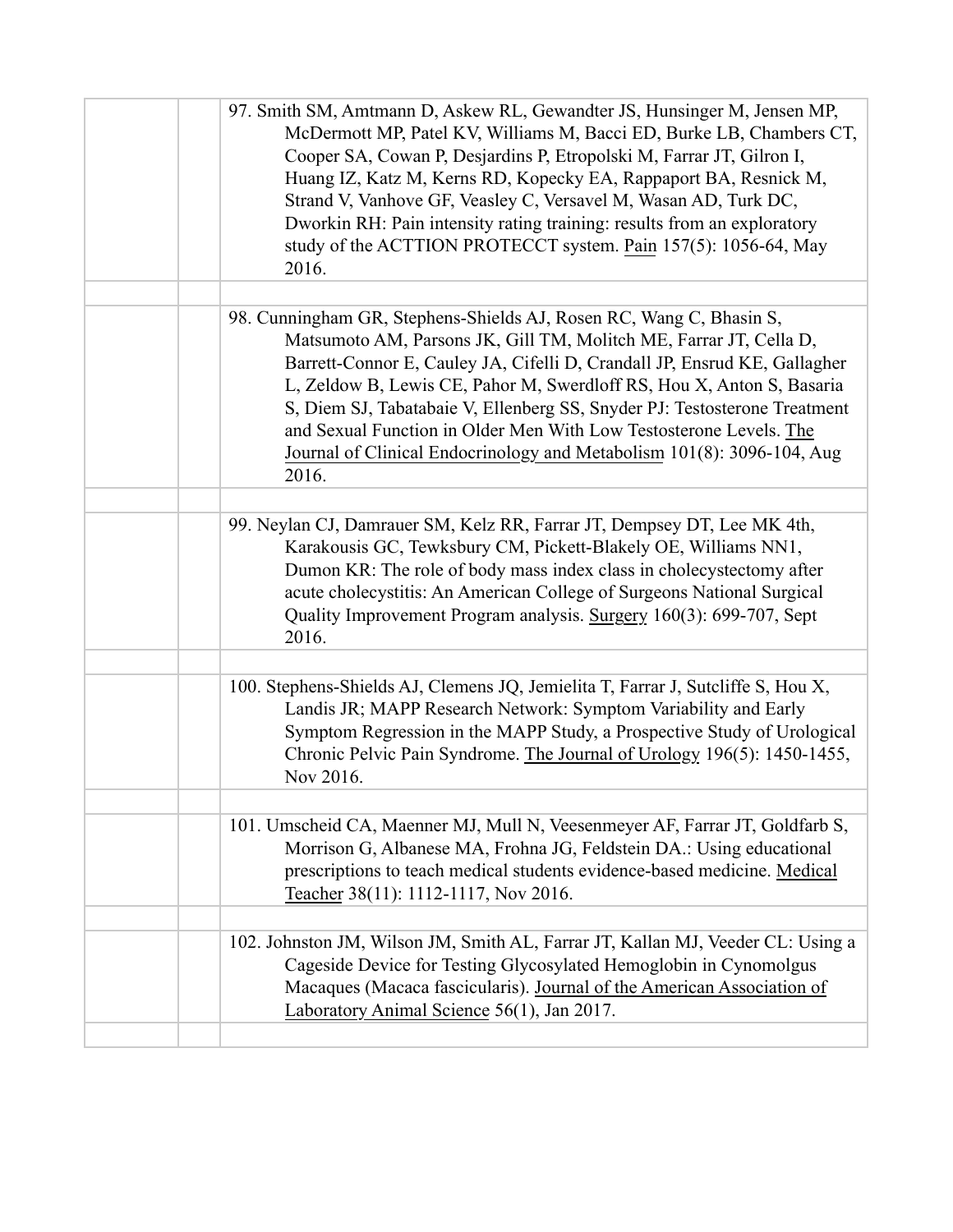| 103. Oyama MA, Citron L, Shults J, Brown DC, Serpell JA, Farrar JT: Measuring<br>Quality of Life in Owners of Companion Dogs: Development and Validation<br>of a Dog Owner-specific Quality of Life Questionnaire. Anthrozoös 30(1):<br>61-75, Feb 2017.                                                                                                                                                                                                                                                                 |
|--------------------------------------------------------------------------------------------------------------------------------------------------------------------------------------------------------------------------------------------------------------------------------------------------------------------------------------------------------------------------------------------------------------------------------------------------------------------------------------------------------------------------|
|                                                                                                                                                                                                                                                                                                                                                                                                                                                                                                                          |
| 104. Resnick SM, Matsumoto AM, Stephens-Shields AJ, Ellenberg SS, Gill TM,<br>Shumaker SA, Pleasants DD, Barrett-Connor E, Bhasin S, Cauley JA, Cella<br>D, Crandall JP, Cunningham GR, Ensrud KE, Farrar JT, Lewis CE, Molitch<br>ME, Pahor M, Swerdloff RS, Cifelli D, Anton S, Basaria S, Diem SJ, Wang<br>C, Hou X, Snyder PJ: Testosterone Treatment and Cognitive Function in<br>Older Men with Low Testosterone and Age-Associated Memory<br>Impairment. JAMA Internal Medicine 317(7): 717-727, Feb 2017.        |
|                                                                                                                                                                                                                                                                                                                                                                                                                                                                                                                          |
| 105. Lee I, Garland SN, DeMichele A, Farrar JT, Im EO, Mao JJ: A Cross-Sectional<br>Survey of Pain Catastrophising and Acupuncture Use Among Breast Cancer<br>Survivors. Acupuncture in Medicine 35(1): 38-43, Mar 2017.                                                                                                                                                                                                                                                                                                 |
|                                                                                                                                                                                                                                                                                                                                                                                                                                                                                                                          |
| 106. Paice JA, Mulvey M, Bennett M, Dougherty PM, Farrar JT, Mantyh PW,<br>Miaskowski C, Schmidt B, Smith TJ: AAPT Diagnostic Criteria for Chronic<br>Cancer Pain Conditions. The Journal of Pain 18(3): 233-246, March 2017.                                                                                                                                                                                                                                                                                            |
|                                                                                                                                                                                                                                                                                                                                                                                                                                                                                                                          |
| 107. Roy CN, Snyder PJ, Stephens-Shields AJ, Artz AS, Bhasin S, Cohen HJ, Farrar<br>JT, Gill TM, Zeldow B, Cella D, Barrett-Connor E, Cauley JA, Crandall JP,<br>Cunningham GR, Ensrud KE, Lewis CE, Matsumoto AM, Molitch ME,<br>Pahor M, Swerdloff RS, Cifelli D, Hou X, Resnick SM, Walston JD, Anton<br>S, Basaria S, Diem SJ, Wang C, Schrier SL, Ellenberg SS: Association of<br>Testosterone Levels With Anemia in Older Men: A Controlled Clinical Trial.<br>JAMA Internal Medicine 177(7): 480-490, April 2017. |
|                                                                                                                                                                                                                                                                                                                                                                                                                                                                                                                          |
| 108. Lai HH, Jemielita T, Sutcliffe S, Bradley CS, Naliboff B, Williams DA,<br>Gereau RW 4th, Kreder K, Clemens JQ, Rodriguez LV, Krieger JN, Farrar<br>JT, Robinson N, Landis JR; MAPP Research Network: Characterization of<br>Whole Body Pain in Urological Chronic Pelvic Pain Syndrome at Baseline:<br>A MAPP Research Network Study. The Journal of Urology 198(3): 622-631,<br>Sept 2017.                                                                                                                         |
|                                                                                                                                                                                                                                                                                                                                                                                                                                                                                                                          |
| 109. Robson JC, Tomasson G, Milman N, Ashdown S, Boonen A, Casey GC,<br>Cronholm PF, Cuthbertson D, Dawson J, Direskeneli H, Easley E, Kermani<br>TA, Farrar JT, Gebhart D, Lanier G, Luqmani RA, Mahr A, McAlear CA,<br>Peck J, Shea B, Shea JA, Sreih AG, Tugwell PS, Merkel PA: OMERACT<br>Endorsement of Patient-reported Outcome Instruments in Antineutrophil<br>Cytoplasmic Antibody-associated Vasculitis. The Journal of Rheumatology<br>44(10), Oct 2017.                                                      |
|                                                                                                                                                                                                                                                                                                                                                                                                                                                                                                                          |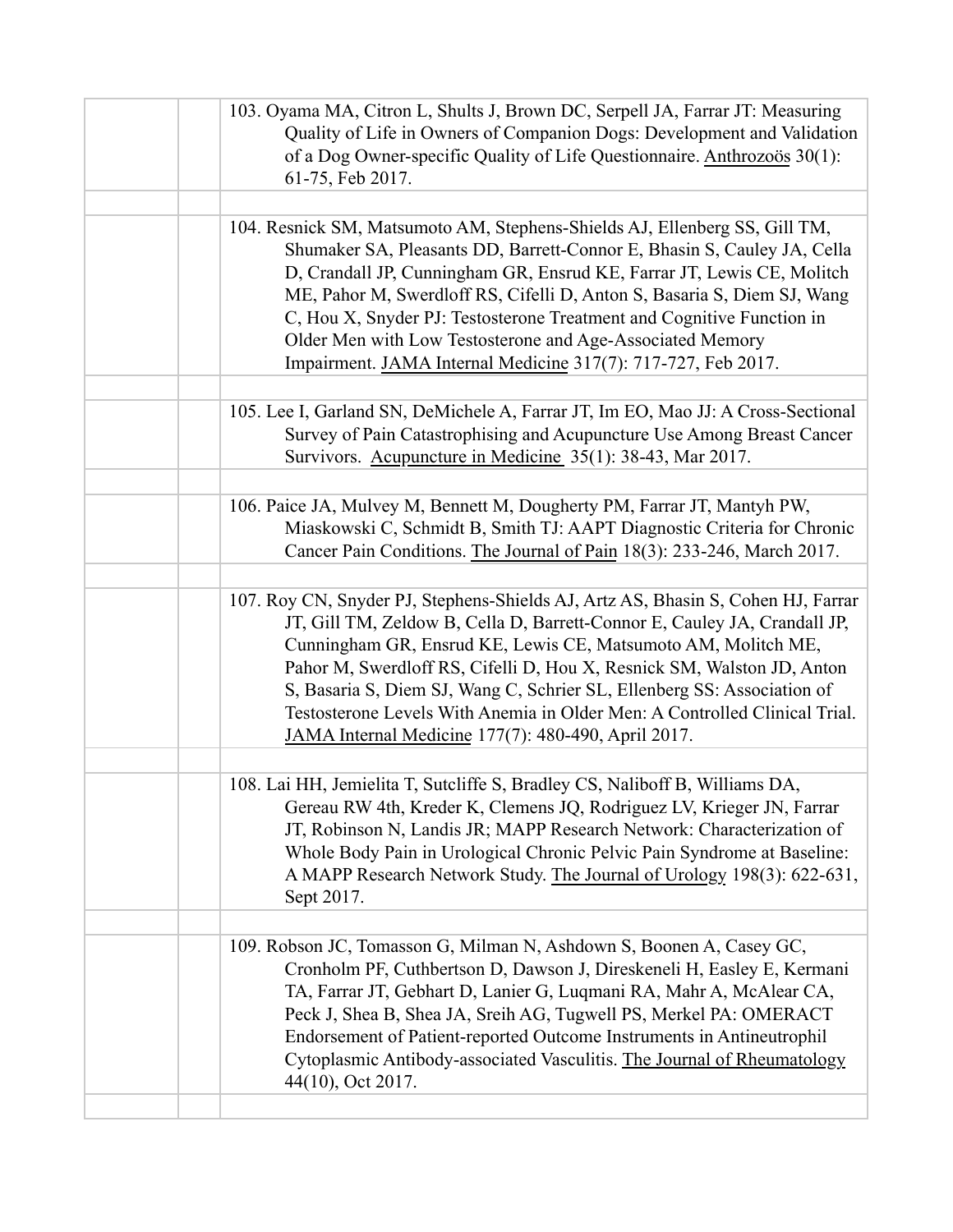| 110. Wang S, Giannakopoulos H, Lowstetter J, Kaye L, Lee C, Secreto S, Ho V,<br>Hutcheson MC, Farrar JT, Wang P, Doyle G, Cooper SA, Hersh EV: Lack of<br>Methemoglobin Elevations After Topical Applications of Benzocaine Alone<br>or Benzocaine Plus Tetracaine to the Oral Mucosa. Clinical Therapeutics<br>39(10): 2103-210, Oct 2017.                                                                                                       |
|---------------------------------------------------------------------------------------------------------------------------------------------------------------------------------------------------------------------------------------------------------------------------------------------------------------------------------------------------------------------------------------------------------------------------------------------------|
|                                                                                                                                                                                                                                                                                                                                                                                                                                                   |
| 111. DiBonaventura MD, Sadosky A, Concialdi K, Hopps M, Kudel I, Parsons B,<br>Cappelleri JC, Hlavacek P, Alexander AH, Stacey BR, Markman JD, Farrar<br>JT: The prevalence of probable neuropathic pain in the US: results from a<br>multimodal general-population health survey. Journal of Pain Research<br>10(2525-2538), Nov 2017.                                                                                                           |
|                                                                                                                                                                                                                                                                                                                                                                                                                                                   |
| 112. Giuffrida MA, Farrar JT, Brown DC.: Psychometric properties of the Canine<br>Symptom Assessment Scale, a multidimensional owner-reported<br>questionnaire instrument for assessment of physical symptoms in dogs with<br>solid tumors. Journal of the American Veterinary Medical Association<br>251(12): 1405-1414, Dec 2017.                                                                                                               |
|                                                                                                                                                                                                                                                                                                                                                                                                                                                   |
| 113. Robson JC, Dawson J, Cronholm PF, Milman N, Kellom KS, Ashdown S,<br>Easley E, Farrar JT, Gebhart D, Lanier G, McAlear CA, Peck J, Luqmani<br>RA, Shea JA, Tomasson G, Merkel PA: Health-related quality of life in<br>ANCA-associated vasculitis and item generation for a disease-specific<br>patient-reported outcome measure. Patient Related Outcome Measures 9:<br>17-34, Jan 2018 Notes: doi: 10.2147/PROM.S144992. eCollection 2018. |
|                                                                                                                                                                                                                                                                                                                                                                                                                                                   |
| 114. Bao T, Seidman A, Li Q, Seluzicki C, Blinder V, Meghani SH, Farrar JT, Mao<br>JJ: Living With Chronic Pain: Perceptions of Breast Cancer Survivors.<br>Breast Cancer Research and Treatment 169(1): 133-140, May 2018.                                                                                                                                                                                                                       |
|                                                                                                                                                                                                                                                                                                                                                                                                                                                   |
| 115. Giuffrida MA, Brown DC, Ellenberg SS, Farrar JT: Development and<br>psychometric testing of the Canine Owner-Reported Quality of Life<br>questionnaire, an instrument designed to measure quality of life in dogs with<br>cancer. Journal of the American Veterinary Medical Association 252(9):<br>1073-1083, May 2018.                                                                                                                     |
|                                                                                                                                                                                                                                                                                                                                                                                                                                                   |
| 116. Smith SM, Jensen MP, He H, Kitt R, Koch J, Pan A, Burke LB, Farrar JT,<br>McDermott MP, Turk DC, Dworkin RH: A Comparison of the Assay<br>Sensitivity of Average and Worst Pain Intensity in Pharmacologic Trials: An<br>ACTTION Systematic Review and Meta-Analysis. The Journal of Pain:<br>Official Journal of The American Pain Society 19(9): 953-960, Sept 2018.                                                                       |
|                                                                                                                                                                                                                                                                                                                                                                                                                                                   |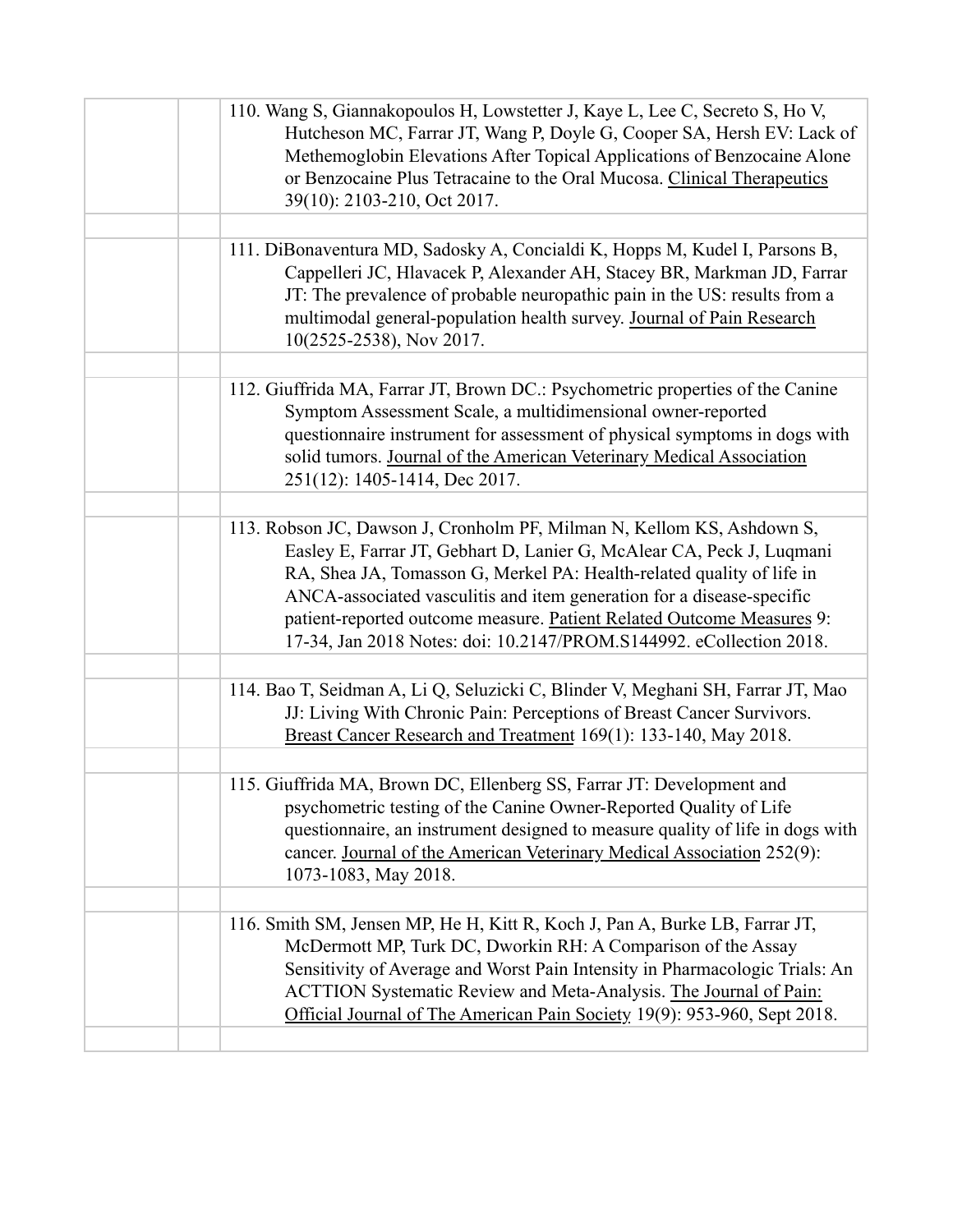| 117. Bhasin S, Ellenberg SS, Storer TW, Basaria S, Pahor M, Stephens-Shields AJ,<br>Cauley JA, Ensrud KE, Farrar JT, Cella D, Matsumoto AM, Cunningham<br>GR, Swerdloff RS, Wang C, Lewis CE, Molitch ME, Barrett-Connor E,<br>Crandall JP, Hou X, Preston P, Cifelli D, Snyder PJ, Gill TM.: Effect of<br>Testosterone Replacement on Measures of Mobility in Older Men With<br>Mobility Limitation and Low Testosterone Concentrations: Secondary<br>Analyses of the Testosterone Trials. The Lancet, Diabetes & Endocrinology<br>$6(11)$ : 879-890, Nov 2018. |
|------------------------------------------------------------------------------------------------------------------------------------------------------------------------------------------------------------------------------------------------------------------------------------------------------------------------------------------------------------------------------------------------------------------------------------------------------------------------------------------------------------------------------------------------------------------|
|                                                                                                                                                                                                                                                                                                                                                                                                                                                                                                                                                                  |
| 118. Patel KV, Allen R, Burke L, Farrar JT, Gewandter JS, Gilron I, Katz NP,<br>Markman JD, Marshall SF, Resnick M, Rice ASC, Rowbotham MC, Smith<br>SM, Vanhove GF, Wasan AD, Zhang S, Dworkin RH, Turk DC: Evaluation<br>of composite responder outcomes of pain intensity and physical function in<br>neuropathic pain clinical trials: an ACTTION individual patient data<br>analysis. Pain 159(11), Nov 2018.                                                                                                                                               |
|                                                                                                                                                                                                                                                                                                                                                                                                                                                                                                                                                                  |
| 119. Forsmark CE, Andersen DK, Farrar JT, Golden M, Habtezion A, Husain SZ, Li<br>L, Mayerle J, Pandol SJ, Uc A, Zhu Z, Yadav D: Accelerating the Drug<br>Delivery Pipeline for Acute and Chronic Pancreatitis: Summary of the<br>Working Group on Drug Development and Trials in Chronic Pancreatitis at<br>the National Institute of Diabetes and Digestive and Kidney Diseases<br>Workshop. Pancreas 47(10), Dec 2018.                                                                                                                                        |
|                                                                                                                                                                                                                                                                                                                                                                                                                                                                                                                                                                  |
| 120. Hwang J, Koo GK, De Palm SE, Sigafus K, Farrar JT, Clapp JT, Lane-Fall<br>MB, Nazarian SM: Inpatient Pain Medication Administration:<br>Understanding the Process and Its Delays. The Journal of Surgical Research<br>232: 49-55, Dec 2018.                                                                                                                                                                                                                                                                                                                 |
|                                                                                                                                                                                                                                                                                                                                                                                                                                                                                                                                                                  |
| 121. Kudel I, Hopps M, Cappelleri JC, Sadosky A, King-Concialdi K, Liebert R,<br>Parsons B, Hlavacek P, Alexander AH, DiBonaventura MD, Markman JD,<br>Farrar JT, Stacey BR: Characteristics of Patients with Neuropathic Pain<br>Syndromes Screened by the painDETECT Questionnaire and Diagnosed by<br>Physician Exam. Journal of Pain Research 12: 255-268, Jan 2019.                                                                                                                                                                                         |
|                                                                                                                                                                                                                                                                                                                                                                                                                                                                                                                                                                  |
| 122. Massey SL, Shou H, Clancy R, DiGiovine M, Fitzgerald MP, Fung FW, Farrar<br>JT, Abend NS: Interrater and Intrarater Agreement in Neonatal<br>Electroencephalogram Background Scoring. Journal of Clinical<br>Neurophysiology 36(1): 1-8, Jan 2019.                                                                                                                                                                                                                                                                                                          |
|                                                                                                                                                                                                                                                                                                                                                                                                                                                                                                                                                                  |
| 123. Farrar JT: Pain Interference on Quality of Life Is Not Just About Physical<br>Function. Pain Medicine 20(2): 211-212, Feb 2019.                                                                                                                                                                                                                                                                                                                                                                                                                             |
|                                                                                                                                                                                                                                                                                                                                                                                                                                                                                                                                                                  |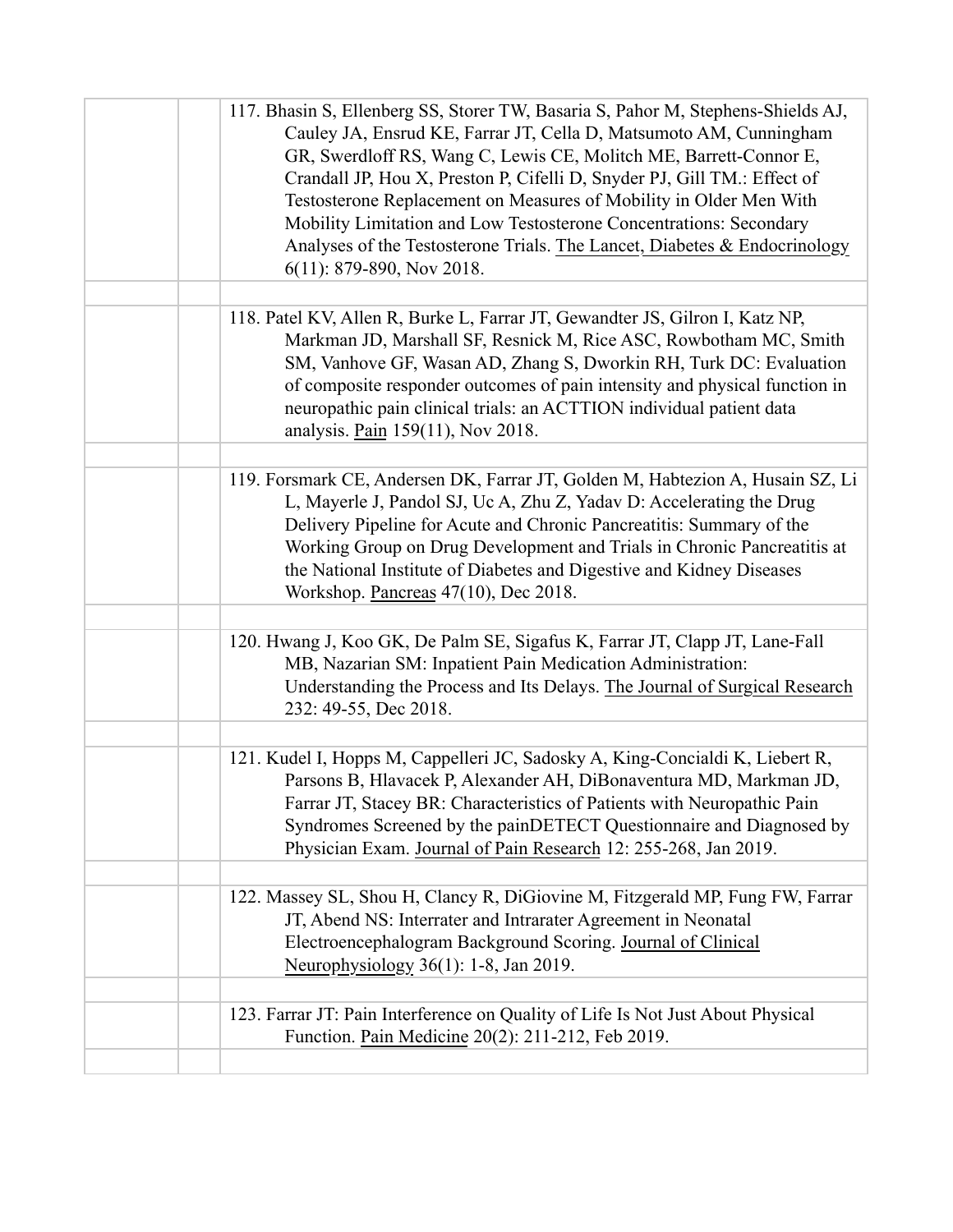| 124. Hersh EV, Secreto S, Wang S, Giannakopoulos H, Mousavian M, Lesavoy B,<br>Hutcheson MC, Farrar JT, Wang P, Doyle G, Cooper SA: A Proof-of-<br>Concept Study Using Quantitative Sensory Threshold Analysis to Compare<br>2 Intraoral Topical Anesthetics. Clinical Therapeutics 41(2): 291-302, Feb<br>2019.                                                                                                                                                                                                                           |
|--------------------------------------------------------------------------------------------------------------------------------------------------------------------------------------------------------------------------------------------------------------------------------------------------------------------------------------------------------------------------------------------------------------------------------------------------------------------------------------------------------------------------------------------|
| 125. Heath JK, Weissman GE, Clancy CB, Shou H, Farrar JT, Dine CJ: Assessment<br>of Gender-Based Linguistic Differences in Physician Trainee Evaluations of<br>Medical Faculty Using Automated Text Mining. JAMA Network Open May<br>2019.                                                                                                                                                                                                                                                                                                 |
| 126. Harte SE, Schrepf A, Gallop R, Kruger GH Lai HHH, Sutcliffe S, Halvorson<br>M, Ichesco E, Naliboff BD, Afari N, Harris RE, Farrar JT, Tu F, Landis JR,<br>Clauw DJ, MAPP Research Network: Quantitative Assessment of Nonpelvic<br>Pressure Pain Sensitivity in Urologic Chronic Pelvic Pain Syndrome: a<br>MAPP Research Network Study. Pain 160(6): 1270-1280, Jun 2019.                                                                                                                                                            |
| 127. Gewandter JS, McDermott MP, He H, Gao S, Cai X, Farrar JT, Katz NP<br>Markman JD, Senn S, Turk DC, Dworkin RH: Demonstrating Heterogeneity<br>of Treatment Effects Among Patients: An Overlooked but Important Step<br>Toward Precision Medicine. Clinical Pharmacology and Therapeutics<br>106(1): 204-210, July 2019.                                                                                                                                                                                                               |
| 128. Tomasson G, Farrar JT, Cuthbertson D, McAlear CA, Ashdown S, Cronholm<br>PF, Dawson J, Gebhart D, Lanier G, Luqmani RA, Milman N, Peck J,<br>Robson JC, Shea JA, Carette S, Khalidi N, Koening CL, Langford CA,<br>Monach PA, Moreland L, Pagnoux C, Specks U, Sreih AG, Ytterberg SR,<br>Merkel PA, Vasculitis Clinical Research Consortium: Feasibility and<br>Construct Validation of the Patient Reported Outcomes Measurement<br>Information System in Systemic Vasculitis. Journal of Rheumatology 46(8):<br>928-934, Aug 2019. |
| 129. Gallagher RM, Polomano RC, Giordano NA, Farrar JT, Guo W, Taylor L,<br>Oslin D, Goff BJ, Buckenmaier CC: Prospective Cohort Study Examining<br>the use of Regional Anesthesia for Early Pain Management After Combat-<br>Related Extremity Injury. Regional Anesthesia and Pain Medicine Sept 2019<br>Notes: doi: 10.1136/rapm-2019-100773. [Epub ahead of print]                                                                                                                                                                     |
| 130. Theken KN, Hersh EV, Lahens NF, Lee HM, Li X, Granquist EJ,<br>Giannakopoulos HE, Levin LM, Secreto SA, Grant GR, Detre JA,<br>FitzGerald GA, Grosser T, Farrar JT: Variability in the Analgesic Response<br>to Ibuprofen Is Associated With Cyclooxygenase Activation in<br>Inflammatory Pain. Clinical Pharmacology and Therapeutics 106(3):<br>632-641, Sept 2019.                                                                                                                                                                 |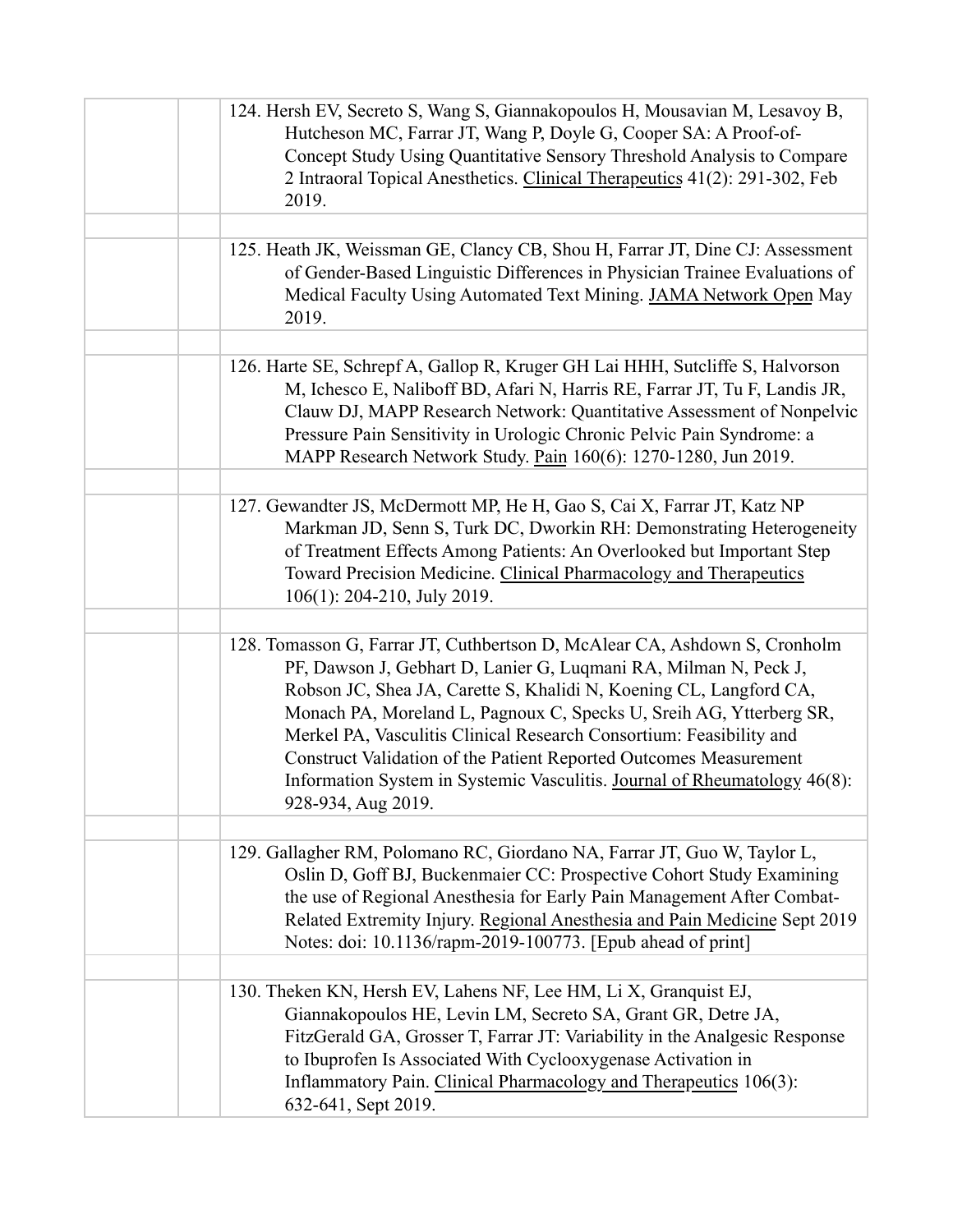| 131. Kohli AA, Vossough A, Mallery RM, Woo JH, Sheldon CA, Paley GL, Digre<br>KB, Friedman DI, Farrar JT, McCormack SE, Liu GT, Szperka CL:<br>Magnetic Resonance Imaging Findings in Pediatric Pseudotumor Cerebri<br>Syndrome. Pediatric Neurology 99: 31-39, Oct 2019.                                                                                                 |
|---------------------------------------------------------------------------------------------------------------------------------------------------------------------------------------------------------------------------------------------------------------------------------------------------------------------------------------------------------------------------|
| 132. Hersh EV, Moore PA, Grosser T, Polomano RC, Farrar JT, Saraghi M, Juska<br>SA, Mitchell CH, Theken KN: Nonsteroidal Anti-Inflammatory Drugs and<br>Opioids in Postsurgical Dental Pain. Journal of Dental Research 99(7), July<br>2020.                                                                                                                              |
| 133. Stephens-Shields AJ, Farrar JT, Ellenberg SS, Storer TW, Gill TM, Basaria S,<br>Pahor M, Cauley JA, Ensrud KE, Preston P, Cella D, Snyder PJ, Bhasin S:<br>Clinically Important Differences for Mobility Measures Derived from the<br>Testosterone Trials. Journal of the American Geriatrics Society. 2021<br>Feb;69(2):517-523                                     |
| 134. Sayegh RR, Yu Y, Farrar JT, Kuklinski E, Shtein RM, Asbell PA, Maguire MG,<br>the Dry Eye Assessment and Management (DREAM) Study Research<br>Group.: Ocular Discomfort and Quality of Life Among Patients in the Dry<br>Eye Assessment and Management(DREAM) Study. Cornea. 2021 Jul<br>1;40(7):869-876.                                                            |
| 135. Coyne KS, Barsdorf AI, Currie BM, Butler SF, Farrar JT, Mazière JY, Pierson<br>RF, Fisher HJ, Bukhari AA, Schnoll SH: Construct validity and<br>reproducibility of the Prescription Opioid Misuse And Abuse Questionnaire<br>(POMAQ). Current Medical Research and Opinion 37(3): 493-503, March<br>2021.                                                            |
| 136. Coyne KS, Barsdorf AI, Currie BM, Poon JL, Mazière JY, Pierson RF, Butler<br>SF, Schnoll SH, Farrar JT, Fisher HJ, Franks MJ Jr.: Insight into chronic<br>pain in the United States: descriptive results from the Prescription Opioid<br>Misuse and Abuse Questionnaire (POMAQ) validation study. Current<br>Medical Research and Opinion 37(3): 483-492, March 2021 |
| 137. Giordano NA, Richmond TS, Farrar JT, Buckenmaier CCT, Gallagher RM,<br>Polomano RC. Differential Pain Presentations Observed Across Post-<br>Traumatic Stress Disorder Symptom Trajectories After Combat Injury. Pain<br>Med. 2021 Jun 26:pnab204. doi: 10.1093/pm/pnab204. Online ahead of<br>print.                                                                |
|                                                                                                                                                                                                                                                                                                                                                                           |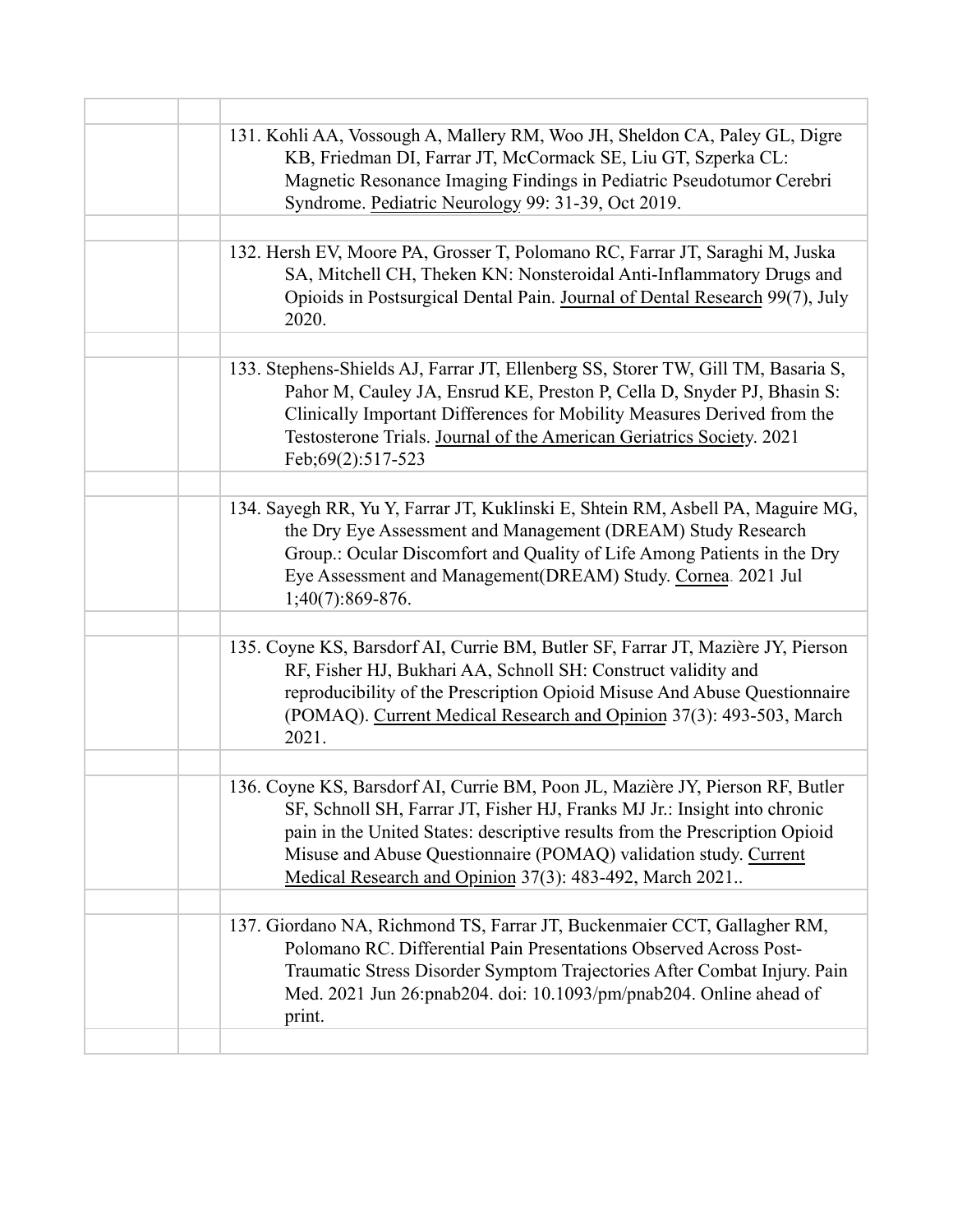| 138. Farrar JT, Bilker WB, Cochetti PT, Argoff CE, Haythornthwaite J, Katz NP,<br>Gilron I. Evaluating the stability of opioid efficacy over 12 months in<br>patients with chronic noncancer pain who initially demonstrate benefit from<br>extended release oxycodone or hydrocodone: harmonization of Food and<br>Drug Administration patient-level drug safety study data. Pain. 2021 Jul 12.<br>doi: 10.1097/j.pain.000000000002331. Online ahead of print.                                                                            |
|--------------------------------------------------------------------------------------------------------------------------------------------------------------------------------------------------------------------------------------------------------------------------------------------------------------------------------------------------------------------------------------------------------------------------------------------------------------------------------------------------------------------------------------------|
| Research Publications, peer-reviewed reviews:                                                                                                                                                                                                                                                                                                                                                                                                                                                                                              |
| 1. Dworkin RH, Backonja MM, Rowbotham MC, Allen RR, Argoff CR, Bennett<br>GJ, Bushnell MC, Farrar JT, Galer BS, Haythornthwaite JA, Hewitt DJ,<br>Loeser JD, Max MB, Saltarelli M, Schmader KE, Stein C, Thompson D,<br>Turk DC, Wallace MS, Watkins LR, Weinstein SM : Advances in<br>neuropathic pain: diagnosis, mechanisms, and treatment recommendations.<br>Archives of Neurology 60(11): 1524-34, Nov 2003.                                                                                                                         |
|                                                                                                                                                                                                                                                                                                                                                                                                                                                                                                                                            |
| 2. Turk DC, Dworkin RH, Allen RR, Bellamy N, Brandenberg N, Carr DB,<br>Cleeland C, Dionne R, Farrar JT, Galer BS, Hewitt DJ, Jadad AR, Katz NP,<br>Kramer LD, Manning DC, McCormick CG, McDermott MP, McGrath P,<br>Quessy S, Rappaport BA, Robinson JP, Royal MA, Simon L, Stauffer JW,<br>Stein W, Tollett J, Witter J: Core Outcome Domains in Chronic Pain<br>Clinical Trials: IMMPACT Recommendations. Pain 106(3): 337-45, Dec<br>2003.                                                                                             |
|                                                                                                                                                                                                                                                                                                                                                                                                                                                                                                                                            |
| 3. Dworkin RH, Turk DC, Farrar JT, Haythornthwaite JA, Jensen MP, Katz NP,<br>Kerns RD, Stucki G, Allen RR, Bellamy N, Carr DB, Chandler J, Cowan P,<br>Dionne R, Galer BS, Hertz S, Jadad AR, Kramer LD, Manning DC, Martin<br>S, McCormick CG, McDermott MP, McGrath P, Quessy S, Rappaport BA,<br>Robbins W, Robinson JP, Rothman M, Royal MA, Simon L, Stauffer JW,<br>Stein W, Tollett J, Wernicke J, Witter J: Core outcome measures for chronic<br>pain clinical trials: IMMPACT recommendations. Pain 113(1-2): 9-19, Jan<br>2005. |
|                                                                                                                                                                                                                                                                                                                                                                                                                                                                                                                                            |
| 4. Polomano RC, Farrar JT: Pain and Neuropathy in Cancer Survivors: Surgery,<br>radiation, and chemotherapy can cause pain; research could improve its<br>detection and treatment. American Journal of Nursing 106 Suppl 3: 39-47,<br>March 2006.                                                                                                                                                                                                                                                                                          |
|                                                                                                                                                                                                                                                                                                                                                                                                                                                                                                                                            |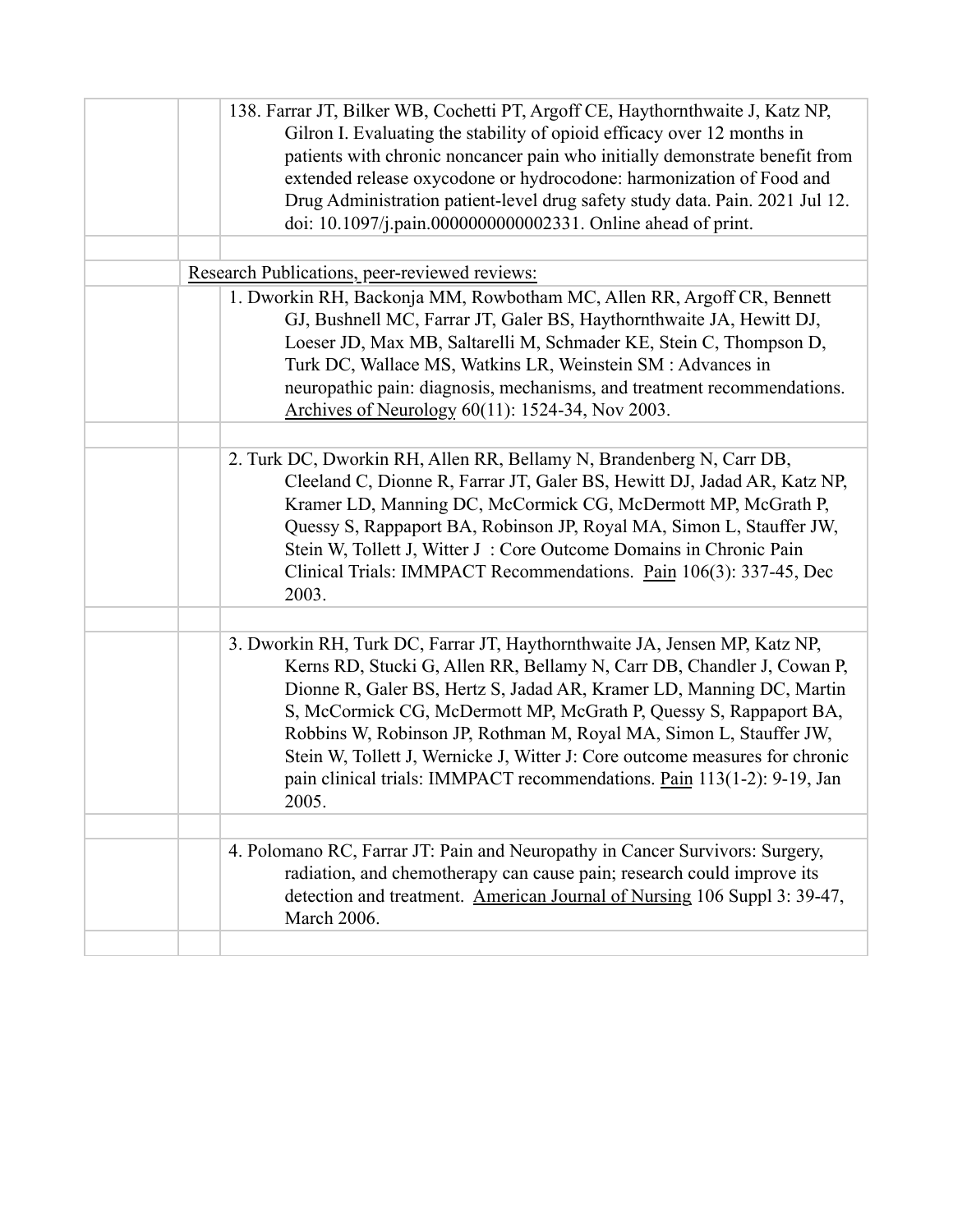| 5. Turk DC, Dworkin RH, Burke LB, Gershon R, Rothman M, Scott J, Allen RR,<br>Atkinson JH, Chandler J, Cleeland C, Cowan P, Dimitrova R, Dionne R,<br>Farrar JT, Haythornthwaite JA, Hertz S, Jadad AR, Jensen MP, Kellstein D,<br>Kerns RD, Manning DC, Martin S, Max MB, McDermott MP, McGrath P,<br>Moulin DE, Nurmikko T, Quessy S, Raja S, Rappaport BA, Rauschkolb C,<br>Robinson JP, Royal MA, Simon L, Stauffer JW, Stucki G, Tollett J, von<br>Stein T, Wallace MS, Wernicke J, White RE, Williams AC, Witter J,<br>Wyrwich KW: Developing patient-reported outcome measures for pain<br>clinical trials: IMMPACT recommendations. Pain 125(3): 208-15, Dec<br>2006. |
|-------------------------------------------------------------------------------------------------------------------------------------------------------------------------------------------------------------------------------------------------------------------------------------------------------------------------------------------------------------------------------------------------------------------------------------------------------------------------------------------------------------------------------------------------------------------------------------------------------------------------------------------------------------------------------|
| 6. Dworkin RH, O'Connor AB, Backonja MM, Farrar JT, Finnerup NB, Jensen TS,                                                                                                                                                                                                                                                                                                                                                                                                                                                                                                                                                                                                   |
| Kalso EA, Loeser JD, Miaskowski C, Nurmikko TJ, Portenoy RK, Rice AS,<br>Stacey BR, Treede RD, Turk DC, Wallace MS : Pharmacologic management<br>of neuropathic pain: evidence-based recommendations. Pain 132(3):<br>237-51, Dec 2007.                                                                                                                                                                                                                                                                                                                                                                                                                                       |
| 7. Dworkin RH, Turk DC, Wyrwich KW, Beaton D, Cleeland CS, Farrar JT,                                                                                                                                                                                                                                                                                                                                                                                                                                                                                                                                                                                                         |
| Haythornthwaite JA, Jensen MP, Kerns RD, Ader DN, Brandenburg N,<br>Burke LB, Cella D, Chandler J, Cowan P, Dimitrova R, Dionne R, Hertz S,<br>Jadad AR, Katz NP, Kehlet H, Kramer LD, Manning DC, McCormick C,<br>McDermott MP, McQuay HJ, Patel S, Porter L, Quessy S, Rappaport BA,<br>Rauschkolb C, Revicki DA, Rothman M, Schmader KE, Stacey BR,<br>Stauffer JW, von Stein T, White RE, Witter J, Zavisic S : Interpreting the<br>clinical importance of treatment outcomes in chronic pain clinical trials:<br>IMMPACT recommendations. Journal of Pain 9(2): 105-21, Feb 2008.                                                                                        |
| 8. Turk DC, Dworkin RH, Revicki D, Harding G, Burke LB, Cella D, Cleeland CS,<br>Cowan P, Farrar JT, Hertz S, Max MB, Rappoport BA : Identifying<br>important outcome domains for chronic pain clinical trials: An IMMPACT<br>survey of people with pain. Pain 137(2): 276-85, July 2008.                                                                                                                                                                                                                                                                                                                                                                                     |
| 9. Turk DC, Dworkin RH, McDermott MP, Bellamy N, Burke LB, Chandler JM,                                                                                                                                                                                                                                                                                                                                                                                                                                                                                                                                                                                                       |
| Cleeland CS, Cowan P, Dimitrova R, Farrar JT, Hertz S, Heyse JF, Iyengar<br>S, Jadad AR, Jay GW, Jermano JA, Katz NP, Manning DC, Martin S, Max<br>MB, McGrath P, McQuay HJ, Quessy S, Rappaport BA, Revicki DA,<br>Rothman M, Stauffer JW, Svensson O, White RE, Witter J: Review and<br>Recommendations. Analyzing multiple endpoints in clinical trials of pain<br>treatments: IMMPACT recommendations. Pain 139 (3): 485-93, Oct 2008.                                                                                                                                                                                                                                    |
| 10. Pinto A, Farrar JT, Hersh EV: Prescribing NSAIDs to Patients on SSRIs:<br>Possible Adverse Drug Interaction of Importance to Dental Practitioners.<br>Compendium 30(3): 142-51, Apr 2009.                                                                                                                                                                                                                                                                                                                                                                                                                                                                                 |
|                                                                                                                                                                                                                                                                                                                                                                                                                                                                                                                                                                                                                                                                               |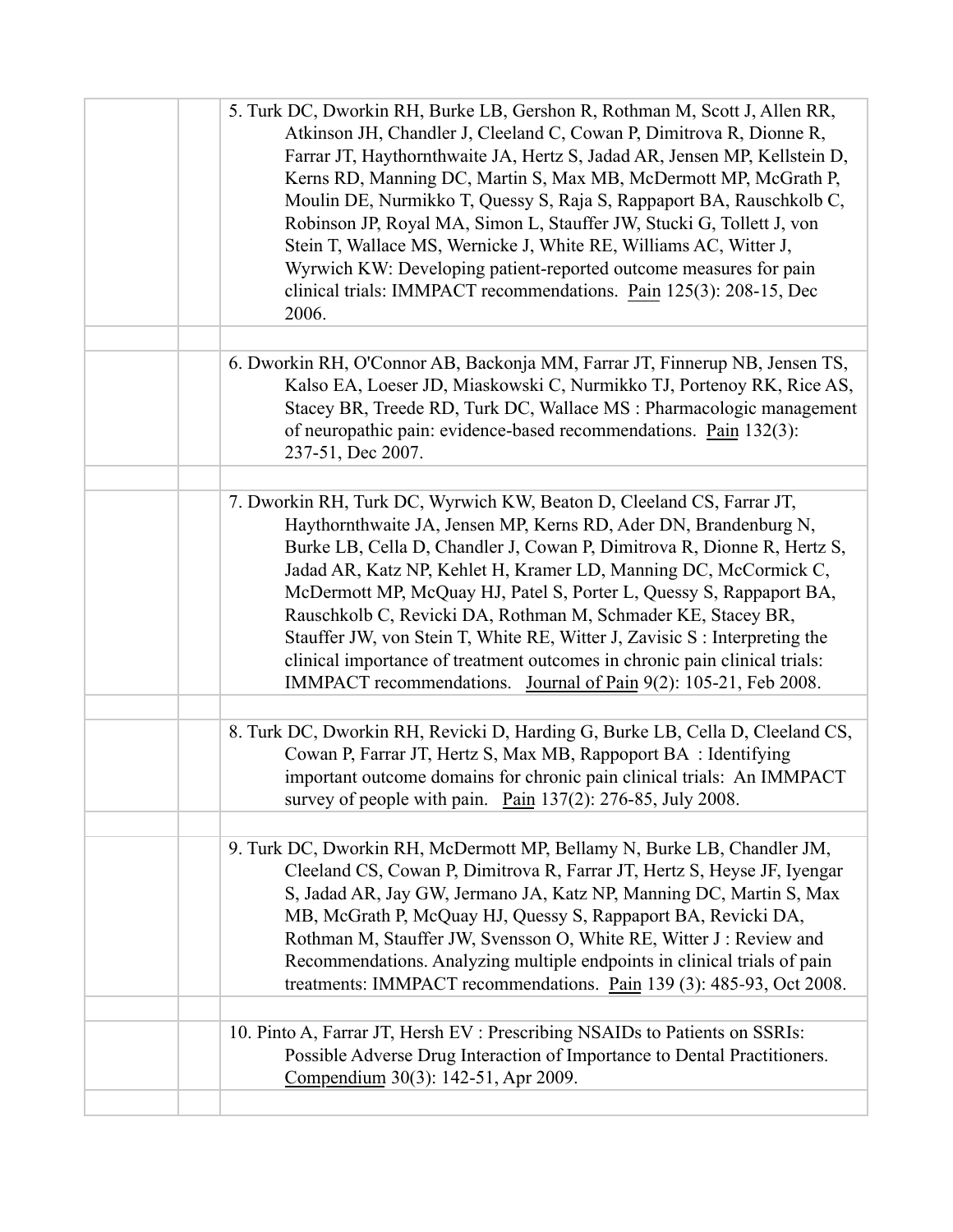| 11. Dworkin RH, Turk DC, McDermott MP, Peirce-Sandner S, Burke LB, Cowan P,<br>Farrar JT, Hertz S, Raja SN, Rappaport BA, Rauschkolb C, Sampaio C:<br>Interpreting the clinical importance of group differences in chronic pain<br>clinical trials: IMMPACT recommendations. Pain 146(3): 238-44, Dec<br>2009.                                                                                                                                                                                                                                                                                                                                                                            |
|-------------------------------------------------------------------------------------------------------------------------------------------------------------------------------------------------------------------------------------------------------------------------------------------------------------------------------------------------------------------------------------------------------------------------------------------------------------------------------------------------------------------------------------------------------------------------------------------------------------------------------------------------------------------------------------------|
|                                                                                                                                                                                                                                                                                                                                                                                                                                                                                                                                                                                                                                                                                           |
| 12. Dworkin RH, Turk DC, Peirce-Sandner S, Baron R, Bellamy N, Burke LB,<br>Chappell A, Chartier K, Cleeland CS, Costello A, Cowan P, Dimitrova R,<br>Ellenberg S, Farrar JT, French JA, Gilron I, Hertz S, Jadad A, Jay GW,<br>Kalliomaki J, Katz NP, Kerns RD, Manning DC, McDermott MP, McGrath<br>PJ, Narayana A, Porter L, Quessy S, Rappaport BA, Rauschkolb C, Reeve<br>B, Rhodes T, Sampaio C, Simpson DM, Stauffer JW, Stucki G, Tobias J,<br>White RE, Witter J.: Research design considerations for confirmatory<br>chronic pain clinical trials: IMMPACT recommendations. Pain 149(2):<br>177-93, May 2010.                                                                   |
| 13. Farrar JT: Advances in clinical research methodology for pain clinical trials.<br>Nature Medicine 16(11): 1284-93, Nov 2010.                                                                                                                                                                                                                                                                                                                                                                                                                                                                                                                                                          |
|                                                                                                                                                                                                                                                                                                                                                                                                                                                                                                                                                                                                                                                                                           |
| 14. Reid MC, Bennett DA, Chen WG, Eldadah BA, Farrar JT, Ferrell B, Gallagher<br>RM, Hanlon JT, Herr K, Horn SD, Inturrisi CE, Lemtouni S, Lin YW,<br>Michaud K, Morrison RS, Neogi T, Porter LL, Solomon DH, VonKorff M,<br>Weiss K, Witter J, Zacharoff KL.: Improving the pharmacologic<br>management of pain in older adults: identifying the research gaps and<br>methods to address them. Pain Medicine 12(9): 1336-57, Sept 2011.                                                                                                                                                                                                                                                  |
|                                                                                                                                                                                                                                                                                                                                                                                                                                                                                                                                                                                                                                                                                           |
| 15. Hughes JP, Chessell I, Malamut R, Perkins M, Backonja MM, Baron R, Farrar<br>JT, Field MJ, Gereau RW, Gilron I, McMahon SB, Porreca F, Rappaport<br>BA, Rice F, Richman LK, Segerdahl M, Seminowicz DA, Watkins LR,<br>Waxman SG, Wiech K, Woolf C. : Understanding chronic inflammatory<br>and neuropathic pain. Annals of the New York Academy of Sciences 1255:<br>30-44, May 2012.                                                                                                                                                                                                                                                                                                |
|                                                                                                                                                                                                                                                                                                                                                                                                                                                                                                                                                                                                                                                                                           |
| 16. Dworkin RH, Turk DC, Peirce-Sandner S, Burke LB, Farrar JT, Gilron I, Jensen<br>MP, Katz NP, Raja SN, Rappaport BA, Rowbotham MC, Backonja MM,<br>Baron R, Bellamy N, Bhagwagar Z, Costello A, Cowan P, Fang WC, Hertz<br>S, Jay GW, Junor R, Kerns RD, Kerwin R, Kopecky EA, Lissin D, Malamut<br>R, Markman JD, McDermott MP, Munera C, Porter L, Rauschkolb C, Rice<br>ASC, Sampaio C, Skljarevski V, Sommervill K, Stacey BR, Steigerwald I,<br>Tobias J, Trentacosti AM, Wasan AD, Wells GA, Williams J, Witter J,<br>Ziegler D: Considerations for improving assay sensitivity in chronic pain<br>clinical trials: IMMPACT recommendations. Pain 153(6): 1148-58, June<br>2012. |
|                                                                                                                                                                                                                                                                                                                                                                                                                                                                                                                                                                                                                                                                                           |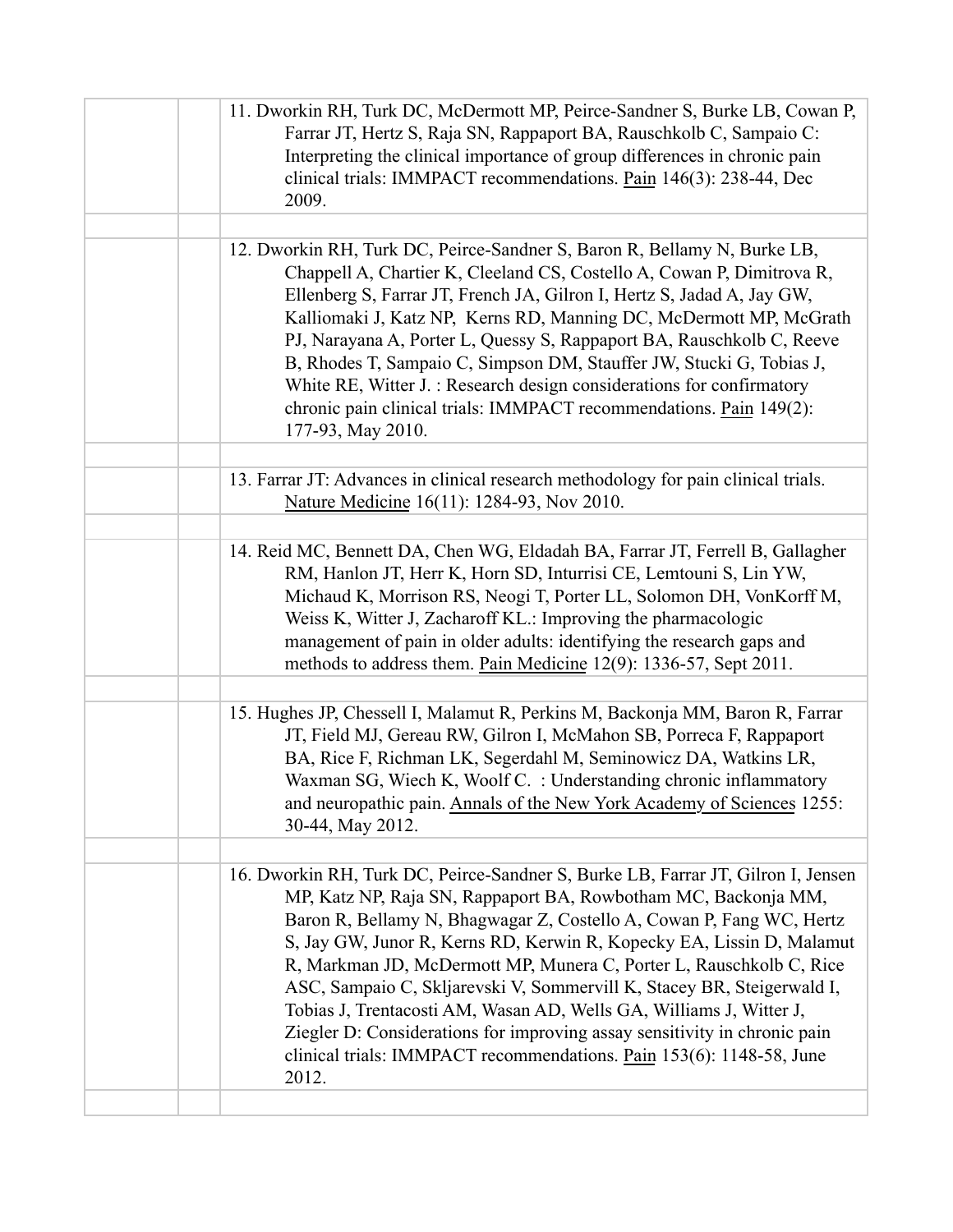| 17. Little RJ, D'Agostino R, Cohen ML, Dickersin K, Emerson SS, Farrar JT,<br>Frangakis C, Hogan JW, Molenberghs G, Murphy SA, Neaton JD, Rotnitzky<br>A, Scharfstein D, shih WJ, Siegel JP, Stern H.: The Prevention and<br>Treatment of Missing Data in Clinical Trials. New England Journal of<br>Medicine 4,367(14): 1355-60, Oct 2012.                                                                                                                                                                                                                                                                                                |
|--------------------------------------------------------------------------------------------------------------------------------------------------------------------------------------------------------------------------------------------------------------------------------------------------------------------------------------------------------------------------------------------------------------------------------------------------------------------------------------------------------------------------------------------------------------------------------------------------------------------------------------------|
| 18. Comer SD, Zacny JP, Dworkin RH, Turk DC, Bigelow GE, Foltin RW, Jasinski<br>DR, Sellers EM, Adams EH, Balster R, Burke LB, Cerny I, Colucci RD,<br>Cone E, Cowan P, Farrar JT, Haddox JD, Haythornthwaite JA, Hertz S, Jay<br>GW, Johanson CE, Junor R, Katz NP, Klein M, Kopecky EA, Leiderman<br>DB, McDermott MP, O'Brien C, O'Connor AB, Palmer PP, Raja SN,<br>Rappaport BA, Rauschkolb C, Rowbotham MC, Sampaio C, Setnik B,<br>Sokolowska M, Stauffer JW, Walsh SL.: Core Outcomes Measures for<br>Opioid Abuse Liability Laboratory Assessment Studies in Humans:<br>IMMPACT recommendations. Pain 153(12): 2315-24, Dec 2012. |
|                                                                                                                                                                                                                                                                                                                                                                                                                                                                                                                                                                                                                                            |
| 19. Bruehl S, Apkarian AV, Ballantyne JC, Berger A, Borsook D, Chen WG, Farrar<br>JT, Haythornthwaite JA, Horn SD, Iadarola MJ, Inturrisi CE, Lao L,<br>Mackey S, Mao J, Sawczuk A, Uhl GR, Witter J, Woolf CJ, Zubieta JK, Lin<br>Y.: Personalized Medicine and Opioid Analgesic Prescribing for Chronic<br>Pain: Opportunities and Challenges. Journal of Pain 14(2): 103-13, Feb<br>2013.                                                                                                                                                                                                                                               |
|                                                                                                                                                                                                                                                                                                                                                                                                                                                                                                                                                                                                                                            |
| 20. Witkin LR, Farrar JT, Ashburn MA: Can assessing chronic pain outcomes data<br>improve outcomes? Pain medicine (Malden, Mass.) 14(6): 779-91, Jun<br>2013.                                                                                                                                                                                                                                                                                                                                                                                                                                                                              |
|                                                                                                                                                                                                                                                                                                                                                                                                                                                                                                                                                                                                                                            |
| 21. O'Connor AB, Turk DC, Dworkin RH, Katz NP, Colucci R, Haythornthwaite<br>JA, Klein Ml, O'Brien C, Posner K, Rappaport BA, Reisfield G, Adams EH,<br>Balster RL, Bigelow GE, Burke LB, Comer SD, Cone E, Cowan P, Denisco<br>RA, Farrar JT, Foltin RW, Haddox JD, Hertz S, Jay GW, Junor R, Kopecky<br>EA, Leiderman DB, McDermott MP, Palmer PP, Raja SN, Rauschkolb C,<br>Rowbotham MC, Sampaio C, Setnik B, Smith SM, Sokolowska M, Stauffer<br>JW, Walsh SL, Zacny JP: Abuse liability measures for use in analgesic<br>clinical trials in patients with pain: IMMPACT recommendations. Pain<br>154(11): 2324-34, Nov 2013.         |
|                                                                                                                                                                                                                                                                                                                                                                                                                                                                                                                                                                                                                                            |
| 22. Farrar JT: Measuring symptoms and wellness in the multiple sclerosis patient:<br>issues in measurement. Expert review of neurotherapeutics 13(12 Suppl):<br>21-6, Dec 2013.                                                                                                                                                                                                                                                                                                                                                                                                                                                            |
|                                                                                                                                                                                                                                                                                                                                                                                                                                                                                                                                                                                                                                            |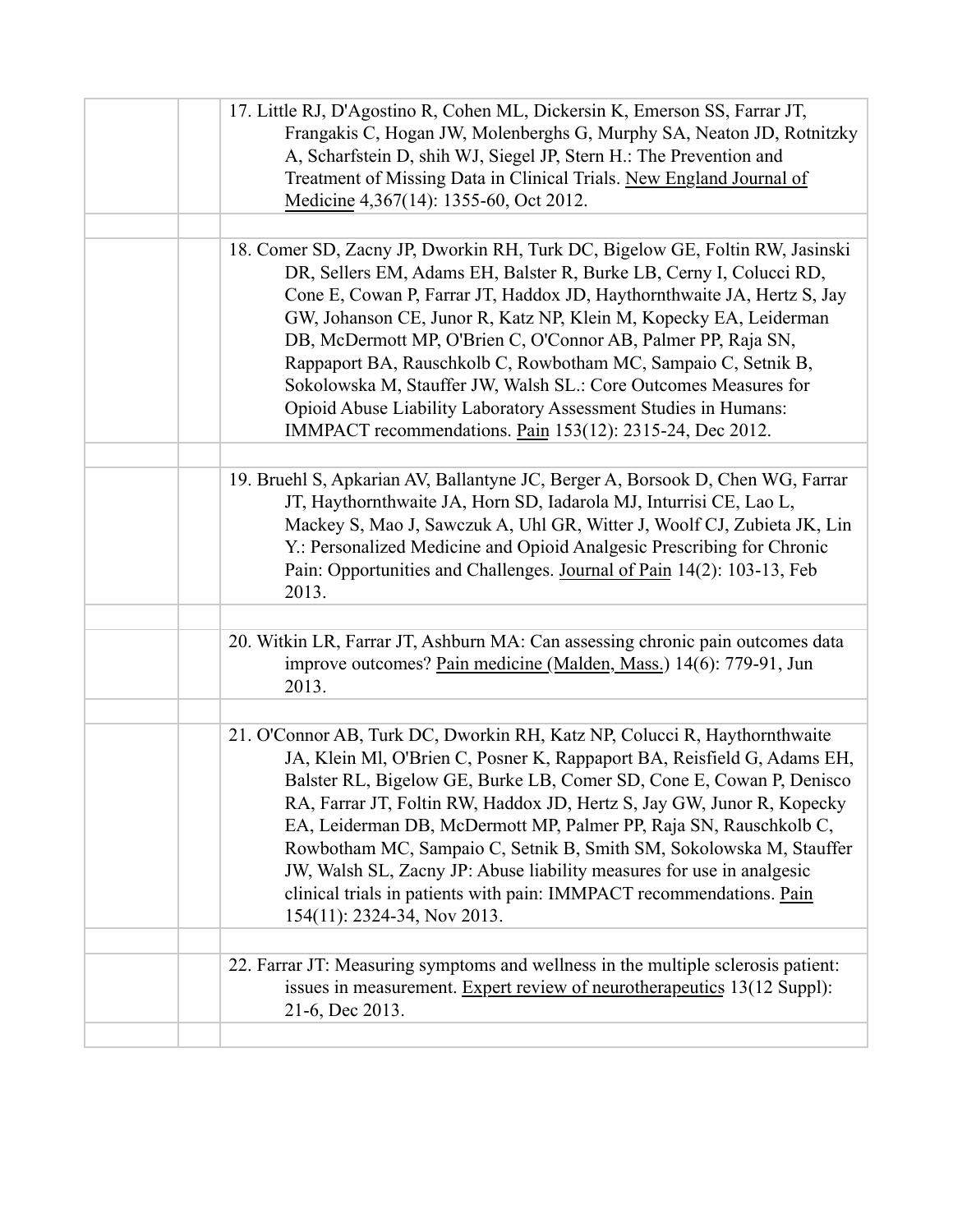| 23. Cunningham GR, Stephens-Shields AJ, Rosen RC, Wang C, Ellenberg SS,<br>Matsumoto A, Bhasin S, Molitch ME, Farrar JT, Cella D, Barrett-Connor E,<br>Cauley JA, Cifelli D, Crandall JP, Ensrud KE, Fluharty L, Gill TM, Lewis<br>CE, Pahor M, Resnick SM, Storer TW, Swerdloff RS, Anton S, Basaria S,<br>Diem S, Tabatabaie V, Hou X, Snyder PJ: Association of Sex Hormones<br>with Sexual Function, Vitality and Physical Function of Symptomatic Older<br>Men with Low Testosterone Levels at Baseline in the Testosterone Trials.<br>The Journal of Clinical Endocrinology & Metabolism. Endocrine Society,<br>100(3): 1146-55, March 2014. |
|----------------------------------------------------------------------------------------------------------------------------------------------------------------------------------------------------------------------------------------------------------------------------------------------------------------------------------------------------------------------------------------------------------------------------------------------------------------------------------------------------------------------------------------------------------------------------------------------------------------------------------------------------|
| 24. Dworkin RH, McDermott MP, Farrar JT, O'Connor AB, Senn S: Interpreting                                                                                                                                                                                                                                                                                                                                                                                                                                                                                                                                                                         |
| patient treatment response in analgesic clinical trials: Implications for<br>genotyping, phenotyping, and personalized pain treatment. Pain 155(3):<br>457-60, Mar 2014.                                                                                                                                                                                                                                                                                                                                                                                                                                                                           |
|                                                                                                                                                                                                                                                                                                                                                                                                                                                                                                                                                                                                                                                    |
| 25. Chou R, Cruciani RA, Fiellin DA, Compton P, Farrar JT, Haigney MC, Inturrisi<br>C, Knight JR, Otis-Green S, Marcus SM, Mehta D, Meyer MC, Portenoy R,<br>Savage S, Strain E, Walsh S, Zeltzer L: Methadone safety: a clinical practice<br>guideline from the American Pain Society and College on Problems of Drug<br>Dependence, in collaboration with the Heart Rhythm Society. The Journal of<br>Pain 15(4): 321-37, Apr 2014.                                                                                                                                                                                                              |
|                                                                                                                                                                                                                                                                                                                                                                                                                                                                                                                                                                                                                                                    |
| 26. Gewandter JS, Dworkin RH, Turk DC, McDermott MP, Baron R, Gastonguay<br>MR, Gilron I, Katz NP, Mehta C, Raja SN, Senn S, Taylor C, Cowan P,<br>Desjardins P, Dimitrova R, Dionne R, Farrar JT, Hewitt DJ, Iyengar S, Jay<br>GW, Kalso E, Kerns RD, Leff R, Leong M, Petersen KL, Ravina BM,<br>Rauschkolb C, Rice AS, Rowbotham MC, Sampaio C, Sindrup SH, Stauffer<br>JW, Steigerwald I, Stewart J, Tobias J, Treede RD, Wallace M, White RE:<br>Research designs for proof-of-concept chronic pain clinical trials:<br>IMMPACT recommendations. Pain 155(9): 1683-95, Sept 2014.                                                             |
|                                                                                                                                                                                                                                                                                                                                                                                                                                                                                                                                                                                                                                                    |
| 27. Farrar JT: The placebo response. Journal of the Peripheral Nervous System:<br>JPNS. J Peripher Nerv Syst. (Suppl 2), 520-2, Oct 2014.                                                                                                                                                                                                                                                                                                                                                                                                                                                                                                          |
| 28. Gewandter JS, McDermott MP, McKeown A, Smith SM, Pawlowski JR, Poli JJ,<br>Rothstein D, Williams MR, Bujanover S, Farrar JT, Gilron I, Katz NP,<br>Rowbotham MC, Turk DC, Dworkin RH : Reporting of intention-to-treat<br>analyses in recent analgesic clinical trials: ACTION systematic review and<br>recommendations. Pain 155(12): 2714-9, Dec 2014.                                                                                                                                                                                                                                                                                       |
|                                                                                                                                                                                                                                                                                                                                                                                                                                                                                                                                                                                                                                                    |
| 29. Farrar JT: Problem with defining headache etiology using patient<br>symptomatology. Pain 156(7): 1176-7, Jul 2015.                                                                                                                                                                                                                                                                                                                                                                                                                                                                                                                             |
|                                                                                                                                                                                                                                                                                                                                                                                                                                                                                                                                                                                                                                                    |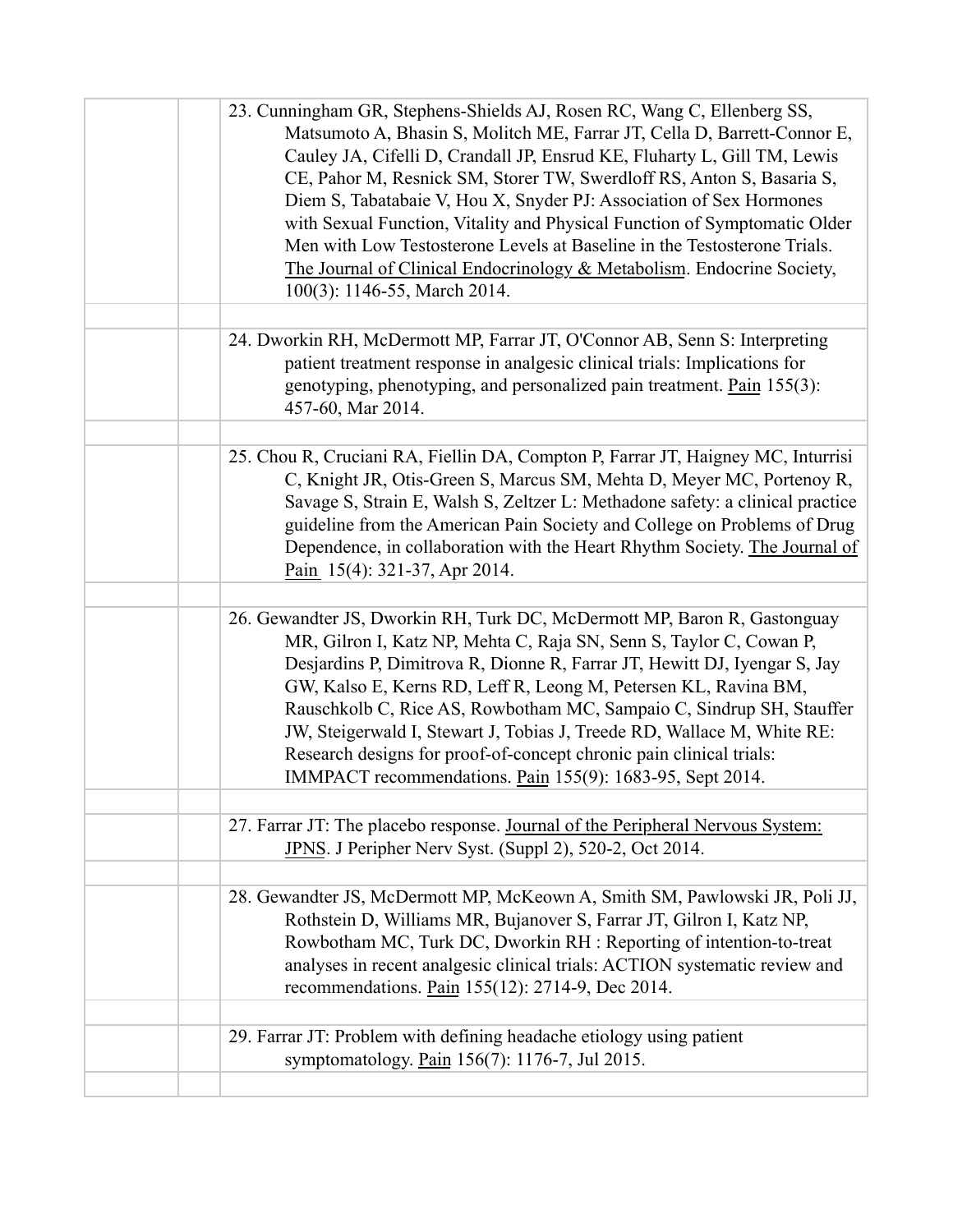| 30. Gewandter JS, Dworkin RH, Turk DC, Farrar JT, Fillingim RB, Gilron I,<br>Markman JD, Oaklander AL, Polydefkis MJ, Raja SN, Robinson JP, Woolf<br>CJ, Ziegler D, Ashburn MA, Burke LB, Cowan P, George SZ, Goli V, Graff<br>OX, Iyengar S, Jay GW, Katz J, Kehlet H, Kitt RA, Kopecky EA, Malamut<br>R, McDermott MP, Palmer P, Rappaport BA, Rauschkolb C, Steigerwald I,<br>Tobias J, Walco GA.: Research design considerations for chronic pain<br>prevention clinical trials: IMMPACT recommendations. Pain 156(7):<br>1184-97, July 2015.                                                                                                   |
|-----------------------------------------------------------------------------------------------------------------------------------------------------------------------------------------------------------------------------------------------------------------------------------------------------------------------------------------------------------------------------------------------------------------------------------------------------------------------------------------------------------------------------------------------------------------------------------------------------------------------------------------------------|
|                                                                                                                                                                                                                                                                                                                                                                                                                                                                                                                                                                                                                                                     |
| 31. Treister R, Nielsen CS, Stubhaug A, Farrar JT, Pud D, Sawilowsky S, Oaklander<br>AL: Response to the Letter to the Editor: Experimental Comparison of<br>Parametric Versus Nonparametric Analyses of Data From the Cold Pressor<br>Test. The Journal of Pain 17(1): 128-9, Jan 2016.                                                                                                                                                                                                                                                                                                                                                            |
|                                                                                                                                                                                                                                                                                                                                                                                                                                                                                                                                                                                                                                                     |
| 32. Cooper SA, Desjardins PJ, Turk DC, Dworkin RH, Katz NP, Kehlet H,<br>Ballantyne JC, Burke LB, Carragee E, Cowan P, Croll S, Dionne RA, Farrar<br>JT, Gilron I, Gordon DB, Iyengar S, Jay GW, Kalso EA, Kerns RD,<br>McDermott MP, Raja SN, Rappaport BA, Rauschkolb C, Royal MA,<br>Segerdahl M, Stauffer JW, Todd KH, Vanhove GF, Wallace MS, West C,<br>White RE, Wu C: Research design considerations for single-dose analgesic<br>clinical trials in acute pain: IMMPACT recommendations. Pain 157(2):<br>288-301, Feb 2016.                                                                                                                |
|                                                                                                                                                                                                                                                                                                                                                                                                                                                                                                                                                                                                                                                     |
| 33. Taylor AM, Phillips K, Patel KV, Turk DC, Dworkin RH, Beaton D, Clauw DJ,<br>Gignac M, Markman JD, Williams DA, Bujanover S, Burke LB, Carr DB,<br>Choy EH, Conaghan PG, Cowan P, Farrar JT, Freeman R, Gewandter J,<br>Gilron I, Goli V, Gover TD, Haddox JD, Kerns RD, Kopecky EA, Lee DA,<br>Malamut R, Mease P, Rappaport BA, Simon LS, Singh JA, Smith SM,<br>Strand V, Tugwell P, Vanhove GF, Veasley C, Walco GA, Wasan AD, Witter<br>J: Assessment of physical function and participation in chronic pain clinical<br>trials: IMMPACT/OMERACT recommendations. Pain 157(9): 1836-50,<br>Sept 2016.                                      |
|                                                                                                                                                                                                                                                                                                                                                                                                                                                                                                                                                                                                                                                     |
| 34. Smith SM, Dworkin RH, Turk DC, Baron R, Polydefkis M, Tracey I, Borsook<br>D, Edwards RR, Harris RE, Wager TD, Arendt-Nielsen L, Burke LB, Carr<br>DB, Chappell A, Farrar JT, Freeman R, Gilron I, Goli V, Haeussler J, Jensen<br>T, Katz NP, Kent J, Kopecky EA, Lee DA, Maixner W, Markman JD,<br>McArthur JC, McDermott MP, Parvathenani L, Raja SN, Rappaport BA,<br>Rice ASC, Rowbotham MC, Tobias JK, Wasan AD, Witter J: The Potential<br>Role of Sensory Testing, Skin Biopsy, and Functional Brain Imaging as<br>Biomarkers in Chronic Pain Clinical Trials: IMMPACT Considerations. The<br>Journal of Pain 18(7): 757-777, July 2017. |
|                                                                                                                                                                                                                                                                                                                                                                                                                                                                                                                                                                                                                                                     |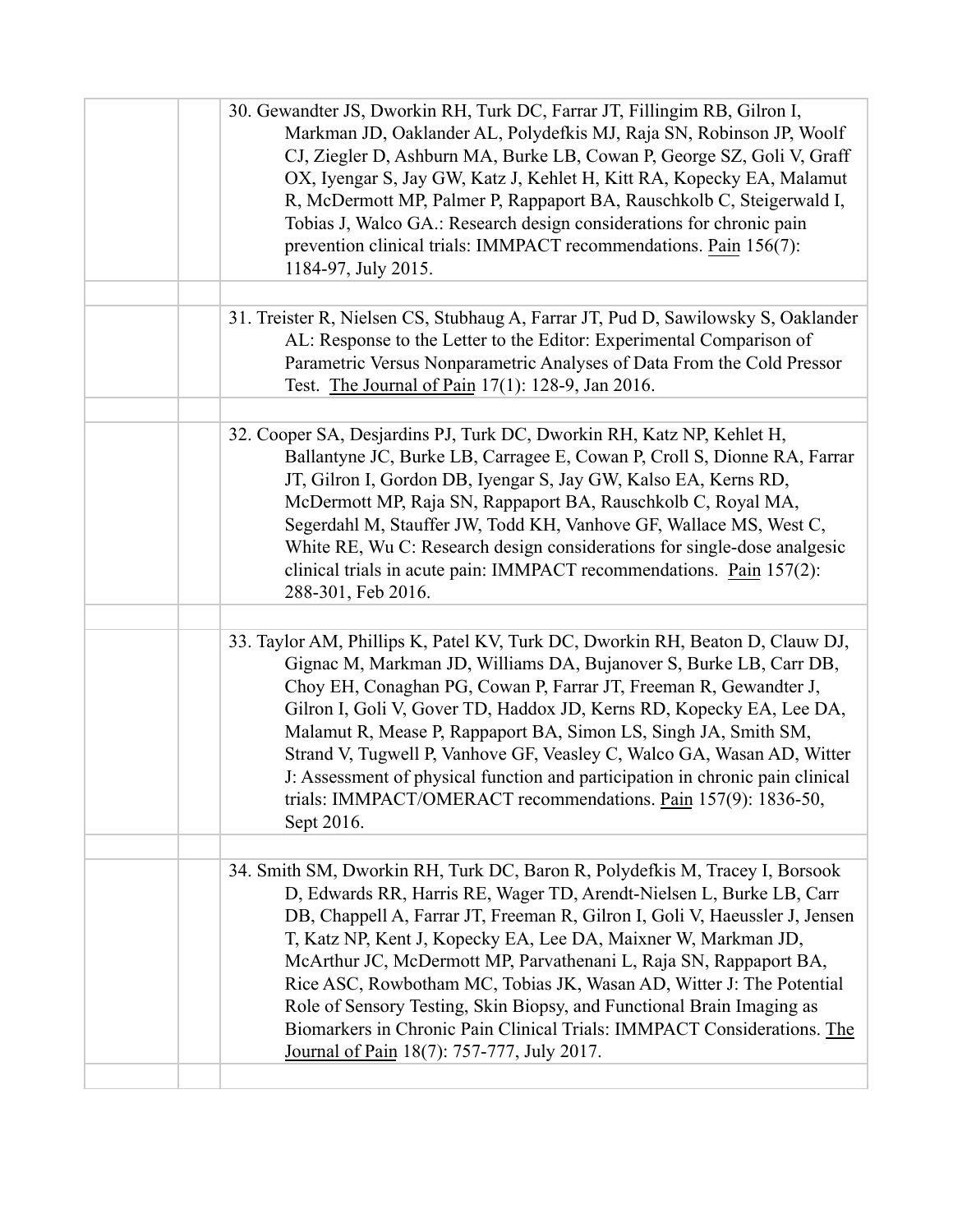| 35. Snyder PJ, Bhasin S, Cunningham GR, Matsumoto AM, Stephens-Shields AJ,<br>Cauley JA, Gill TM, Barrett-Connor E, Swerdloff R, Wang C, Ensrud KE,<br>Lewis CE, Farrar JT, Cella D, Rosen RC, Pahor M, Crandall JP, Molitch<br>ME, Resnick SM, Budoff M, Mohler ER 3rd, Wenger NK, Cohen HJ,                                                                                                                                                                                                                                                                                                                                                                                                        |
|------------------------------------------------------------------------------------------------------------------------------------------------------------------------------------------------------------------------------------------------------------------------------------------------------------------------------------------------------------------------------------------------------------------------------------------------------------------------------------------------------------------------------------------------------------------------------------------------------------------------------------------------------------------------------------------------------|
| Schrier S, Keaveny TM, Kopperdahl D, Lee D, Cifelli D, Ellenberg SS:<br>Lessons From the Testosterone Trials. Endocrine Reviews 39(3): 369-386,<br>June 2018.                                                                                                                                                                                                                                                                                                                                                                                                                                                                                                                                        |
| 36. Gewandter JS, Dworkin RH, Turk DC, Devine EG, Hewitt D, Jensen MP, Katz<br>NP, Kirkwood AA, Malamut R, Markman JD, Vrijens B, Burke L, Campbell<br>JN, Carr DB, Conaghan PG, Cowan P, Doyle MK, Edwards RR, Evans SR,<br>Farrar JT, Freeman R, Gilron I, Juge D, Kerns RD, Kopecky EA,<br>McDermott MP, Niebler G, Patel KV, Rauck R, Rice ASC, Rowbotham M,<br>Sessler NE, Simon LS, Singla N, Skljarevski V, Tockarshewsky T, Vanhove<br>GF, Wasan AD, Witter J: Improving Study Conduct and Data Quality in<br>Clinical Trials of Chronic Pain Treatments: IMMPACT Recommendations.<br>Journal of Pain Page: 1-12, Dec 2019 Notes: Online ahead of print doi:<br>10.1016/j.jpain.2019.12.003. |
| 37. Kennedy GT, Hill CM, Huang Y, So A, Fosnot J, Wu L, Farrar JT, Tchou J:<br>Enhanced Recovery after Surgery (ERAS) Protocol Reduces Perioperative<br>Narcotic Requirement and Length of Stay in Patients Undergoing<br>Mastectomy with Implant-Based Reconstruction. American Journal of<br>Surgery 220(1): 147-152, July 2020.                                                                                                                                                                                                                                                                                                                                                                   |
| 38. Smith SM, Dworkin RH, Turk DC, McDermott MP, Eccleston C, Farrar JT,<br>Rowbotham MC, Bhagwagar Z, Burke LB, Cowan P, Ellenberg SS, Evans<br>SR, Freeman RL, Garrison LP, Iyengar S, Jadad A, Jensen MP, Junor R,<br>Kamp C, Katz NP, Kesslak JP, Kopecky EA, Lissin D, Markman JD, Mease<br>PJ, O'Connor AB, Patel KV, Raja SN, Sampaio C, Schoenfeld D, Singh J,<br>Steigerwald I, Strand V, Tive LA, Tobias J, Wasan AD, Wilson HD:<br>Interpretation of Chronic Pain Clinical Trial Outcomes: IMMPACT<br>Recommended Considerations. Pain 161(11): 2446-2461, Nov 2020.                                                                                                                      |
| 39. Gewandter JS, Smith SM, Dworkin RH, Turk DC, Gan TJ, Gilron I, Hertz S,<br>Katz NP, Markman JD, Raja SN, Rowbotham MC, Stacey BR, Strain EC,<br>Ward DS, Farrar JT, Kroenke K, Rathmell JP, Rauck R, Brown C, Cowan P,<br>Edwards RR, Eisenach JC, Ferguson M, Freeman R, Gray R, Giblin K,<br>Grol-Prokopczyk H, Haythornthwaite J, Jamison RN, Martel M, McNicol E,<br>Oshinsky M, Sandbrink F, Scholz J, Scranton R, Simon LS, Steiner D,<br>Verburg K, Wasan AD, Wentworth K: Research approaches for evaluating<br>opioid sparing in clinical trials of acute and chronic pain treatments:<br>IMMPACT recommendations. Pain. 2021 Nov 1;162(11):2669-2681.                                  |
|                                                                                                                                                                                                                                                                                                                                                                                                                                                                                                                                                                                                                                                                                                      |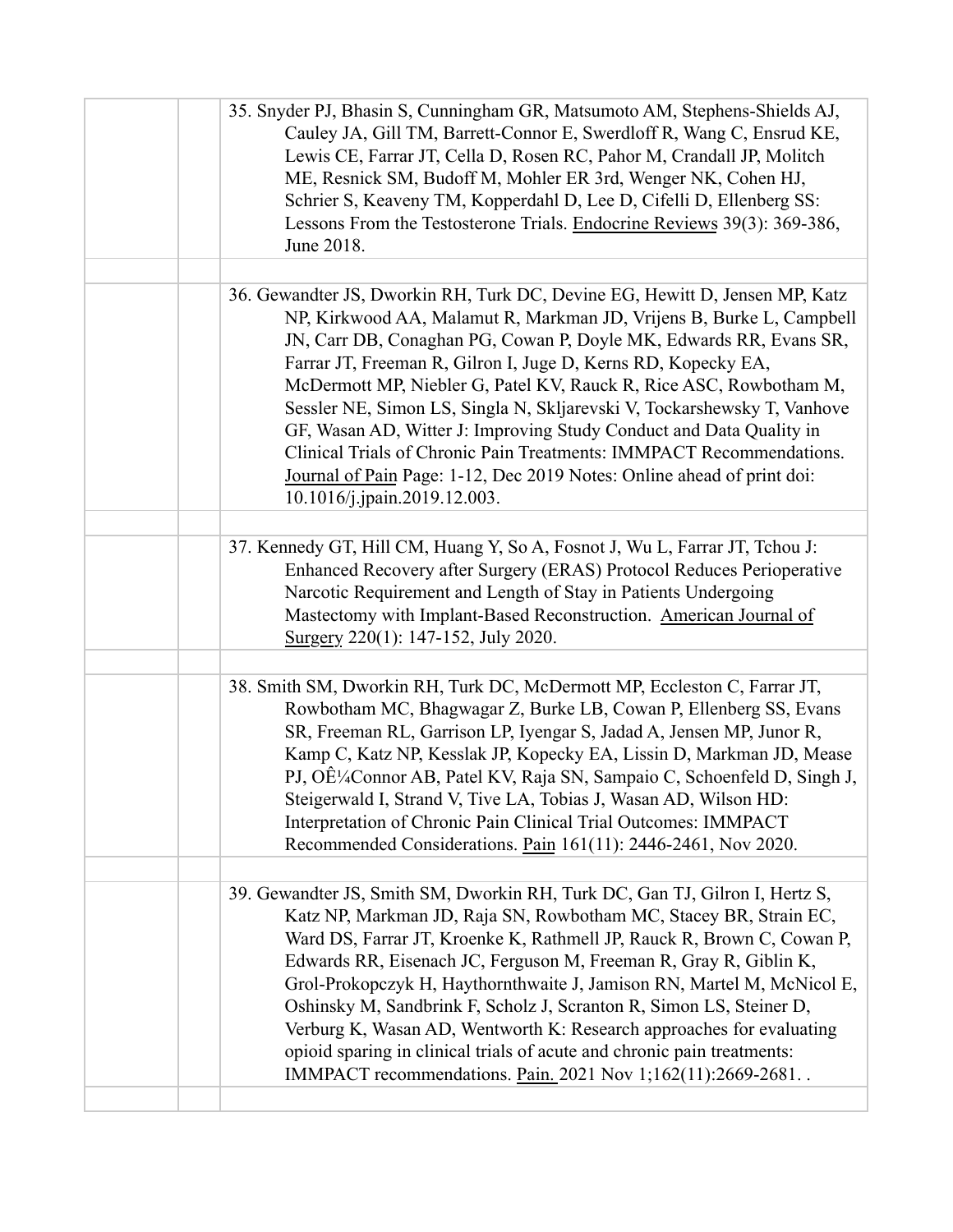| 40. Gewandter JS, Dworkin RH, Turk DC, Farrar JT, Fillingim RB, Gilron I,<br>Markman JD, Oaklander AL, Polydefkis MJ, Raja SN, Robinson JP, Woolf<br>CJ, Ziegler D, Ashburn MA, Burke LB, Cowan P, George SZ, Goli V, Graff<br>OX, Iyengar S, Jay GW, Katz J, Kehlet H, Kitt RA, Kopecky EA, Malamut<br>R, McDermott MP, Palmer P, Rappaport BA, Rauschkolb C, Steigerwald I,<br>Tobias J, Walco GA. Research design considerations for chronic pain<br>prevention clinical trials: IMMPACT recommendations, Pain Rep. 2021 Jan<br>21;6(1)                                                                                                   |
|----------------------------------------------------------------------------------------------------------------------------------------------------------------------------------------------------------------------------------------------------------------------------------------------------------------------------------------------------------------------------------------------------------------------------------------------------------------------------------------------------------------------------------------------------------------------------------------------------------------------------------------------|
|                                                                                                                                                                                                                                                                                                                                                                                                                                                                                                                                                                                                                                              |
| 41. Kleykamp BA, Dworkin RH, Turk DC, Bhagwagar Z, Cowan P, Eccleston C,<br>Ellenberg SS, Evans SR, Gewandter JS, Goli V, Farrar JT, Freeman RL,<br>Garrison LP, Iyengar S, Jadad AR, Jensen MP, Junor R, Katz NP, Kesslak JP,<br>Kopecky EA, Lissin D, Markman JD, McDermott MP, Mease PJ, O'Connor<br>AB, Patel KV, Raja SN, Rowbotham MC, Sampaio C, Singh JA,<br>Steigerwald I, Strand V, Tive LA, Tobias J, Wasan AD, Wilson HD. Benefit-<br>risk assessment and reporting in clinical trials of chronic pain treatments:<br>IMMPACT Recommendations., Pain. 2021 Sep 9. doi: 10.1097/<br>j.pain.000000000002475. Online ahead of print |
|                                                                                                                                                                                                                                                                                                                                                                                                                                                                                                                                                                                                                                              |
| Contributions to peer-reviewed research publications, participation cited but not by<br>authorship:                                                                                                                                                                                                                                                                                                                                                                                                                                                                                                                                          |
| [none]                                                                                                                                                                                                                                                                                                                                                                                                                                                                                                                                                                                                                                       |
|                                                                                                                                                                                                                                                                                                                                                                                                                                                                                                                                                                                                                                              |
| Research Publications, non-peer reviewed:                                                                                                                                                                                                                                                                                                                                                                                                                                                                                                                                                                                                    |
| [none]                                                                                                                                                                                                                                                                                                                                                                                                                                                                                                                                                                                                                                       |
|                                                                                                                                                                                                                                                                                                                                                                                                                                                                                                                                                                                                                                              |
| Abstracts (Last 3 years):                                                                                                                                                                                                                                                                                                                                                                                                                                                                                                                                                                                                                    |
| 1. Kennedy GT, Hill CM, Huang Y, So 1, Fosnot J, Wu L, Farrar JT, Tchou J:<br>Enhanced Recovery After Surgery Protocol Reduces Perioperative Narcotic<br>Requirement in Patients Undergoing Mastectomy with Implant-Based<br>Reconstruction. American College of Surgeons (ACS) Clinical Congress,<br><b>Boston MA Oct 2018 Notes: Poster presentation</b>                                                                                                                                                                                                                                                                                   |
|                                                                                                                                                                                                                                                                                                                                                                                                                                                                                                                                                                                                                                              |
| 2. Locke KJ, Lai HH, Pontari MA, Clemens QJ, Kreder KJ, Krieger JN, Andriole<br>GL, Mayer RA, Kutch J, Rodriguez LV, Naliboff BD, Strachan E, Moldwin<br>RM, Farrar JT, Mullins C, Landis JR: Pain Profile Discovery in Urologic<br>Chronic Pelvic Pain Syndrome (UCPPS): Consensus Clustering Findings<br>from the MAPP Research Network. AUA 2019, American Urological<br>Association, Chicago, IL May 2019 Notes: Poster presentation.                                                                                                                                                                                                    |
|                                                                                                                                                                                                                                                                                                                                                                                                                                                                                                                                                                                                                                              |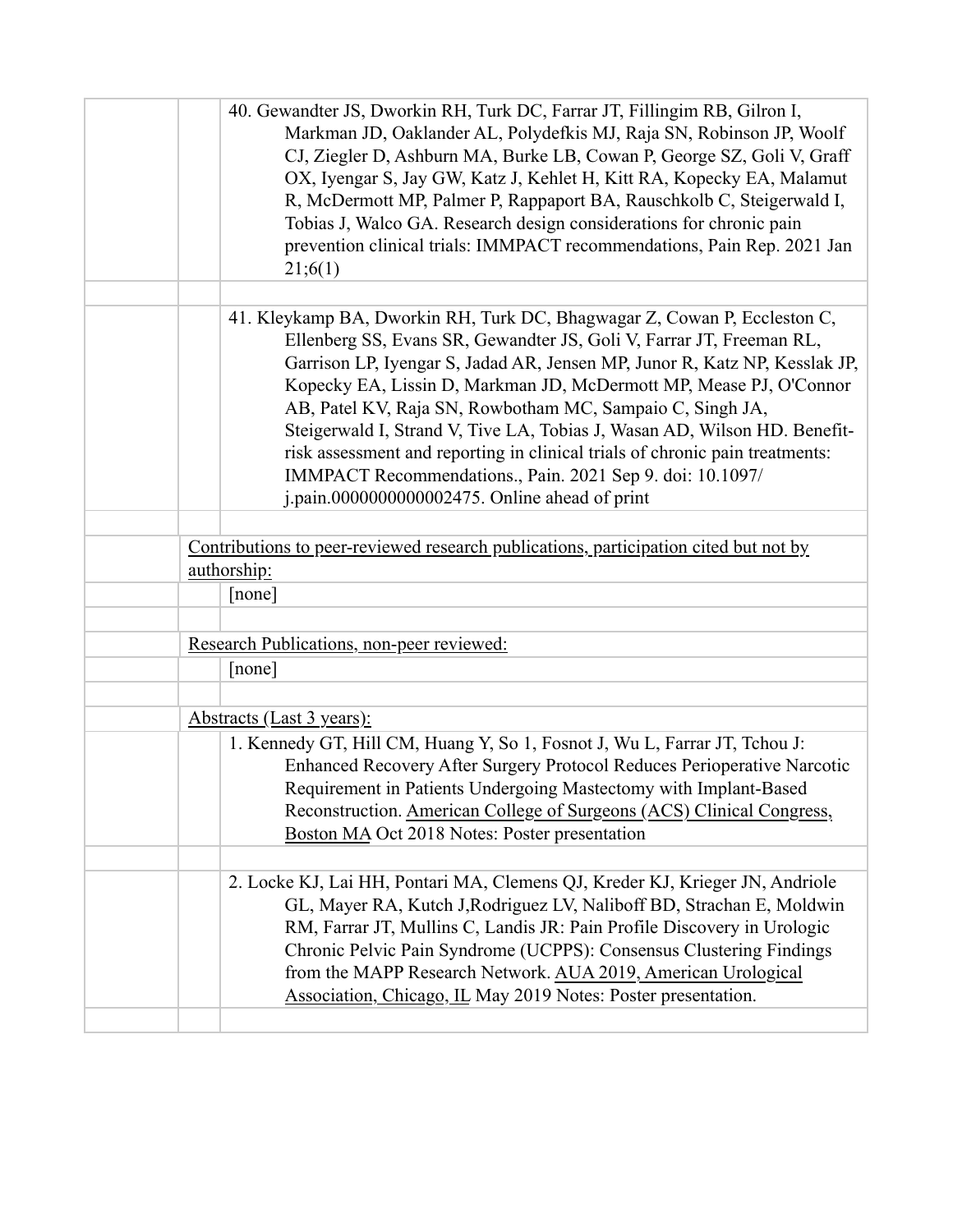| 3. Sayegh RR, Maguire MG, Yu Y, Farrar JT, Shtein RM, Kuklinski E, Asbell P:                           |
|--------------------------------------------------------------------------------------------------------|
| Determinants of Ocular Discomfort Severity Among Participants in the Dry                               |
| Eye Assessment and Management (DREAM) Study. The Association for                                       |
| Research in Vision and Ophthalmology (ARVO) Annual Meeting,                                            |
| Vancouver, Canada May 2019 Notes: Poster presentation at the ARVO                                      |
| Annual Meeting in Vancouver Canada, 2019.                                                              |
| 4. Williams D, Landis JR, Naliboff BD, Lai HH, Clemens JQ, Mullins C, Schrepf                          |
| AD, Farrar JT, Strachan ED, Moldwin RM, Taple BJ, Pontari MA: Using                                    |
| Pain Mechanism Scores to Characterize Patients with Urologic Chronic                                   |
| Pelvic Pain Syndrome (UCCPS): New Findings from the MAPP Research                                      |
| Network. SUFU 2020, Society of Urodynamics, Female Pelvic Medicine &                                   |
| Urogenital Reconstruction, Scottsdale AZ Feb 2020 Notes: (paper accepted).                             |
|                                                                                                        |
| Editorials, Reviews, Chapters, including participation in committee reports (print or other<br>media): |
| 1. Garrels J, Farrar JT, Burwell CB : The QUEST system for computer analyzed                           |
| two-dimensional electrophoresis of protein. Two-Dimensional Gel                                        |
| Electrophoresis of Proteins: Methods and Applications. Celis, J.E., and                                |
| Bravo, R. (eds.). Academic Press, 1984.                                                                |
|                                                                                                        |
| 2. Farrar JT: Commentary on "The interpretation of pain relief and sensory changes                     |
| following sympathetic blockade", by Dellemin, P.L., Fields, H.L., Allen,                               |
| R.R., McKay, W.R., and Rowbotham, M.C. The Pain Medicine Journal Club                                  |
| Journal 1(3): 121-125, 1995.                                                                           |
| 3. Farrar JT, Strom BL: Drug utilization evaluation: Is big brother watching?                          |
| Journal of General Internal Medicine 10(9): 530-531, 1995.                                             |
|                                                                                                        |
| 4. Farrar JT: Commentary on "Low-dose, short-term oral prednisone in the                               |
| treatment of carpal tunnel syndrome", by Herskovitz, S., Berger, A.R.,                                 |
| Lipton, R.B. The Pain Medicine Journal Club Journal 2(2): 68-69, 1996.                                 |
|                                                                                                        |
| 5. Sekeres MA, Farrar JT, Strom BL: The J-curve interpreted: An alternative                            |
| explanation of the results. Journal of General Internal Medicine 11(6):<br>379-380, 1996.              |
|                                                                                                        |
| 6. Farrar JT: Commentary on "Lidocaine patch: Double-blind controlled study of a                       |
| new treatment for post-herpetic neuralgia", by Rowbotham M.C., Davies,                                 |
| P.S., Verkempinck, C., Galer, B.S. The Pain Medicine Journal Club Journal                              |
| 3(2): 73-76, 1997.                                                                                     |
|                                                                                                        |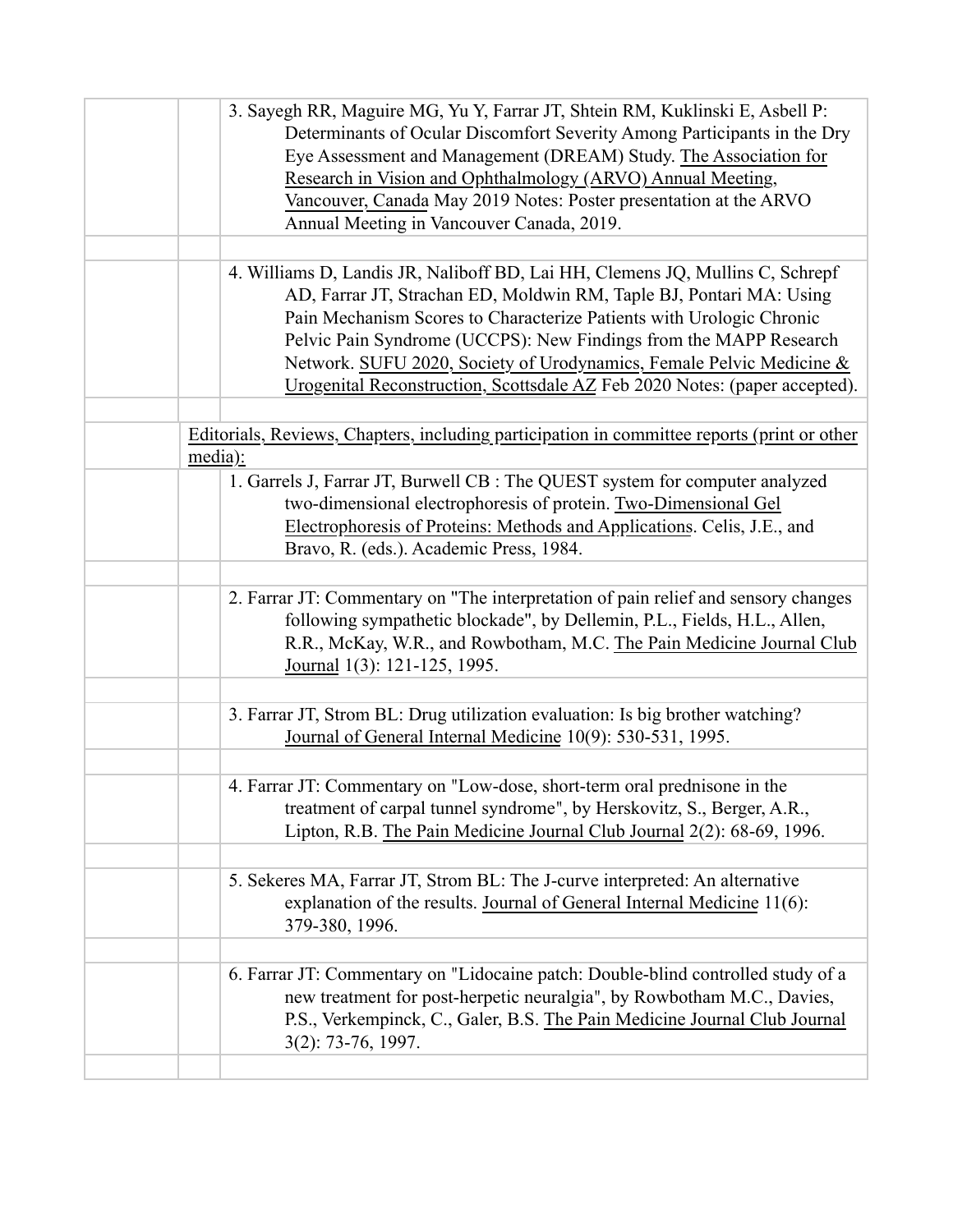| 7. Farrar JT: Commentary on "Central pain: Clinical and physiologic<br>characteristics", by D. Bowsher. The Pain Medicine Journal Club Journal<br>4(3): 91-94, 1998.                                                                                   |
|--------------------------------------------------------------------------------------------------------------------------------------------------------------------------------------------------------------------------------------------------------|
| 8. Teener J, Farrar JT: Neuromuscular dysfunction and supportive care. Principles<br>and Practice of Supportive Oncology. Bergen, A., Levy, M.H., Portenoy,<br>R.K., Weissman, D.E. (eds.). J.B. Lippincott Co., Philadelphia, Page:<br>465-475, 1998. |
| 9. Farrar JT: Use of Anticonvulsants in the Treatment of Neuropathic Pain. Primary<br>Psychiatry S10: 43, September 1999.                                                                                                                              |
| 10. Farrar JT: "Incident pain: Definition, diagnosis, and therapy", Educational<br>Book. American Society of Clinical Oncology. Michael C. Perry (eds.).<br>Page: 402-405, 1999.                                                                       |
| 11. Farrar JT: "Neuropathic pain: Definition, diagnosis, and therapy", Educational<br>Book. American Society of Clinical Oncology. Michael C. Perry (eds.).<br>Page: 405-415, 1999.                                                                    |
| 12. Farrar JT: What is clinically meaningful? Outcome measures in pain clinical<br>trials. The Clinical Journal of Pain 16(2 (Suppl)): 106, June 2000.                                                                                                 |
| 13. Dworkin RH, Nagasako EM, Hetzel RD, Farrar JT: Assessment of pain and<br>pain-related quality of life in clinical trials. Handbook of Pain Assessment,<br>2nd Edition. D.C. Turk and R. Melzack (eds.). Page: 659-692, 2001.                       |
| 14. Farrar JT: A 65-year-old woman has severe numbness and tingling in her feet<br>and hands that she says is "driving her crazy" Advanced Studies in Medicine<br>$1(10)$ : 422-423, 2001.                                                             |
| 15. Farrar JT: Chronic neuropathic pain: Pathogenesis and Treatment. 53rd Annual<br>American Academy of Neurology Meeting, Philadelphia, PA 2BS.010:<br>14-33, 2001.                                                                                   |
| 16. Farrar JT: Treating neuropathic pain and the neuropathic pain patient. Advanced<br>Studies in Medicine 1(6): 241-247, 2001.                                                                                                                        |
| 17. Farrar JT: Pain relief and opioids: benefits, concerns and prescribing issues. The<br>Royal Society of Medicine Press Limited, Ed. B. Nicholson, Round Table<br>Series (eds.). 55: 1-54, 2001.                                                     |
|                                                                                                                                                                                                                                                        |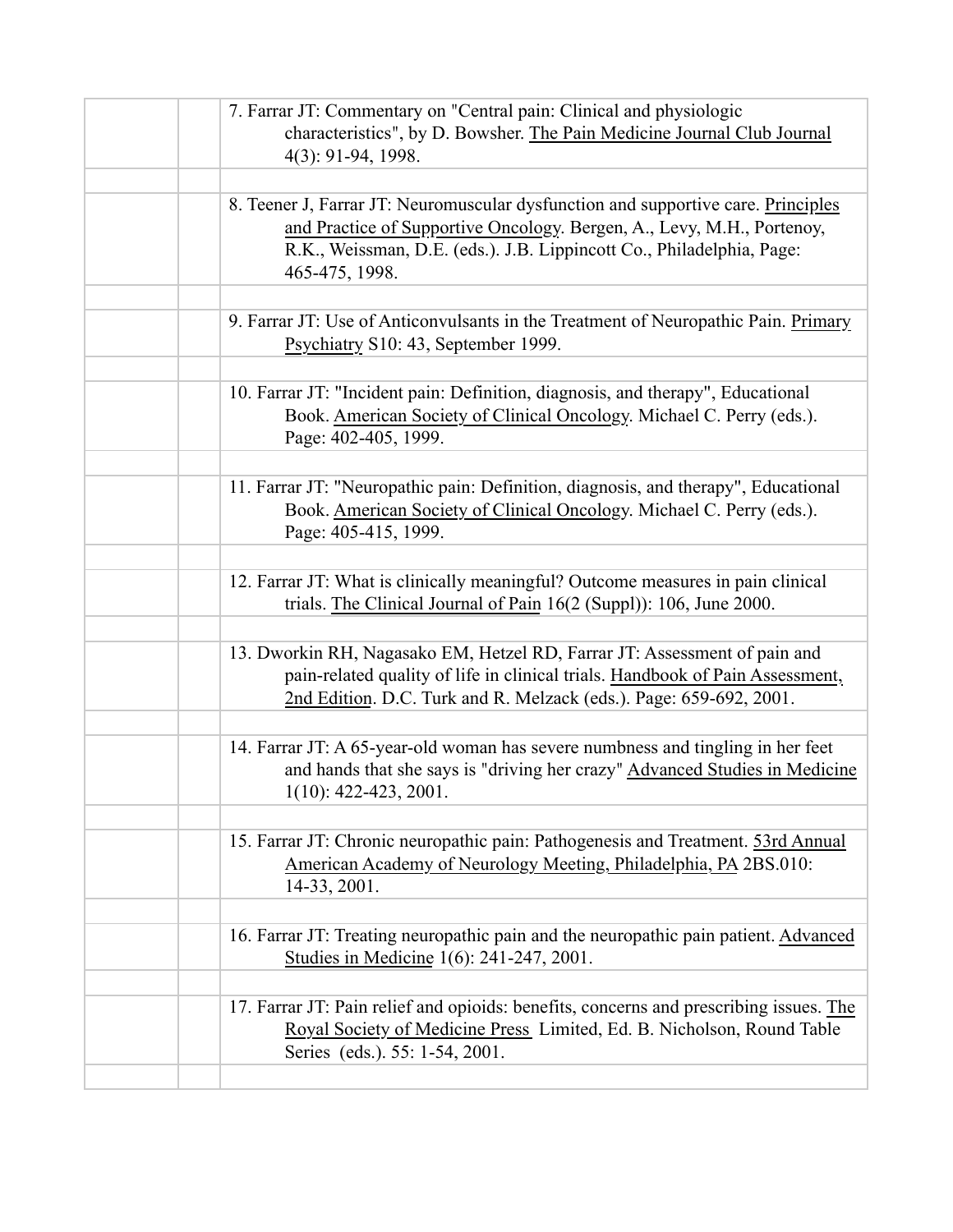| 18. Farrar JT, Portenoy RK: Neuropathic pain: Hard-to-Treat Problem Calls for<br>Creative Thinking. Oncology Times 23(10): 49-53, 2001.                                                                                                                                                     |
|---------------------------------------------------------------------------------------------------------------------------------------------------------------------------------------------------------------------------------------------------------------------------------------------|
|                                                                                                                                                                                                                                                                                             |
| 19. Farrar JT, Portenoy RK: Neuropathic cancer pain: The role of adjuvant<br>analgesics (solicited paper). Oncology 15(11): 1435-1445, 2001.                                                                                                                                                |
|                                                                                                                                                                                                                                                                                             |
| 20. Ravina B, Siderowf A, Farrar JT, Hurtig HI: Welding-related parkinsonism:<br>Clinical features, treatment and pathophysiology (letter). Neurology 57(5):<br>936-937, 2001.                                                                                                              |
|                                                                                                                                                                                                                                                                                             |
| 21. McMenamin E, Farrar JT: Oral transmucosal fentanyl citrate: a novel agent for<br>breakthrough pain related to cancer. Expert Rev. Neurotherapeutics 2(5):<br>625-629, 2002.                                                                                                             |
|                                                                                                                                                                                                                                                                                             |
| 22. Quan D, Teener J, Farrar JT: Neuromuscular dysfunction and palliative care.<br>Principles and Practice of Palliative Care and Supportive Oncology, 2nd<br>Edition. Berger, A.M. Portenoy, R.K. Weissman, D.E. (eds.). J.B. Lippincott<br>Co., pp 544-554, Philadelphia, 2002.           |
|                                                                                                                                                                                                                                                                                             |
| 23. Farrar JT, Halpern S: Understanding Clinical Trials in Pain Research. Cancer<br>Pain. Bruera E, Portenoy RK (eds.). Cambridge University Press, Page:<br>444-55, 2003.                                                                                                                  |
|                                                                                                                                                                                                                                                                                             |
| 24. Wang D. Farrar JT: "Analgesics, Non-Opioid and Other" Encyclopedia of the<br>Neurological Sciences. Aminoff, M., and Daroff, R. (eds.). Academic Press,<br>1, 2003.                                                                                                                     |
|                                                                                                                                                                                                                                                                                             |
| 25. Farrar JT: Point of view. Clinical Journal of Pain 20(5): 367, Sep-Oct 2004.                                                                                                                                                                                                            |
| 26. Dworkin RH, Farrar JT: Research Design Issues in Pain Clinical Trials.<br>Neurology $65(12)$ suppl 4: S1-S2, December 2005.                                                                                                                                                             |
|                                                                                                                                                                                                                                                                                             |
| 27. Farrar JT: The measurement and analysis of pain symptoms.<br>Handbook of<br>Clinical Neurology: Pain In Cervero F, Jensen TS, (Eds.) (eds.). Elsevier,<br>New York, NY, 2006.                                                                                                           |
|                                                                                                                                                                                                                                                                                             |
| 28. Polomano RC, Marcotte PJ, Farrar JT: Spinal fusion or exercise and cognitive<br>intervention? In search of the answers. Pain $122(1-2)$ : 4-5, 2006.                                                                                                                                    |
|                                                                                                                                                                                                                                                                                             |
| 29. Quan D, Teener J, Farrar JT.: Neuromuscular dysfunction and palliative care.<br>Principles and Practice of Palliative Care and Supportive Oncology, 3rd<br>Edition. In Berger, A.M. Portenoy, R.K. Weissman, D.E. (Eds.) (eds.).<br>Lippincott Williams & Wilkins, Page: 425-434, 2006. |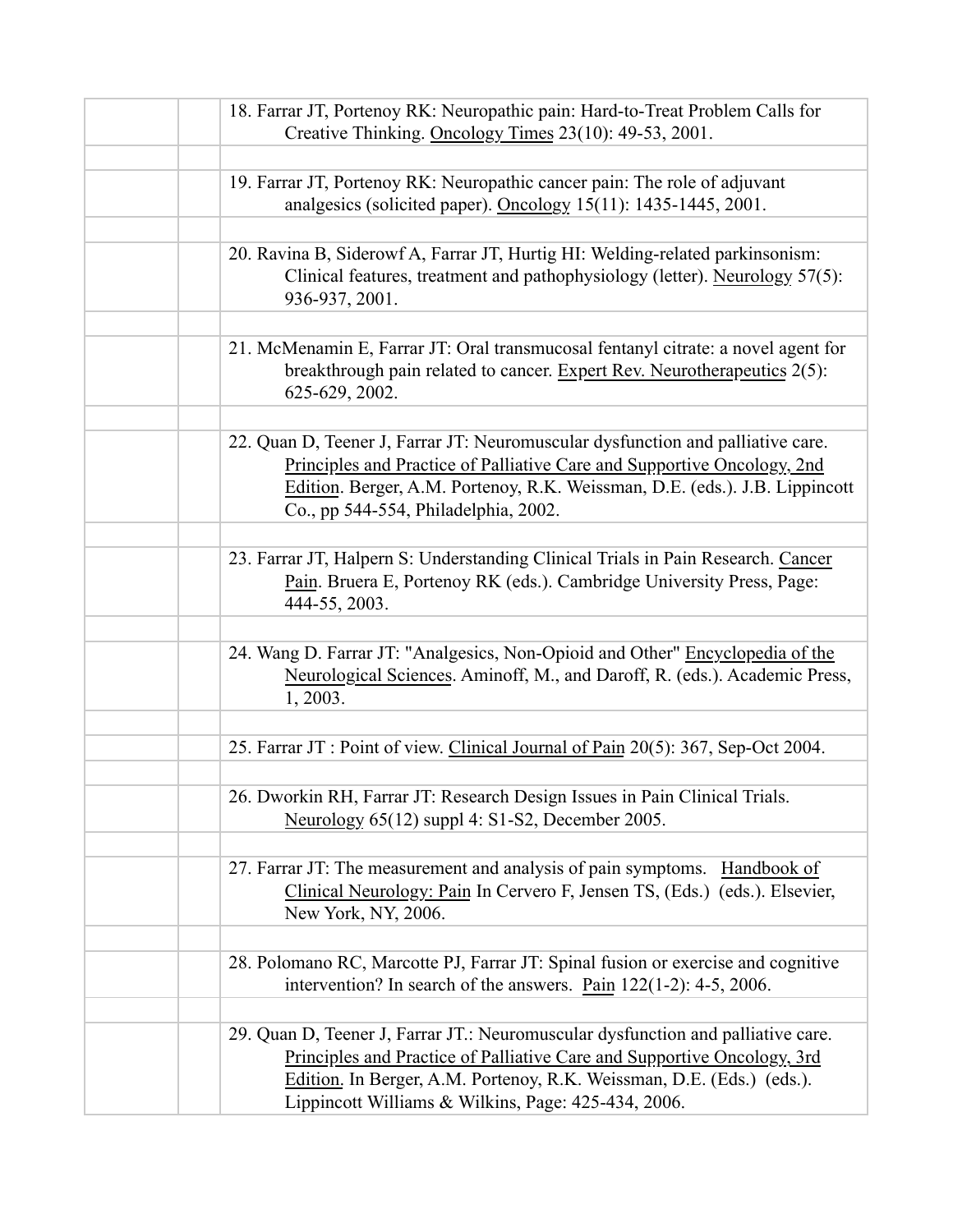| 30. Farrar JT: The Study of Pain and Pain Therapies: Deriving Meaning from the<br>Measurement and Analysis of Pain Clinical Trials. Tratado de Dolor<br>Neuropático. In Serra, J., ed. (eds.). Medical Ed Pan, Page: 327-335, 2007.                                                                                                                |
|----------------------------------------------------------------------------------------------------------------------------------------------------------------------------------------------------------------------------------------------------------------------------------------------------------------------------------------------------|
| 31. Farrar JT, Halpern S: Understanding clinical trials in pain research. Cancer Pain<br>2nd Edition Bruera E, Portenoy RK (eds.). Cambridge University Press,<br>2009.                                                                                                                                                                            |
| 32. Polomano RC, Ashburn M, Farrar JT : Pain Syndromes in Cancer Survivors.<br>Cancer Pain 2nd Edition Portenory Bruera (eds.). Cambridge University<br>Press, Page: 145-162, 2009.                                                                                                                                                                |
| 33. Farrar JT: Cut-points for the measurement of pain: the choice depends on what<br>you want to study. Pain 149(2): 163-4, May 2010.                                                                                                                                                                                                              |
| 34. Farrar JT: Understanding Clinical Trials in Palliative Care Research. Oxford<br>Textbook of Palliative Medicine, 4th Edition. Doyle D, Hanks GW, Cherny<br>NI, Calman K (eds.). Oxford University Press, 2010.                                                                                                                                 |
| 35. Farrar JT: Understanding Clinical Trials in Palliative Care Research. Oxford<br>Textbook of Palliative Medicine, 5th Edition. Cherny NI, Fallon M, Kaasa<br>S, Portenoy RK, Currow DC (eds.). Oxford University Press, Page:<br>1167-73, June 2015.                                                                                            |
| 36. Backonja MM, Farrar JT: Are Pain Ratings Irrelevant? Pain Medicine 16(7):<br>1247-1250, July 2015.                                                                                                                                                                                                                                             |
| 37. Segerdahl AR, Mezue M, Okell TW, Farrar JT, Tracey I: The dorsal posterior<br>insula is not an island in pain but subserves a fundamental role - Response<br>to: "Evidence against pain specificity in the dorsal posterior insula" by<br>Davis et al. F1000Research Nov 2015 Notes: doi: 10.12688/<br>f1000research.7287.1. eCollection 2015. |
| 38. Segerdahl AR, Mezue M, Okell TW, Farrar JT, Tracey I: Corrigendum: The<br>dorsal posterior insula subserves a fundamental role in human pain. Nature<br>Neuroscience 18(12): 1861, Dec 2015.                                                                                                                                                   |
| 39. Snyder PJ, Ellenberg SS, Farrar JT.: Testosterone Treatment in Older Men. The<br>New England Journal of Medicine 375(1): 90, July 2016.                                                                                                                                                                                                        |
| 40. Mao JJ, Farrar JT: Acupuncture for Aromatase Inhibitor-Related Joint Pain<br>Among Breast Cancer Patients. JAMA 4(320): 2269-2270, Dec 2018.                                                                                                                                                                                                   |